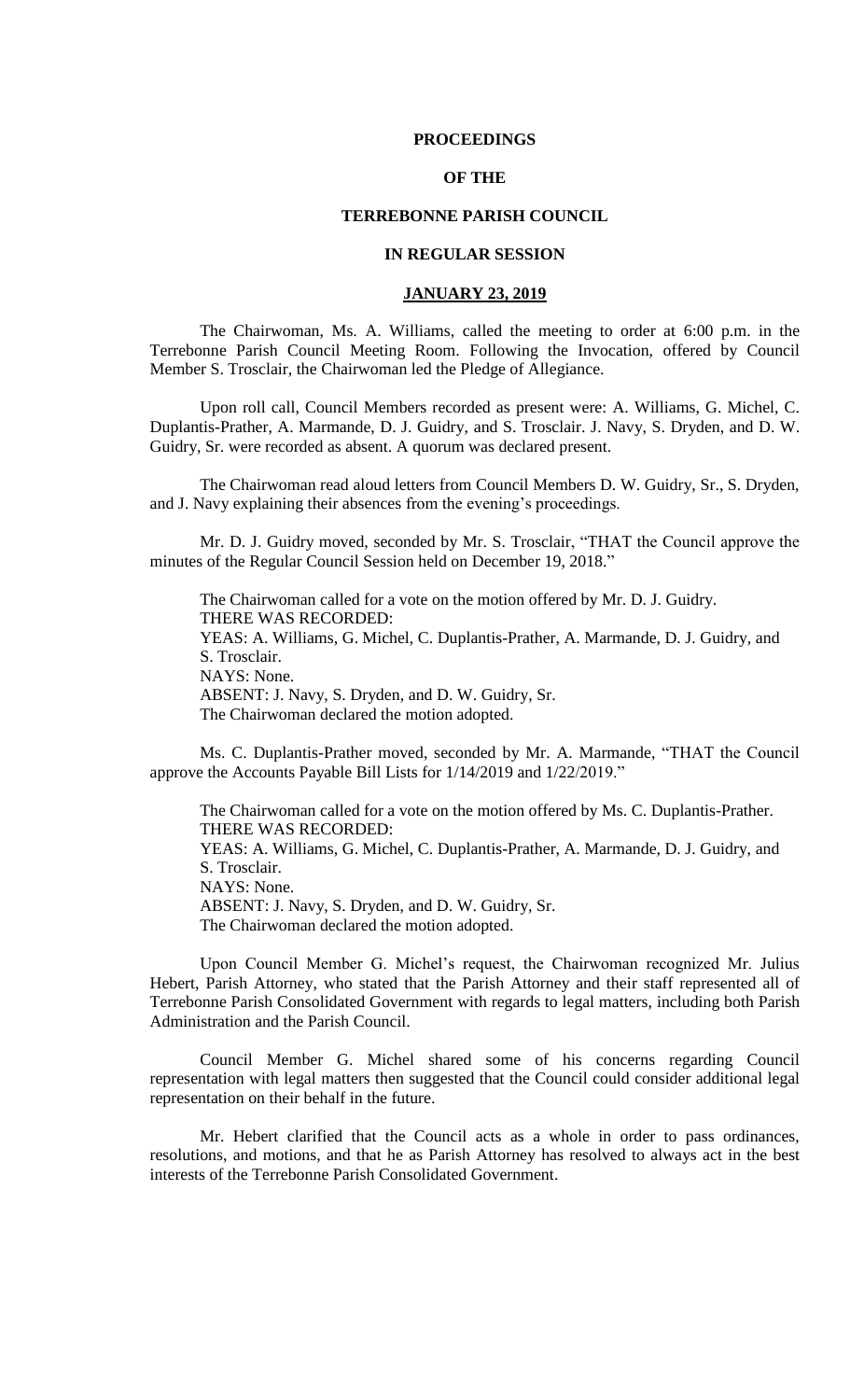Mr. S. Trosclair moved, seconded by Mr. A. Marmande, "THAT the Council ratify the re-appointment of Mr. Julius P. Hebert as Parish Attorney for 2019 as per Sections 2-73 and 2-98 of the Parish Code."

The Chairwoman called for a vote on the motion offered by Mr. S. Trosclair. THERE WAS RECORDED: YEAS: A. Williams, C. Duplantis-Prather, A. Marmande, D. J. Guidry, and S. Trosclair. NAYS: G. Michel. ABSENT: J. Navy, S. Dryden, and D. W. Guidry, Sr. The Chairwoman declared the motion adopted.

The Chairwoman recognized Mr. Mike Toups, Parish Manager, gave a brief update on the drainage pump stations and backup generators across the Parish. He stated that two more backup generators would be completed the following day and that SLECA would be required to replace a derelict pole to complete another by the end of the week. He then gave updates on completion regarding several pump stations including those for the Savanne Road, Summerfield, Cenac, and Bayou Neuf areas.

Upon Council Member D. J. Guidry's request, the Chairwoman recognized Mr. Gordon Dove, Parish President, who stated that the Lashbrook Pump Station project would go out for bids by the end of the month as funding was in place and permitting was being completed. He then thanked Mr. Toups and the Public Works Department for their work in acquiring, installing, and upgrading backup generators for the pump stations in Terrebonne Parish.

Council Member C. Duplantis-Prather read aloud and presented to those in attendance certificates of recognition commending the team members who competed in the 2018 Terrebonne Parish Special Olympics and they were recorded as follows: Jude Clement, L. J. Brien, Jared Tastet, Kendell Dye, Angelique Boudreaux, Bobbie Pontiff, Chaneika Smith, Gavin Gautreaux, Peter Authement, Lionel Francis, Terry Daigs, Sam Truitt, Bailey Bergeron, Dustin Degruise, Missy Cortez, Yancey Morris, David Authement, Joshua Adams, Makayla Billiot, Trevor Walker, Todd Degruise, Tyler Degruise, Heath Degruise, Erin Degruise, Kate Degruise, Dylan Billiot, Raymond Solito, Connie Malbrough, Darlene Scricca, Andrew Bergeron, Kirk Toups, Lionel Poret, Brock Theriot, A. J. Gravious, Amethyst Francis, Klay Bergeron, Bertie Bernucho, Mike Lodrigue, Herman Boudreaux, Jerry Cooper, Paul Francis, Marshall Olivier, Abel Olivier, Roman Lecompte, Gavin Gautreaux, Michael Guidry, Blake Pellegrin, Chance Lile, Stefan Pitre, Gavin Pitre, Tyler Lapeyrouse, David Dehart, Angel Naquin, Chris Naquin, Harleigh Howell, Carolyn Nicholas, Logan Nicholas, Ashley Arceneaux, Ashur Breaux, Brady Brown, Brenly Moss, Luke Simon, Edward Roussel, Terry Doughty, Morgan Guidry, Gage Boudreaux, Peter McClendon, Amber Marcel, Reyanna White, Jeffrey Herring, Herman McElroy, Jadon Williams, Heaven Tastet, Cade Richard, Braylon Lambert, Nolan Falgout, Bryant Scott, Raymond Olivier, Tammie Naquin, Tonya Theriot, Don Price, Robert Alvarez, Charmer Olivier, Jaqual Kilbourne, Ruth Pontiff, and James Authement.

Council Member C. Duplantis-Prather read aloud a proclamation declaring February 2019 as Black History Month in Houma-Terrebonne.

The Chairwoman stated that Agenda Item 2. C. Discussion of Public Records requests of personal information had been pulled prior to the beginning of the meeting.

The Chairwoman called for public comments regarding a proposed add-on agenda item: a proclamation proclaiming January 26, 2019 as "Arbor Day in Houma-Terrebonne."

There were no comments from the public on the proposed add-on.

Mr. D. J. Guidry moved, seconded by Mr. G. Michel, "THAT the Council close the call for public comments regarding the proposed add-on."

The Chairwoman called for a vote on the motion offered by Mr. D. J. Guidry.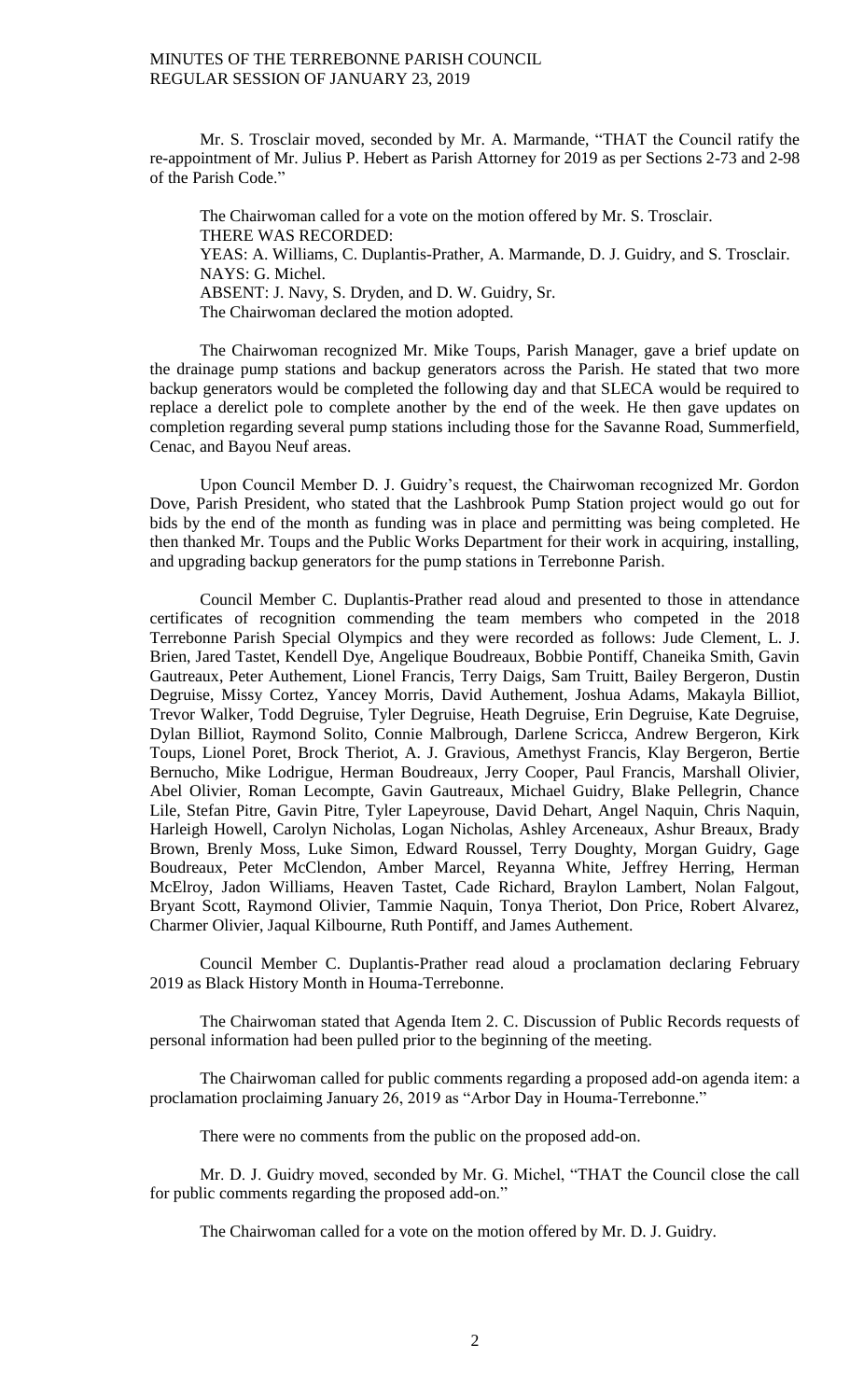THERE WAS RECORDED: YEAS: A. Williams, G. Michel, C. Duplantis-Prather, A. Marmande, D. J. Guidry, and S. Trosclair. NAYS: None. ABSENT: J. Navy, S. Dryden, and D. W. Guidry, Sr. The Chairwoman declared the motion adopted.

Mr. G. Michel moved, seconded by Ms. C. Duplantis-Prather, "THAT the Council add on to the agenda a proclamation proclaiming January 26, 2019 as "Arbor Day in Houma-Terrebonne"."

The Chairwoman called for a vote on the motion offered by Mr. G. Michel. THERE WAS RECORDED: YEAS: A. Williams, G. Michel, C. Duplantis-Prather, A. Marmande, D. J. Guidry, and S. Trosclair. NAYS: None. ABSENT: J. Navy, S. Dryden, and D. W. Guidry, Sr. The Chairwoman declared the motion adopted.

Council Member G. Michel read aloud a proclamation declaring January 26, 2019 as "Arbor Day in Houma-Terrebonne".

The Chairwoman recognized Ms. Trudy Hebert, Terrebonne Parish Tree Board, who thanked the Council for the proclamation. She then encouraged the public to participate in the free tree giveaway that would be held on Saturday, January 26, 2019 at the Terrebonne Parish Main Library starting at 9:00 a.m.

Council Member C. Duplantis-Prather thanked Ms. Hebert and the Tree Board for their recognizing local businesses and encouraged the public to consider reducing their paper consumption through digital means as a measure for preserving more trees.

The Chairwoman recognized Mr. Joshua Gregoire, Houma resident, who suggested that the Council could provide for stargazing events to be held at the Terrebonne High Stadium by reducing light pollution from street lights for a brief period and provide for additional security measures while the lighting was reduced.

Several Council Members shared their support for stargazing events then gave suggestions for other possible venues where similar events could be held. They then encouraged Mr. Gregoire to contact the Terrebonne Parish School Board and other offices with his suggestion for additional event programming.

The Chairwoman recognized Mr. Al Badeaux, Houma resident, who suggested that the Parish consider obtaining a written document which certifies the Government Tower Building as ADA compliant for future reference.

The Chairwoman recognized Mr. Mike Toups, Parish Manager, who stated that a meeting would be held the following day with GIS Engineering to begin investigating the feasibility of modifying the existing ground floor of the parking garage and that plans for opening other entrances to the building from Barrow Street were being considered at this time.

Mr. G. Michel moved, seconded by Ms. C. Duplantis-Prather, "THAT, it now being 6:30 p.m., the Council open public hearings."

The Chairwoman called for a vote on the motion offered by Mr. G. Michel. THERE WAS RECORDED: YEAS: A. Williams, G. Michel, C. Duplantis-Prather, A. Marmande, D. J. Guidry, and S. Trosclair. NAYS: None.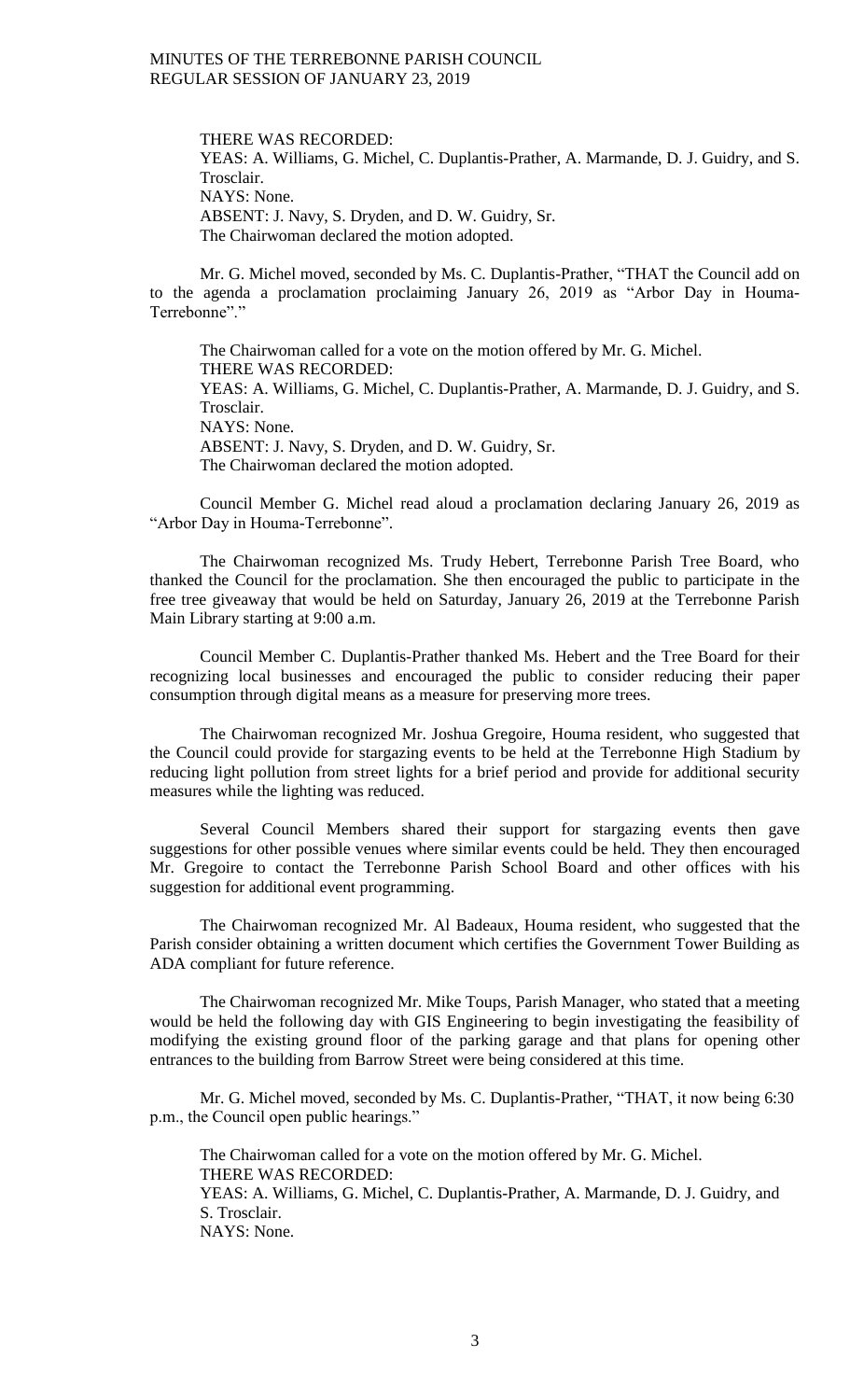ABSENT: J. Navy, S. Dryden, and D. W. Guidry, Sr. The Chairwoman declared the motion adopted.

The Chairwoman recognized the public for comments on the following:

A. A proposed ordinance authorizing the Parish President to execute, on behalf of Terrebonne Parish Consolidated Government, a Cooperative Endeavor Agreement with Terrebonne Parish Sheriff's Office and to amend the 2019 Adopted Operating Budget accordingly.

There were no comments from the public on the proposed ordinance.

Mr. D. J. Guidry moved, seconded by Mr. G. Michel, "THAT the Council close the aforementioned public hearing."

The Chairwoman called for a vote on the motion offered by Mr. D. J. Guidry. THERE WAS RECORDED: YEAS: A. Williams, G. Michel, C. Duplantis-Prather, A. Marmande, D. J. Guidry, and S. Trosclair. NAYS: None. ABSENT: J. Navy, S. Dryden, and D. W. Guidry, Sr. The Chairwoman declared the motion adopted.

OFFERED BY: MR. D. J. GUIDRY SECONDED BY: MR. S. TROSCLAIR

## **ORDINANCE NO. 9027**

AN ORDINANCE AUTHORIZING THE PARISH PRESIDENT TO EXECUTE, ON BEHALF OF TERREBONNE PARISH CONSOLIDATED GOVERNMENT, A COOPERATIVE ENDEAVOR AGREEMENT WITH TERREBONNE PARISH SHERIFF OFFICE, AND TO AMEND THE 2019 ADOPTED OPERATING BUDGET ACCORDINGLY

## **SECTION I**

**WHEREAS**, LA R.S. 33: 1324 and 1324.1, also known as the Local Services Act, provides that any parish or political subdivision of the state may make agreements between or among themselves to engage jointly in the exercise of any power, provided that at least one of the participants to the agreement is authorized under a provision of general or special law to exercise such power, including the joint use of personnel necessary to accomplish the purposes of the agreement; and

**WHEREAS,** under the authority of LA R.S. 15:704 the Terrebonne Parish Sheriff's Office (TPSO) is the keeper of the Terrebonne Parish Criminal Justice Complex and is tasked with preserving the peace and apprehending all disturbers thereof, and other public offenders; and

**WHEREAS**, under the authority of LA R.S. 13:5535 TPSO is entitled to reimbursement from the governing authority (TPCG) for the actual costs of keeping and feeding prisoners at an amount of at least \$3.50 per prisoner per day; and

**WHEREAS**, under the authority of LA R.S. 15:706 TPCG is responsible for the costs of prisoners that are transferred to another parish to be held; and

**WHEREAS**, the TPCG and TPSO would like to enter into an agreement that would allow prisoners to remain in the parish; and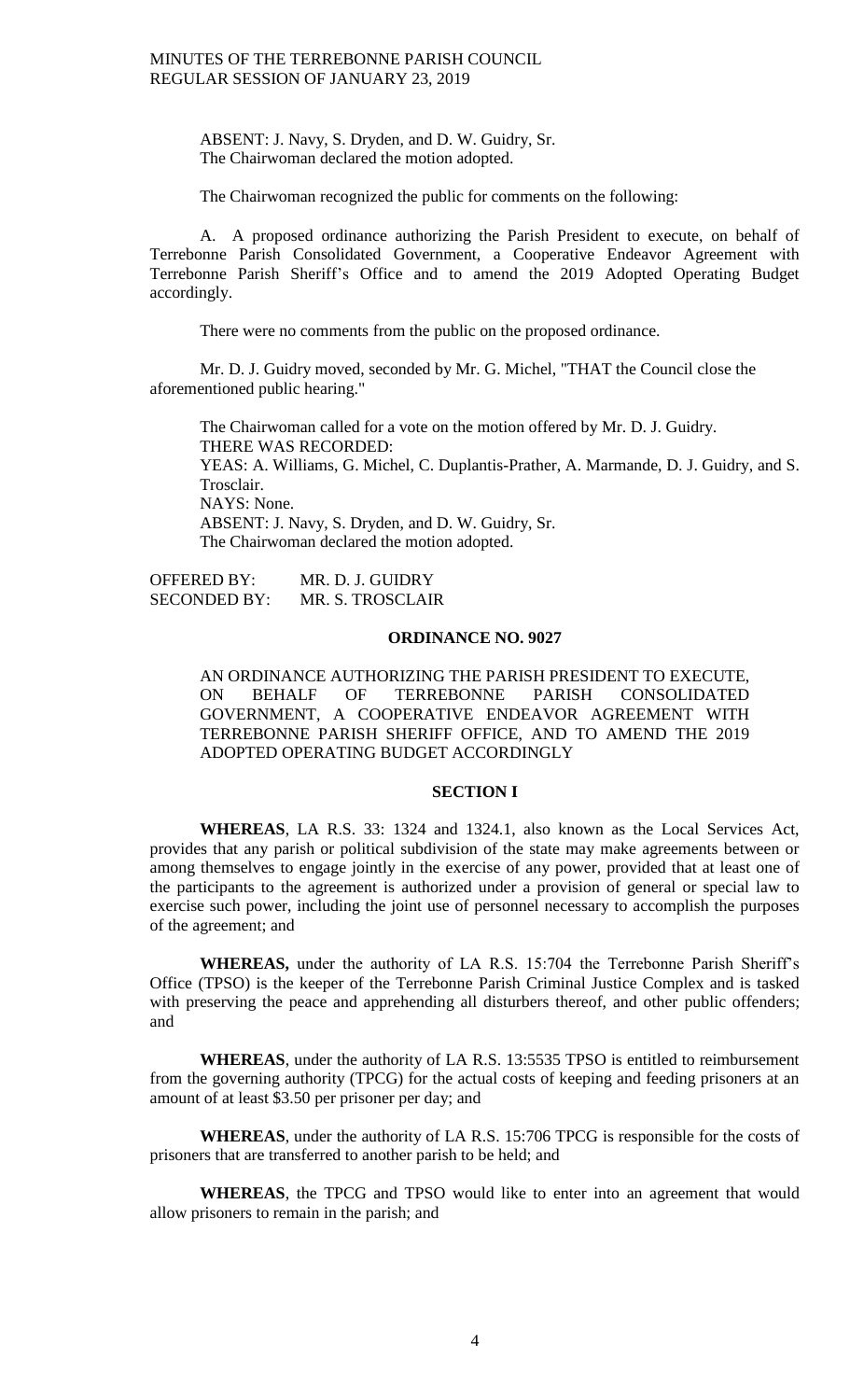**WHEREAS**, this agreement will provide TPCG the authority to fund the compensation of TPSO deputies in order to keep the prisoners in the Terrebonne Parish Criminal Justice Complex; and

**WHEREAS**, the 2019 Adopted Operating Budget needs to be amended for this agreement for a total of \$1,500,000; and

**WHEREAS**, the funding for these payments is coming from the General Fund Fund Balance.

**NOW THEREFORE BE IT ORDAINED**, by the Terrebonne Parish Council, on behalf of the Terrebonne Parish Consolidated Government, hereby authorizes the Terrebonne Parish President to enter into a cooperative endeavor agreement with the Terrebonne Parish Sheriff Office as approved by the legal department.

**NOW THERFORE BE IT FURTHER ORDAINED**, by the Terrebonne Council on behalf of the Terrebonne Parish Consolidated Government, that the 2019 Adopted Operating Budget be amended for the agreement (Attachment A).

#### **SECTION II**

If any word, clause, phrase, section or other portion of this ordinance shall be declared null, void, invalid, illegal, or unconstitutional, the remaining words, clauses, phrases, sections and other portions of this ordinance shall remain in full force and effect, the provisions of this ordinance hereby being declared to be severable.

## **SECTION III**

This ordinance shall become effective upon approval by the Parish President or as otherwise provided in Section 2-13(b) of the Home Rule Charter for a Consolidated Government for Terrebonne Parish, whichever occurs sooner.

This ordinance, having been introduced and laid on the table for at least two weeks, was voted upon as follows:

THERE WAS RECORDED:

YEAS: A. Williams, G. Michel, C. Duplantis-Prather, A. Marmande, D.J. Guidry, and S. Trosclair. NAYS: None. NOT VOTING: None. ABSTAINING: None. ABSENT: S. Dryden, D.W. Guidry, Sr., and J. Navy. The Chairwoman declared the ordinance adopted on this, the 23rd day of January 2019.

## **ATTACHMENT A - Parish Prisoners**

|                                   |                | 2019          |             |
|-----------------------------------|----------------|---------------|-------------|
|                                   | <b>Adopted</b> | <b>Change</b> | Amended     |
|                                   |                |               |             |
| TPSO-Compensation                 | -              | 1,500,000     | 1,500,000   |
| Transfer from General Fund        | (3,355,886)    | (1,500,000)   | (4,855,886) |
| Transfer to Parish Prisoners Fund | 3,355,886      | 1,500,000     | 4,855,886   |
| Fund Balance (decrease)           | n/a            | (1,500,000)   | n/a         |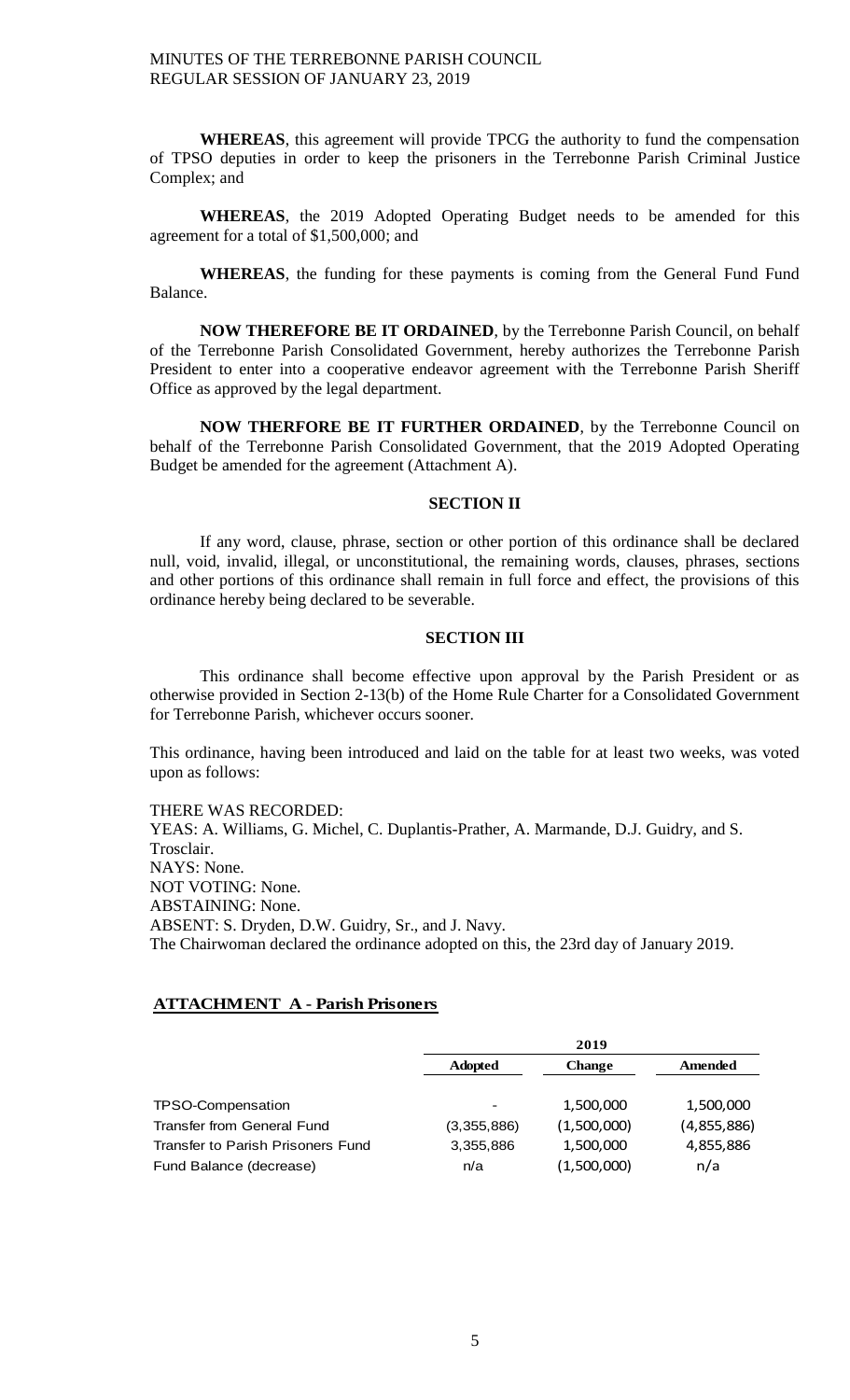Council Member D. J. Guidry stated that funding would be to accommodate housing prisoners outside of the parish and that the agreement would see the Parish saving over \$1 million per year.

The Chairwoman recognized Mr. Gordon Dove, Parish President, who gave a brief overview of costs incurred by the parish for housing prisoners and thanked the Council for their support of the agreement.

The Chairwoman recognized Ms. Kandace Mauldin, Chief Financial Officer, who clarified that the funding would be to provide for per diem fees associated with feeding and keeping those prisoners as obligated to the parish in out-of-parish facilities. She then clarified that the funding would be paid via per diem billing on a monthly basis, not as single lump sum given to the Sheriff's Office.

Council Member C. Duplantis-Prather thanked the Sheriff's Office and Administration for their clarification of the agreement then shared her optimism for potential facilities and services provided to the public in the future.

The Chairwoman recognized Mr. Jerry Larpenter, Terrebonne Parish Sheriff, who asked that a previous letter he submitted to the Council be recorded with the ordinance then gave a brief history of the prison system in Terrebonne Parish. He then thanked the Council for their support and shared his optimism for future improvements to public safety with additional funding available.

Council Member S. Trosclair clarified that the funding was not being given to the Sheriff's Office, but that the Parish is meeting its legal obligations for caring for its prisoners and that in previous years those obligations were met by the per diem charges without requiring monthly billing by the Sheriff's Office.

The Chairwoman recognized the public for comments on the following:

B. A proposed ordinance to amend the 2019 Adopted Operating Budget, the 5-Year Capital Outlay Budget, and Budgeted Positions of the Terrebonne Parish Consolidated Government for the following items and to provide for related matters.

- I. Civic Center, \$24,799
	- a. add full time Admin Tech II
	- b. delete part time Admin Tech II
- II. Sanitation
	- a. add Senior Fleet Mechanic Position, \$66,354
	- b. tools for Mechanic, \$8,000
- III. Sports Park, \$220,000<br>IV. Economic Development
- IV. Economic Development, \$750<br>V. Sylvia Street Drainage Project,
- Sylvia Street Drainage Project, \$70,137
- VI. Solid Waste Office/Warehouse Rehab Project, \$225,000.

There were no comments from the public on the proposed ordinance.

Mr. D. J. Guidry moved, seconded by Ms. C. Duplantis-Prather, "THAT the Council close the aforementioned public hearing."

The Chairwoman called for a vote on the motion offered by Mr. D. J. Guidry. THERE WAS RECORDED: YEAS: A. Williams, G. Michel, C. Duplantis-Prather, A. Marmande, D. J. Guidry, and S. Trosclair. NAYS: None. ABSENT: J. Navy, S. Dryden, and D. W. Guidry, Sr. The Chairwoman declared the motion adopted.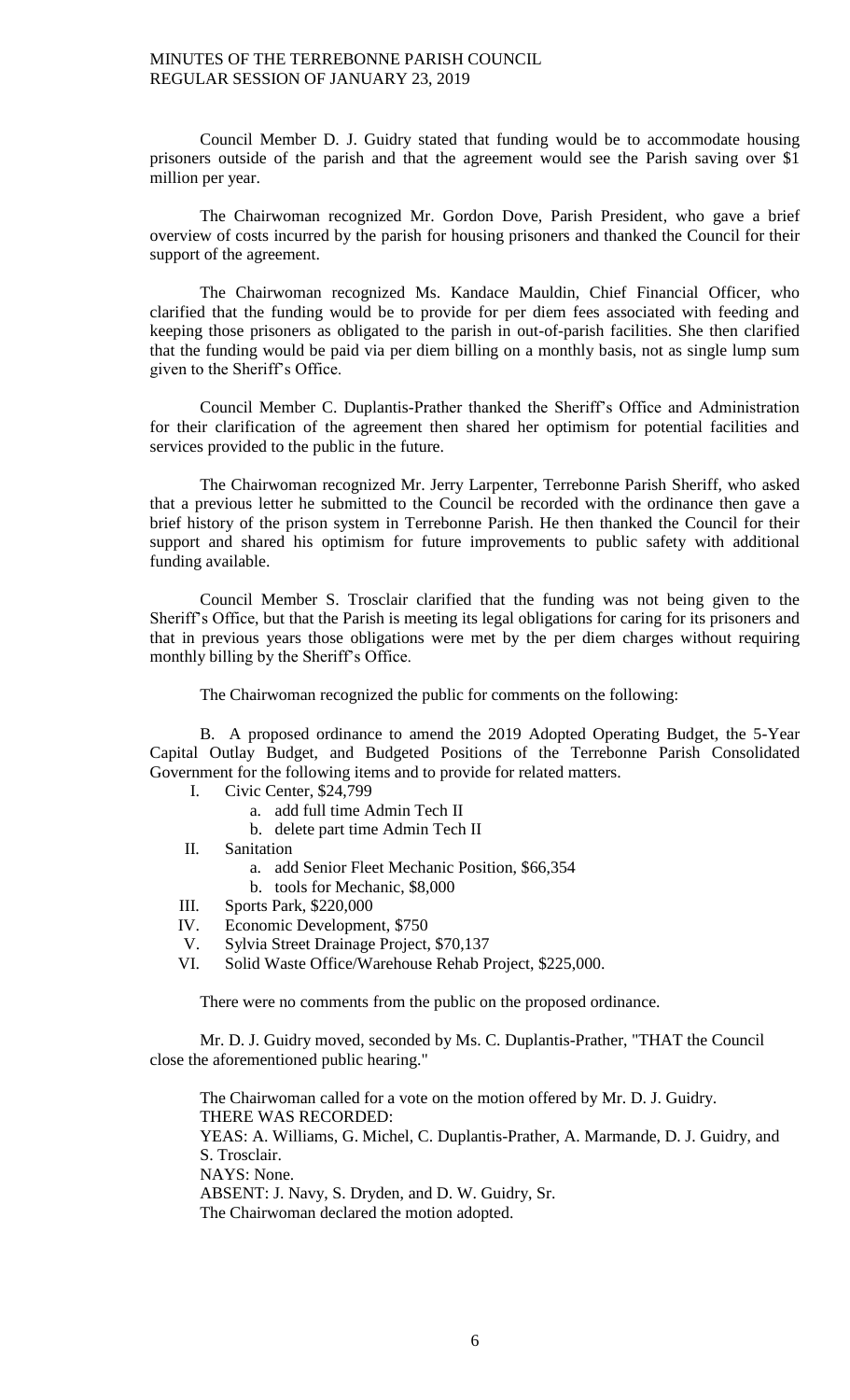OFFERED BY: MRS. C. DUPLANTIS-PRATHER SECONDED BY: MR. S. TROSCLAIR

#### **ORDINANCE NO. 9028**

AN ORDINANCE TO AMEND THE 2019 ADOPTED OPERATING BUDGET, THE 5-YEAR CAPITAL OUTLAY BUDGET, AND BUDGETED POSITIONS OF THE TERREBONNE PARISH CONSOLIDATED GOVERNMENT FOR THE FOLLOWING ITEMS AND TO PROVIDE FOR RELATED MATTERS.

- **I.** CIVIC CENTER, \$24,799 A. ADD FULL TIME ADMIN TECH II B. DELETE PART TIME ADMIN TECH II
- **II.** SANITATION A. ADD SENIOR FLEET MECHANIC POSITION, \$66,354 B. TOOLS FOR MECHANIC, \$8,000
	-
- **III.** SPORTS PARK, \$220,000
- **IV.** ECONOMIC DEVELOPMENT, \$750
- **V.** SYLVIA STREET DRAINAGE PROJECT, \$70,137
- **VI.** SOLID WASTE OFFICE/WAREHOUSE REHAB PROJECT, \$225,000

# **SECTION I**

**WHEREAS**, Administration is requesting to amend the Operating Budget and Budgeted Positions, adding a full time Admin Tech II, Grade 102, and deleting a part time Admin Tech II, Grade 102 for the Civic Center, and

**WHEREAS**, the budgeted dollars for the change is \$24,799.

**NOW, THEREFORE BE IT ORDAINED**, by the Terrebonne Parish Council, on behalf of the Terrebonne Parish Consolidated Government, that the 2019 Adopted Operating Budget and Budgeted Positions be amended to recognize the necessary change for the Civic Center positions. (Attachment A)

## **SECTION II**

**WHEREAS**, Administration is requesting to amend the Operating Budget and Budgeted Positions, adding a Senior Fleet Mechanic position, Grade 108, for the Sanitation Department, and

**WHEREAS**, the cost of salary and related taxes/benefits is \$66,354, and

**WHEREAS**, funds are needed to purchase tools for the new position in the amount of \$8,000.

**NOW, THEREFORE BE IT FURTHER ORDAINED**, by the Terrebonne Parish Council, on behalf of the Terrebonne Parish Consolidated Government, that the 2019 Adopted Operating Budget and Budgeted Positions be amended to recognize the necessary adjustment for the Senior Fleet Mechanic position and tools in the Sanitation Department. (Attachment B)

## **SECTION III**

**WHEREAS**, funding is needed for the Sports Park, and

**WHEREAS**, the funding source is from the Parishwide Recreation Fund for \$220,000.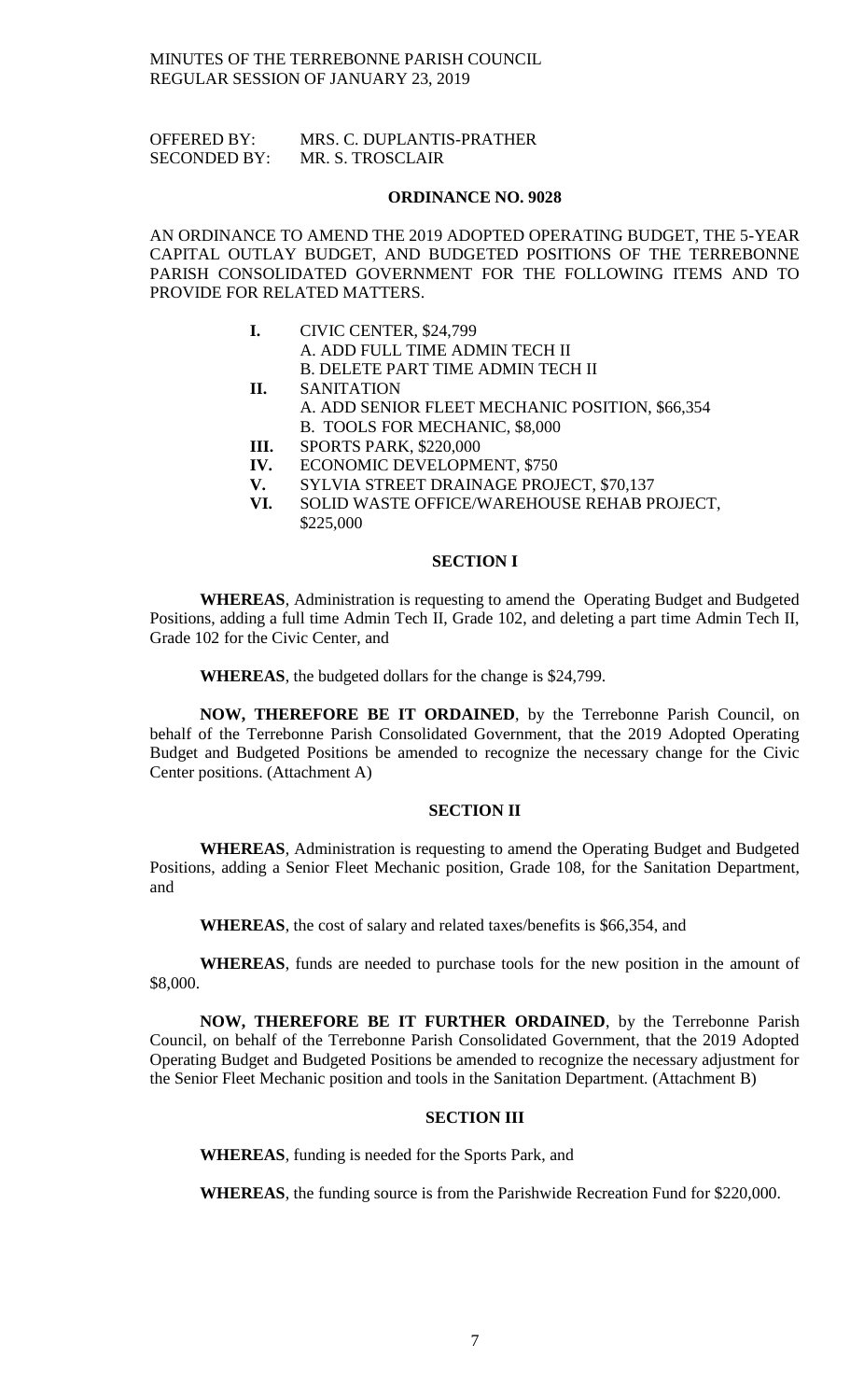**NOW, THEREFORE BE IT FURTHER ORDAINED**, by the Terrebonne Parish Council, on behalf of the Terrebonne Parish Consolidated Government, that the 2019 Adopted Operating Budget and 5-Year Capital Outlay Budget be amended to recognize the funding of the Sports Park. (Attachment C).

## **SECTION IV**

**WHEREAS**, a donation has been made to the Houma Downtown Development Corporation to purchase items for the wood carving class, and

**WHEREAS**, the donation is for \$750 and will be put into the Operating-donations account.

**NOW, THEREFORE BE IT FURTHER ORDAINED**, by the Terrebonne Parish Council, on behalf of the Terrebonne Parish Consolidated Government, that the 2019 Adopted Operating Budget be amended to recognize the donation for the Economic Development Department. (Attachment D)

#### **SECTION V**

**WHEREAS**, funding is needed for the Sylvia Street Drainage Project, and

**WHEREAS**, the funding source is from the Parishwide Drainage Construction Fund for \$70,137.

**NOW, THEREFORE BE IT FURTHER ORDAINED**, by the Terrebonne Parish Council, on behalf of the Terrebonne Parish Consolidated Government, that the 2019 Adopted Operating Budget and 5-Year Capital Outlay Budget be amended to recognize the funding of Sylvia Street Drainage Project. (Attachment E)

#### **SECTION VI**

**WHEREAS**, funding is needed for the Solid Waste Office/Warehouse Rehab Project, and

**WHEREAS**, the funding source is from the Sanitation Fund Balance for \$225,000.

**NOW, THEREFORE BE IT FURTHER ORDAINED**, by the Terrebonne Parish Council, on behalf of the Terrebonne Parish Consolidated Government, that the 2019 Adopted Operating Budget and 5-Year Capital Outlay Budget be amended to recognize the funding of the Solid Waste Office/Warehouse Rehab Project. (Attachment F)

## **SECTION VII**

If any word, clause, phrase, section or other portion of this ordinance shall be declared null, void, invalid, illegal, or unconstitutional, the remaining words, clauses, phrases, sections and other portions of this ordinance shall remain in full force and effect, the provisions of this ordinance hereby being declared to be severable.

## **SECTION VIII**

This ordinance shall become effective upon approval by the Parish President or as otherwise provided in Section 2-13(b) of the Home Rule Charter for a Consolidated Government for Terrebonne Parish, whichever occurs sooner.

This ordinance, having been introduced and laid on the table for at least two weeks, was voted upon as follows: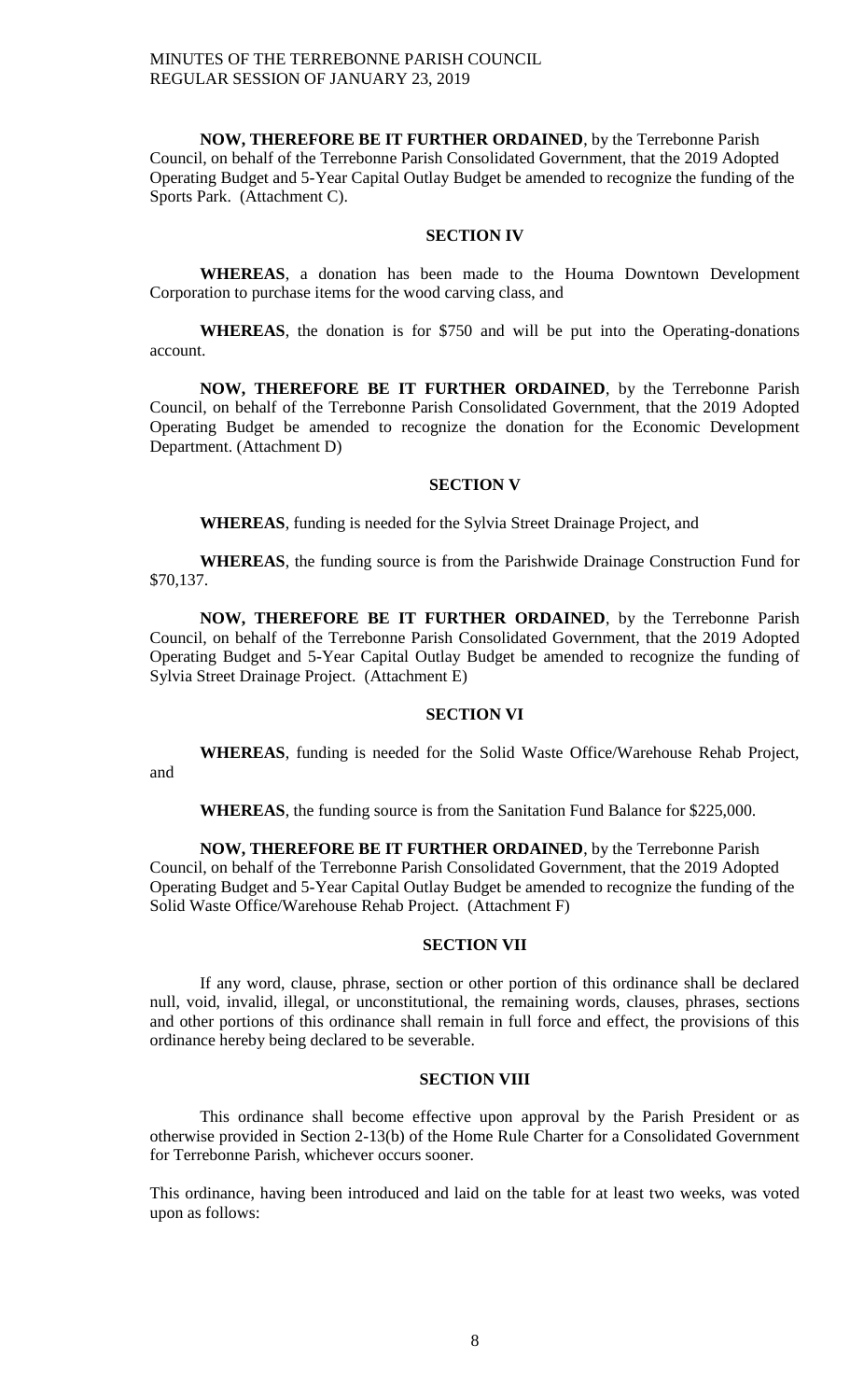THERE WAS RECORDED: YEAS: A. Williams, G. Michel, C. Duplantis-Prather, A. Marmande, D.J. Guidry, and S. Trosclair. NAYS: None. NOT VOTING: None. ABSTAINING: None. ABSENT: S. Dryden, D.W. Guidry, Sr. and J. Navy. The Chairwoman declared the ordinance adopted on this, the 23rd day of January 2019.

# **ATTACHMENT A - Civic Center**

|                               | 2019           |               |         |
|-------------------------------|----------------|---------------|---------|
|                               | <b>Adopted</b> | <b>Change</b> | Amended |
|                               |                |               |         |
| Salries & Wages               | 715,527        | 7,813         | 723,340 |
| <b>FICA</b>                   | 44,363         | 485           | 44,848  |
| Medicare                      | 10,375         | 113           | 10,488  |
| Pension                       | 50,320         | 1,590         | 51,910  |
| Unemployment Compensation     | 10,733         | 117           | 10,850  |
| <b>Workmen's Compensation</b> | 16,529         | 181           | 16,710  |
| Group Insurance               | 202,600        | 14,500        | 217,100 |

# **ATTACHMENT A - Civic Center**

|                       | 2019    |        |         |       |            |        |            |
|-----------------------|---------|--------|---------|-------|------------|--------|------------|
|                       | Adopted | Change | Amended | Level | <b>MIN</b> | MID    | <b>MAX</b> |
|                       |         |        |         |       |            |        |            |
| Part time Adm Tech II |         | -1     | 0       | 102   | 10.603     | 13.254 | 15,905     |
| Adm Tech II           |         |        |         | 102   | 21.206     | 26.508 | 31.810     |

# **ATTACHMENT B - Sanitation**

|                           |                | 2019          |         |
|---------------------------|----------------|---------------|---------|
|                           | <b>Adopted</b> | <b>Change</b> | Amended |
|                           |                |               |         |
| Salaries & Wages          | 618,088        | 35,973        | 654,061 |
| Overtime                  | 75,000         | 7,000         | 82,000  |
| <b>FICA</b>               | 42,971         | 2,664         | 45,635  |
| Medicare                  | 10,050         | 623           | 10,673  |
| Pension                   | 51,982         | 3,223         | 55,205  |
| Unemployment Compensation | 10,396         | 645           | 11,041  |
| Workmen's Compensation    | 35,902         | 2,226         | 38,128  |
| Group Insurance           | 190,700        | 14,000        | 204,700 |
| Small Tools & Instruments | 1,840          | 8,000         | 9,840   |
| Fund Balance (decrease)   | n/a            | (74,354)      | n/a     |

# **ATTACHMENT B - Sanitation**

|                       | 2019     |        |         |       |        |        |        |
|-----------------------|----------|--------|---------|-------|--------|--------|--------|
|                       | Adopted  | Change | Amended | Level | MIN    | MID    | MAX    |
|                       |          |        |         |       |        |        |        |
| Senior Fleet Mechanic | $\Omega$ |        |         | 108   | 32.703 | 40.879 | 49.055 |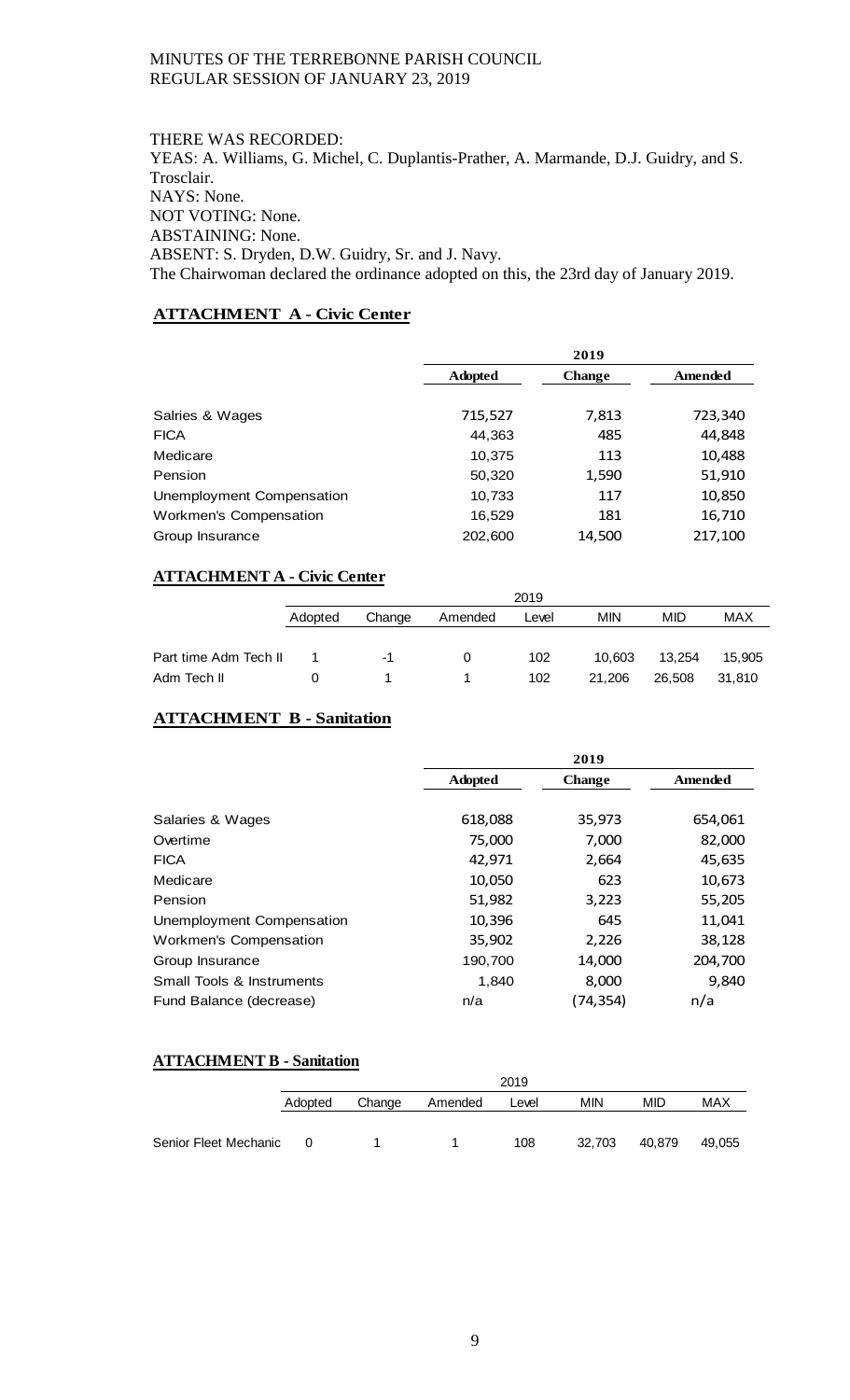# **ATTACHMENT C - Sports Park**

|                                      |                | 2019      |           |
|--------------------------------------|----------------|-----------|-----------|
|                                      | <b>Adopted</b> | Change    | Amended   |
| Parish Sports Park Complex           | 737,753        | 220,000   | 957,753   |
| Transfer from Parishwide Recreation  |                | (220,000) | (220,000) |
| Transfer to Capital Projects Control |                | 220,000   | 220,000   |
| Fund Balance (decrease)              | n/a            | (220,000) | n/a       |

# **ATTACHMENT D -Economic Development**

|                              | 2019                     |               |         |
|------------------------------|--------------------------|---------------|---------|
|                              | <b>Adopted</b>           | <b>Change</b> | Amended |
| Donation-Apache Art Supplies | $\overline{\phantom{a}}$ | (750)         | (750)   |
| Supplies-Donations           | 500                      | 750           | 1,250   |

# **ATTACHMENT E - Sylvia Street Drainage Project**

|                                | 2019           |               |         |
|--------------------------------|----------------|---------------|---------|
|                                | <b>Adopted</b> | <b>Change</b> | Amended |
|                                |                |               |         |
| Sylvia Street Drainage Project | 239,312        | 70.137        | 309,449 |
| Schriever FEMA Hazard Mitigate | 52,714         | (52, 714)     |         |
| Ashland Drainage Outfall Canal | 17,423         | (17, 423)     |         |

# **ATTACHMENT F - S/Waste Office/Warehouse Rehab**

|                                  |                | 2019      |           |
|----------------------------------|----------------|-----------|-----------|
|                                  | <b>Adopted</b> | Change    | Amended   |
| S/Waste Office/Warehouse Rehab   | 500,000        | 225,000   | 725,000   |
| <b>Transfer from Sanitation</b>  |                | (225,000) | (225,000) |
| Transfer to Solid Waste Services |                | 225,000   | 225,000   |
| Retained Earnings (decrease)     | n/a            | (225,000) | n/a       |

The Chairwoman recognized the public for comments on the following:

C. A proposed ordinance to amend the 2019 Adopted Operating Budget and the 5-Year Capital Outlay Budget of the Terrebonne Parish Consolidated Government for the following item and to provide for related matters.

I. Bayou Black Pump Station, \$900,000

There were no comments from the public on the proposed ordinance.

Mr. D. J. Guidry moved, seconded by Mr. A. Marmande, "THAT the Council close the aforementioned public hearing."

The Chairwoman called for a vote on the motion offered by Mr. D. J. Guidry. THERE WAS RECORDED: YEAS: A. Williams, G. Michel, C. Duplantis-Prather, A. Marmande, D. J. Guidry, and S. Trosclair. NAYS: None. ABSENT: J. Navy, S. Dryden, and D. W. Guidry, Sr. The Chairwoman declared the motion adopted.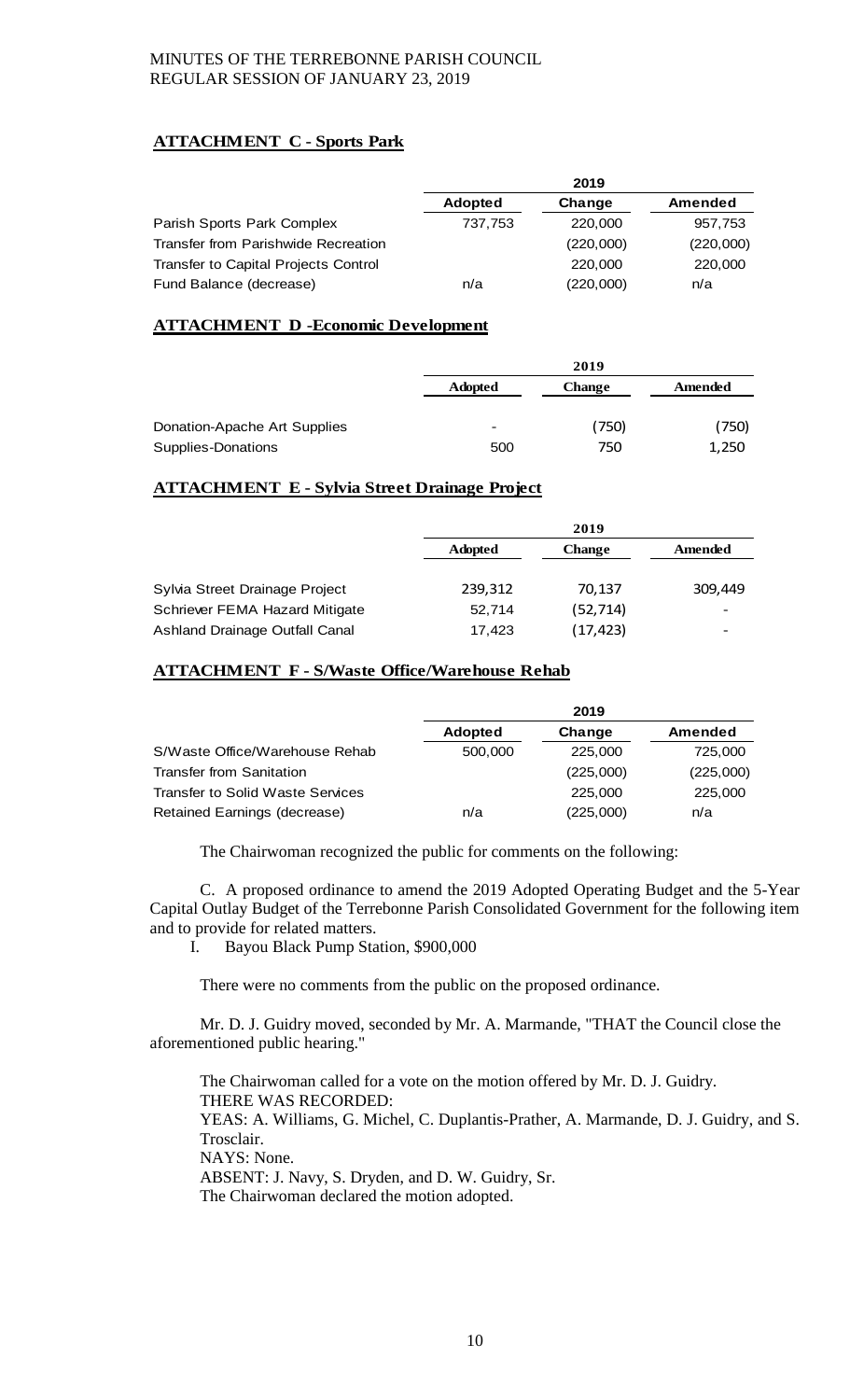OFFERED BY: MR. D. J. GUIDRY SECONDED BY: MR. A. MARMANDE

#### **ORDINANCE NO. 9029**

AN ORDINANCE TO AMEND THE 2019 ADOPTED OPERATING BUDGET AND THE 5- YEAR CAPITAL OUTLAY BUDGET OF THE TERREBONNE PARISH CONSOLIDATED GOVERNMENT FOR THE FOLLOWING ITEMS AND TO PROVIDE FOR RELATED MATTERS.

**VII.** BAYOU BLACK PUMP STATION, \$900,000

## **SECTION I**

**WHEREAS**, funding is needed for the Bayou Black Pump Station generators, and

**WHEREAS**, the funding source is from the Bayou Terrebonne Lock for \$900,000.

**NOW, THEREFORE BE IT FURTHER ORDAINED**, by the Terrebonne Parish Council, on behalf of the Terrebonne Parish Consolidated Government, that the 2019 Adopted Operating Budget and 5-Year Capital Outlay Budget be amended to recognize the funding of the Bayou Black Pump Station. (Attachment A)

# **SECTION II**

If any word, clause, phrase, section or other portion of this ordinance shall be declared null, void, invalid, illegal, or unconstitutional, the remaining words, clauses, phrases, sections and other portions of this ordinance shall remain in full force and effect, the provisions of this ordinance hereby being declared to be severable.

## **SECTION III**

This ordinance shall become effective upon approval by the Parish President or as otherwise provided in Section 2-13(b) of the Home Rule Charter for a Consolidated Government for Terrebonne Parish, whichever occurs sooner.

This ordinance, having been introduced and laid on the table for at least two weeks, was voted upon as follows:

THERE WAS RECORDED: YEAS: A. Williams, G. Michel, C. Duplantis-Prather, A. Marmande, D.J. Guidry, and S. Trosclair. NAYS: None. NOT VOTING: None. ABSTAINING: None. ABSENT: S. Dryden, D.W. Guidry, Sr. and J. Navy. The Chairwoman declared the ordinance adopted on this, the 23rd day of January 2019.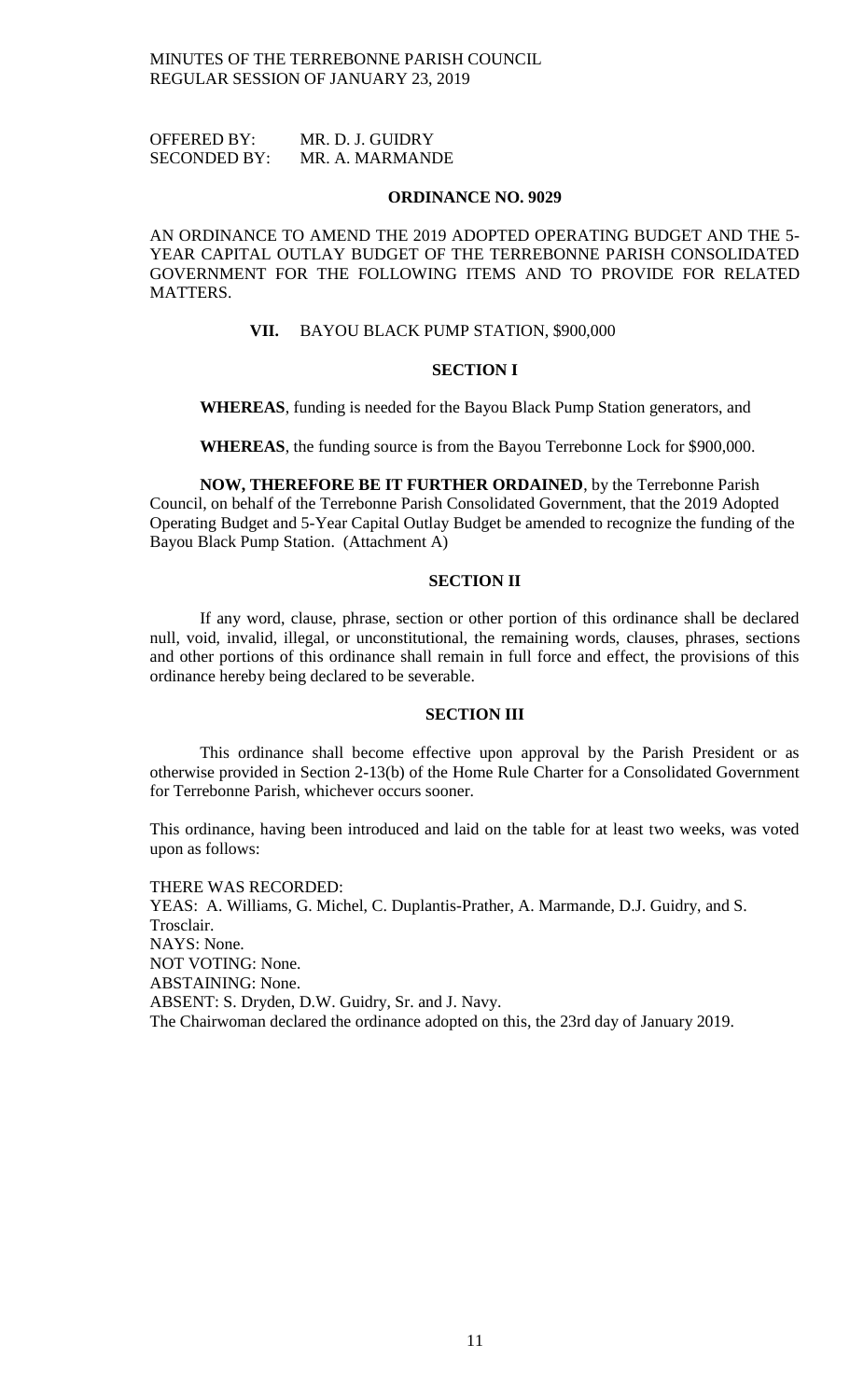# **ATTACHMENT A - Bayou Black Pump Station**

|                                 |                | 2019          |            |
|---------------------------------|----------------|---------------|------------|
|                                 | <b>Adopted</b> | <b>Change</b> | Amended    |
|                                 |                |               |            |
| <b>Bayou Black Pump Station</b> | 10,966,853     | 900,000       | 11,866,853 |
| Bayou Terrebonne Lock System    | 11,476,905     | (900,000)     | 10,576,905 |

The Council continued with the regular order of business at this time.

The Chairwoman called for a report on the Public Services Committee meeting held on 1/22/19, whereupon the Committee Chairman, noting that ratification of minutes calls a public hearing on  $2/6/19$  at 6:30 p.m., rendered the following:

## **PUBLIC SERVICES COMMITTEE**

## **JANUARY 22, 2019**

The Chairman, Dirk J. Guidry, called the Public Services Committee meeting to order at 5:50 p.m. in the Terrebonne Parish Council Meeting Room with an Invocation offered by Committee Member G. Michel and the Pledge of Allegiance led by Committee Member S. Trosclair. Upon roll call, Committee Members recorded as present were: A. Williams, G. Michel, S. Dryden, C. Duplantis-Prather, A. Marmande, D. J. Guidry, S. Trosclair and J. Navy. Committee Member D. W. Guidry, Sr. was recorded as absent. A quorum was declared present.

| OFFERED BY:         | MR. A. MARMANDE |
|---------------------|-----------------|
| <b>SECONDED BY:</b> | MR. G. MICHEL   |

## **RESOLUTION NO. 19-013**

**WHEREAS**, the safety of vehicular traffic in the vicinity of schools and worship center is vital to children and worshippers accessing schools and centers safely, and

**WHEREAS**, parents, guards, and worshippers have expressed their concerns regarding excessive speeding in areas with schools and worship centers, and

**WHEREAS**, in an effort to better protect area residents and to acknowledge the concerns of citizens regarding existing speed limits along State highways in the vicinity of schools and worship centers is hereby being presented.

**NOW, THEREFORE BE IT RESOLVED** by the Terrebonne Parish Council (Public Services Committee), on behalf of the Terrebonne Parish Consolidated Government, that the Department of Transportation and Development be requested to study speed limits along highways in the vicinity of schools and worship centers to determine if the speed limits should be decreased; and,

**BE IT FURTHER RESOLVED** that a copy of this resolution be sent to Terrebonne Parish's Legislative Delegation requesting their support and assistance.

## **THERE WAS RECORDED:**

YEAS: A. Williams, G. Michel, S. Dryden, C. Duplantis-Prather, A. Marmande, D. J. Guidry, and S. Trosclair. NAYS: None.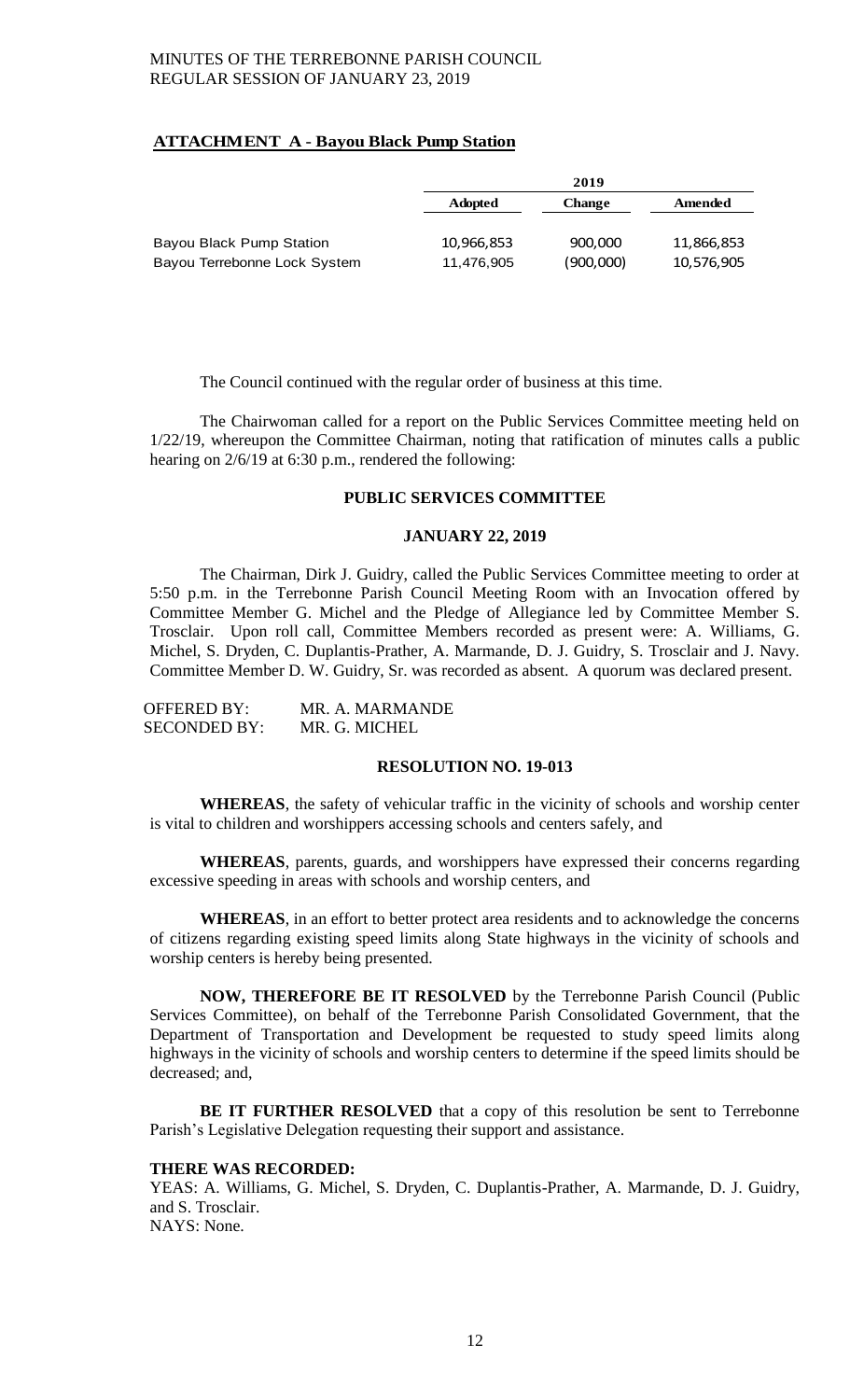ABSTAINING: None. ABSENT: D. W. Guidry, Sr. and J. Navy. The Chairman declared the resolution adopted on this the  $22<sup>nd</sup>$  day of January 2019.

\* \* \* \* \* \* \* \* \*

OFFERED BY: MR. S. TROSCLAIR SECONDED BY: MR. A. MARMANDE

## **RESOLUTION NO. 19-014**

A Resolution authorizing the signing of an agreement with the firm of Lofton Industrial Services, LLC to provide personnel staffing for the Solid Waste Division.

**WHEREAS**, Lofton Industrial Services, LLC has provided personnel staffing for the Solid Waste Division over the past several years, and

**WHEREAS**, the Solid Waste Division as determined that by using Lofton Industrial Services, LLC personnel staffing it is cost savings to TPCG, and

**WHEREAS**, the Solid Waste Division, Utilities Department intends to continue the use of Lofton Industrial Services, LLC personnel staffing, and

**WHEREAS**, Lofton Industrial Services, LLC personnel is used to staff the Ashland, Crochetville, and Schriever Residential Drop Off-sites, clerical support, grapple truck helpers and litter control, and

**WHEREAS**, Lofton Industrial Services, LLC personnel staffing are vital to the day to day operations of the Solid Waste Division, and

**NOW THEREFORE BE IT RESOLVED**, by the Terrebonne Parish Council, on behalf of Terrebonne Parish Consolidated Government, that the professional services from Lofton Industrial Services, LLC be, and is hereby approved, and

**BE IT FURTHER RESOLVED**, that the Parish President and all other appropriate parties be, and they are hereby authorized to execute any and all documents associated therewith.

## **THERE WAS RECORDED:**

YEAS: A. Williams, G. Michel, S. Dryden, C. Duplantis-Prather, A. Marmande, D. J. Guidry, and S. Trosclair. NAYS: None. ABSTAINING: None. ABSENT: D. W. Guidry, Sr. and J. Navy. The Chairman declared the resolution adopted on this the 22<sup>nd</sup> day of January 2019.

\* \* \* \* \* \* \* \* \*

Mr. S. Trosclair moved, seconded by Mr. A. Marmande, "THAT, the Public Services Committee hold Agenda Item No. 3 - Discussion and possible action relative the Parish Government's maintenance of public roads until the next scheduled committee meeting."

The Chairman called for the vote on the motion offered by Mr. S. Trosclair. THERE WAS RECORDED: YEAS: A. Williams, G. Michel, S. Dryden, C. Duplantis-Prather, A. Marmande, D. J. Guidry and S. Trosclair. NAYS: None. ABSENT: D. W. Guidry, Sr. and J. Navy. The Chairman declared the motion adopted.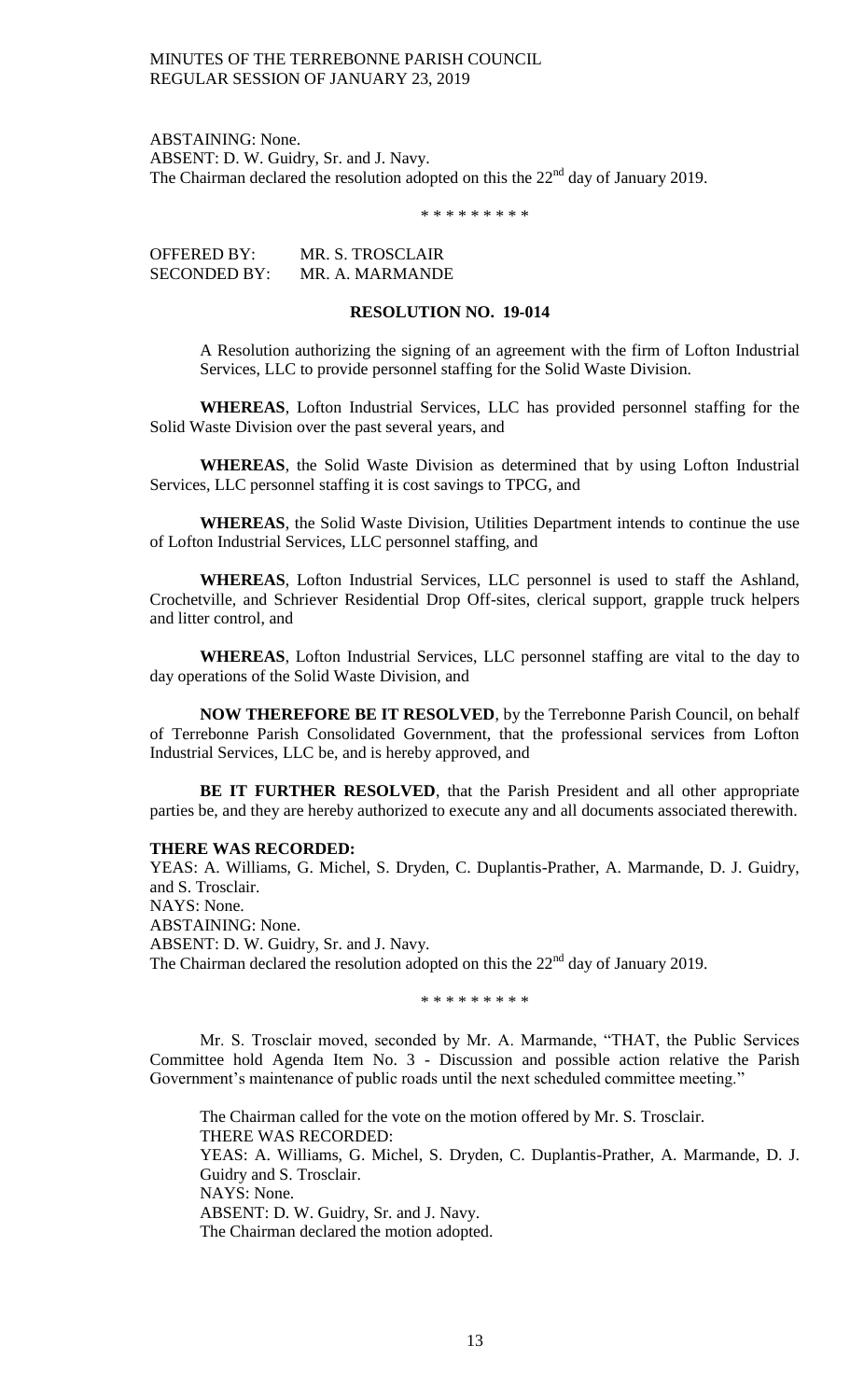OFFERED BY: MR. A. MARMANDE SECONDED BY: MS. A. WILLIAMS

#### **RESOLUTION NO. 19-015**

A resolution providing for the acceptance of work performed by Command Construction, LLC, in accordance with the Certificate of Substantial Completion for Parish Project No. 15-SEW-51, Lafayette Street Area Sewer Gravity Main Replacement, Terrebonne Parish, Louisiana.

**WHEREAS**, the Terrebonne Parish Consolidated Government entered into a contract dated February 16, 2018, with Command Construction, LLC, Recordation Number 1552140, for Parish Project No. 15-SEW-51, Lafayette Street Area Sewer Gravity Main Replacement, Terrebonne Parish, Louisiana, and

**WHEREAS**, the work performed has been inspected by authorized representative of the Owner, Engineer and Contractor, and found to be substantially complete, and

**WHEREAS**, the Engineer for the project, Providence Engineering and Design, LLC, recommends the acceptance of the Substantial Completion.

**NOW, THEREFORE BE IT RESOLVED**, that the Terrebonne Parish Council (Public Services Committee), on behalf of the Terrebonne Parish Consolidated Government, does hereby accept the work performed, effective as of the date of recording of this resolution, and does authorize and direct the Clerk of Court and Ex-Officio Recorder of Mortgages of Terrebonne Parish to note this acceptance thereof in the margin of the inscription of said contract under Entry No. 1552140 of the Records of Terrebonne Parish, Louisiana, and

**BE IT FURTHER RESOLVED** that a certified copy of the resolution be forwarded to the Engineer, Providence Engineering and Design, LLC, and

**BE IT FURTHER RESOLVED** that a certified copy of the resolution be recorded in the office of the Clerk of Court of Terrebonne Parish to commence a 45-day clear lien period, and

**BE IT FUTHER RESOLVED** that the Administration is authorized to make payment of the retainage upon the presentation of a Clear Lien Certificate.

#### **THERE WAS RECORDED:**

YEAS: A. Williams, G. Michel, S. Dryden, C. Duplantis-Prather, A. Marmande, D. J. Guidry, and S. Trosclair. NAYS: None. ABSTAINING: None. ABSENT: D. W. Guidry, Sr. and J. Navy. The Chairman declared the resolution adopted on this the  $22<sup>nd</sup>$  day of January 2019.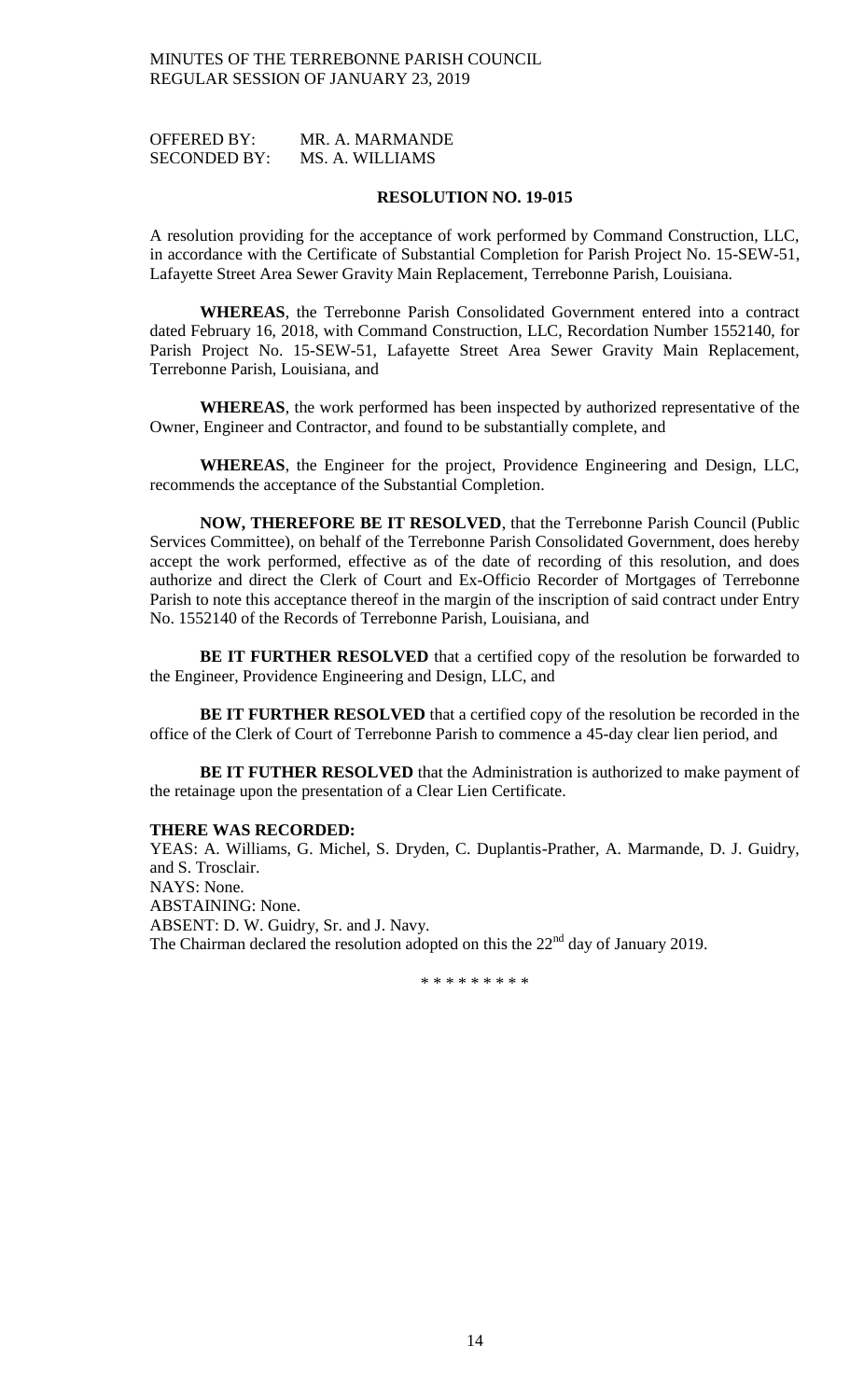OFFERED BY: MR. G. MICHEL SECONDED BY: MR. A. MARMANDE

#### **RESOLUTION NO. 19-016**

A RESOLUTION OBLIGATING THE NECESSARY FUNDING UNDER THE TERREBONNE PARISH FLOOD HAZARD MITIGATION GRANT PROGRAM/HURRICANE GUSTAV, PROJECT NO 1786-109-0006 AND CDBG ISAAC LOW-TO-MODERATE INCOME (LMI) COST SHARE PROGRAM TO COMPLETE THE STRUCTURE ELEVATION OF 514 OAKWOOD DRIVE, HOUMA, LA 70363.

**WHEREAS**, the Terrebonne Parish Consolidated Government has been formally notified by FEMA that the Hurricane Gustav Flood Hazard Mitigation Grant Program (HMGP), project No. 1786-109-0006 is awarded, and can proceed with the mitigation of the following property; and

**WHEREAS**, the Parish has requested a release of funds from the Louisiana Office of Community Development to expend Community Development Block Grant (CDBG) Isaac LMI Cost Share Program Funds for:

## ADDRESS: 514 OAKWOOD DRIVE HOUMA, LA 70363

## OWNED BY: LARRY WADSWORTH;

**WHEREAS**, under the administrative guidance of Solutient, the required "elevation packet" has been prepared and executed for the property owner recommending elevation through the HMGP Program.

**NOW, THEREFORE, BE IT RESOLVED**, by the Terrebonne Parish Council, (Community Development and Planning Committee), on behalf of the Terrebonne Parish Consolidated Government, that the necessary funding under the terrebonne Parish Flood Hazard Mitigation Grant Program/Hurricane Gustav, Project No. 1786-109-0006 and CDBG Isaac LMI Cost Share Program be hereby obligated to mitigate the property above.

#### **THERE WAS RECORDED:**

YEAS: A. Williams, G. Michel, S. Dryden, C. Duplantis-Prather, A. Marmande, D. J. Guidry, and S. Trosclair. NAYS: None. ABSTAINING: None. ABSENT: D. W. Guidry, Sr. and J. Navy. The Chairman declared the resolution adopted on this the  $22<sup>nd</sup>$  day of January 2019.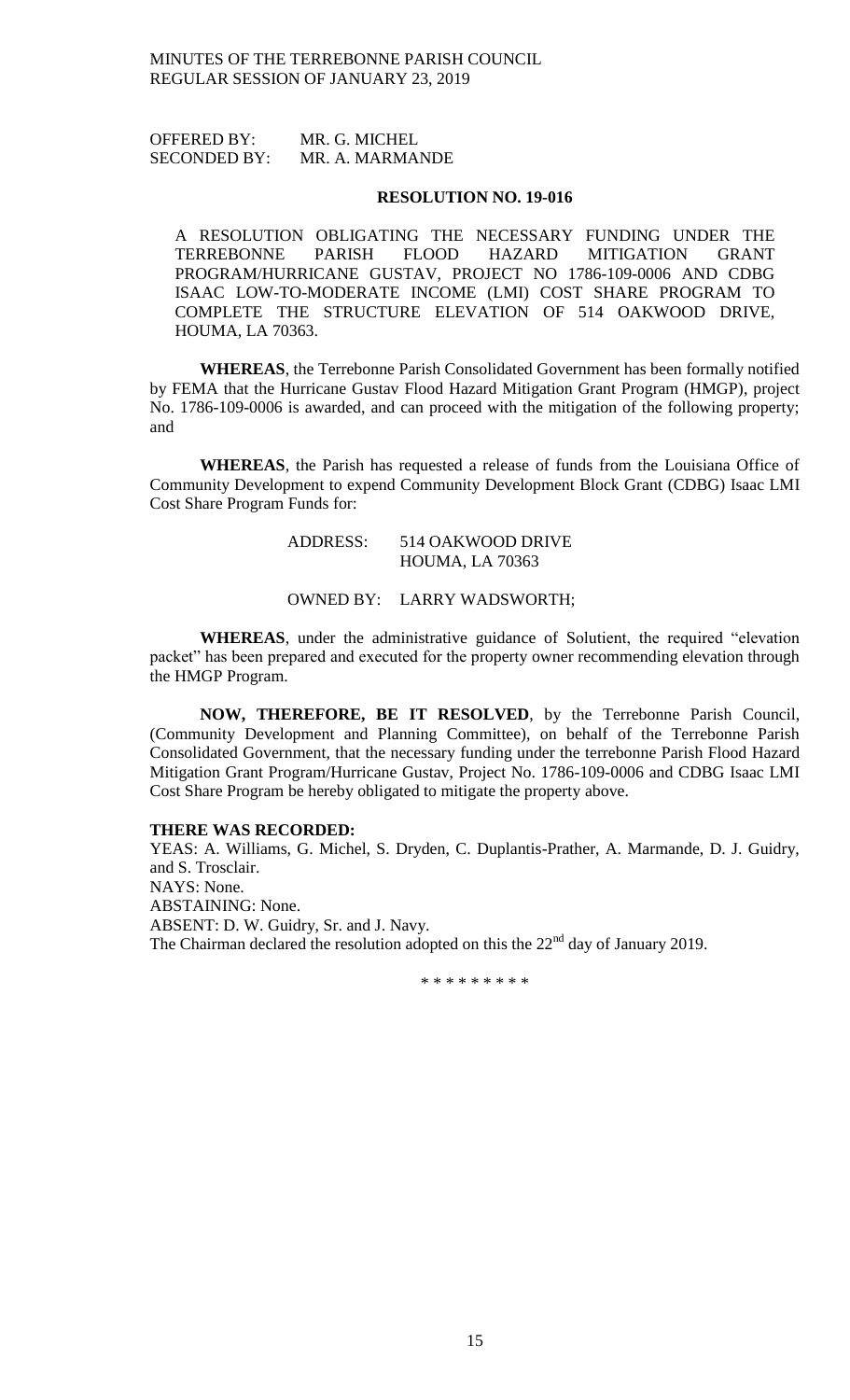## OFFERED BY: MR. S. TROSCLAIR SECONDED BY: MR. A.MARMANDE

## **RESOLUTION NO. 19-017**

AUTHORIZING THE PARISH PRESIDENT TO FILE APPLICATIONS FOR FUNDNG FROM FEDERAL AND STATE GOVERNMENT AGENCIES; PHILANTHROPIC AND NONPROFIT ORGANIZATIONS; AND PRIVATE GRANTS AND PUBLIC PRIVATE PARTNERSHIPS RELATED TO HAZARD MITIGATION, EMERGENCY MANAGEMENT, AND COASTAL RESTORATION OR PROTECTION THROUGH ANY MEANS ON BEHALF OF THE PARISH AND THE COUNCIL THROUGH DECEMBER 31, 2019

**WHEREAS,** Terrebonne Parish has undertaken efforts to reduce the risk of the parish from natural and manmade disasters; and

**WHEREAS,** those efforts have often been funded through grants from outside entities;

**WHEREAS**, the Parish remains at risk of economic, social and physical disruptions from storms and disasters that may be lessened through proactive and reactive actions; and

**WHEREAS**, funding is available from time to time from federal and state government agencies, philanthropic and nonprofit organizations, and private grants and public private partnerships for these purposes; and

**WHEREAS**, the grant funds cannot be accessed without an application process; and

**WHEREAS,** the parish Council will have the opportunity to approve or reject any expenditures for grant required nonfederal shares prior to any commitment to accept funding;

**NOW THEREFORE BE IT RESOLVED**, by the Terrebonne Parish Council (Public Services Committee) on behalf of the Terrebonne Parish Consolidated Government, that the Parish president is authorized through December 31, 2019 to submit and execute grant applications and partnerships on behalf of the Terrebonne Parish Consolidated Government to aid in the financing of risk mitigation, emergency management, and coastal restoration and preservation efforts.

# **THERE WAS RECORDED:**

YEAS: A. Williams, G. Michel, S. Dryden, C. Duplantis-Prather, A. Marmande, D. J. Guidry, and S. Trosclair. NAYS: None. ABSTAINING: None. ABSENT: D. W. Guidry, Sr. and J. Navy. The Chairman declared the resolution adopted on this the  $22<sup>nd</sup>$  day of January 2019.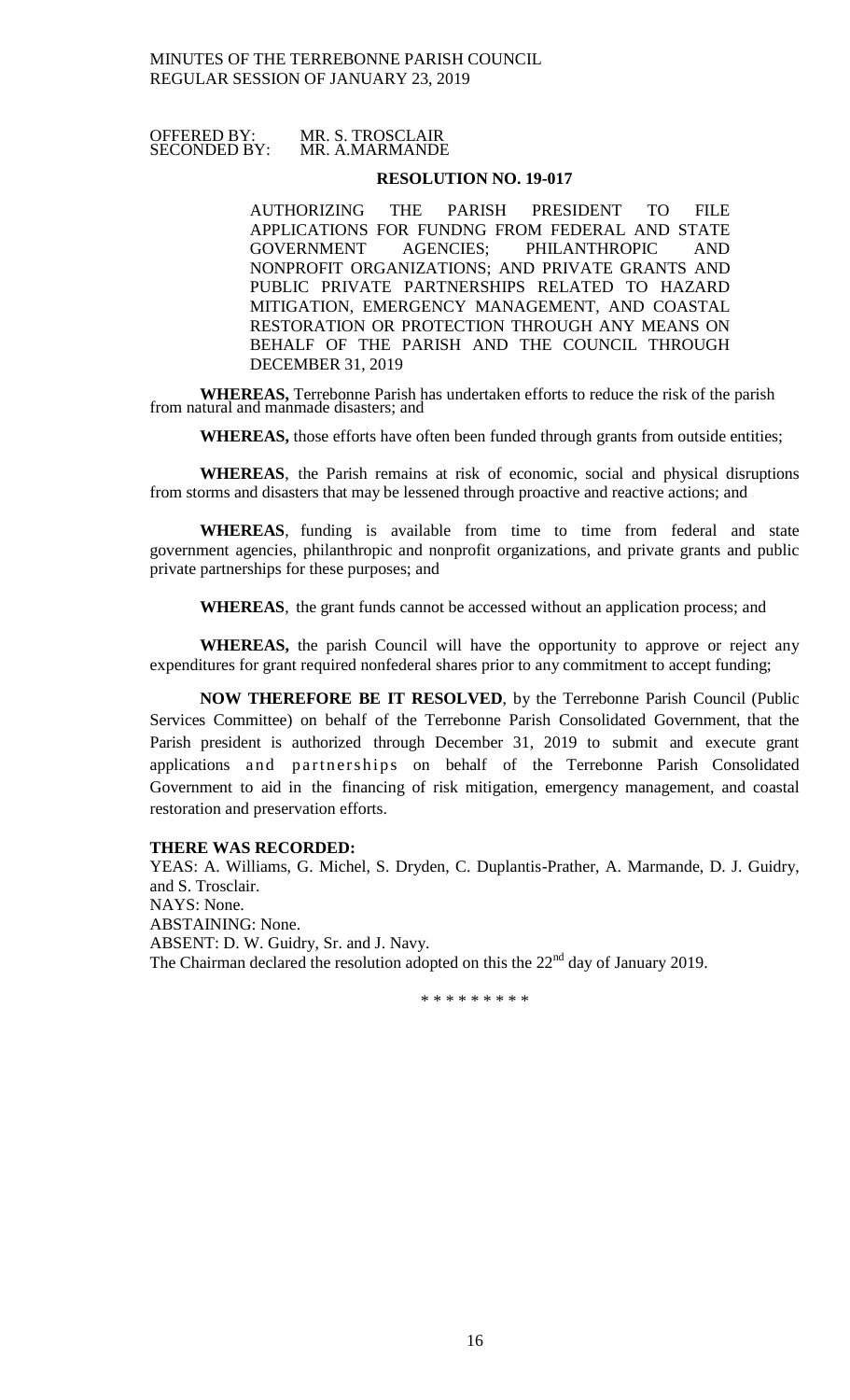| <b>OFFERED BY:</b>  | MR. A. MARMANDE |
|---------------------|-----------------|
| <b>SECONDED BY:</b> | MR. S. DRYDEN   |

#### **RESOLUTION 19-018**

A resolution authorizing the execution of Change Order No. 6 (Balancing) for the Construction Agreement for Parish Project No. 10-LEV-31; Suzie Canal Levee Extension Project, Terrebonne Parish, Louisiana.

**WHEREAS**, the Terrebonne Parish Consolidated Government entered into a contract dated August 1, 2017, with River Road Construction, Inc., for the Suzie Canal Levee Extension Project, Parish Project No. 10-LEV-31, Terrebonne Parish, Louisiana, and

**WHEREAS**, this change order has been recommended so as to adjust the estimated contract item quantities for the completion of the project described on the attached Change Order No. 6 (Balancing) for the above referenced project, and

**WHEREAS**, this change order will decrease the construction cost by Three Thousand, Two Hundred Eighty-Four Dollars and Thirty Cents (-\$3,284.30), and

**WHEREAS**, this change order will increase the contract time by Fifteen (15) calendar days as a result of Change Order No. 6 (Balancing), and

**WHEREAS**, this change order has been approved by the Louisiana Office of Community Development (OCD), and

**WHEREAS**, this Change Order No. 6 (Balancing) has been recommended by the ENGINEER for this project, Providence Engineering and Design, LLC.

**NOW, THEREFORE BE IT RESOLVED** that the Terrebonne Parish Council, on behalf of the Terrebonne Parish Consolidated Government, does hereby approve and authorize the execution by Terrebonne Parish President Gordon E. Dove of Change Order No. 6 (Balancing) to the construction agreement with River Road Construction, Inc., increasing the construction cost by Three Thousand, Two Hundred Eighty-Four Dollars and Thirty Cents (- \$3,284.30) and an increasing the contract time by Fifteen (15) calendar days, and

**BE IT FURTHER RESOLVED** that a certified copy of the resolution be forwarded to the Engineer, Providence Engineering and Design, LLC.

### **THERE WAS RECORDED:**

YEAS: A. Williams, G. Michel, S. Dryden, C. Duplantis-Prather, A. Marmande, D. J. Guidry, and S. Trosclair. NAYS: None. ABSTAINING: None. ABSENT: D. W. Guidry, Sr. and J. Navy.

The Chairman declared the resolution adopted on this the 22<sup>nd</sup> day of January 2019.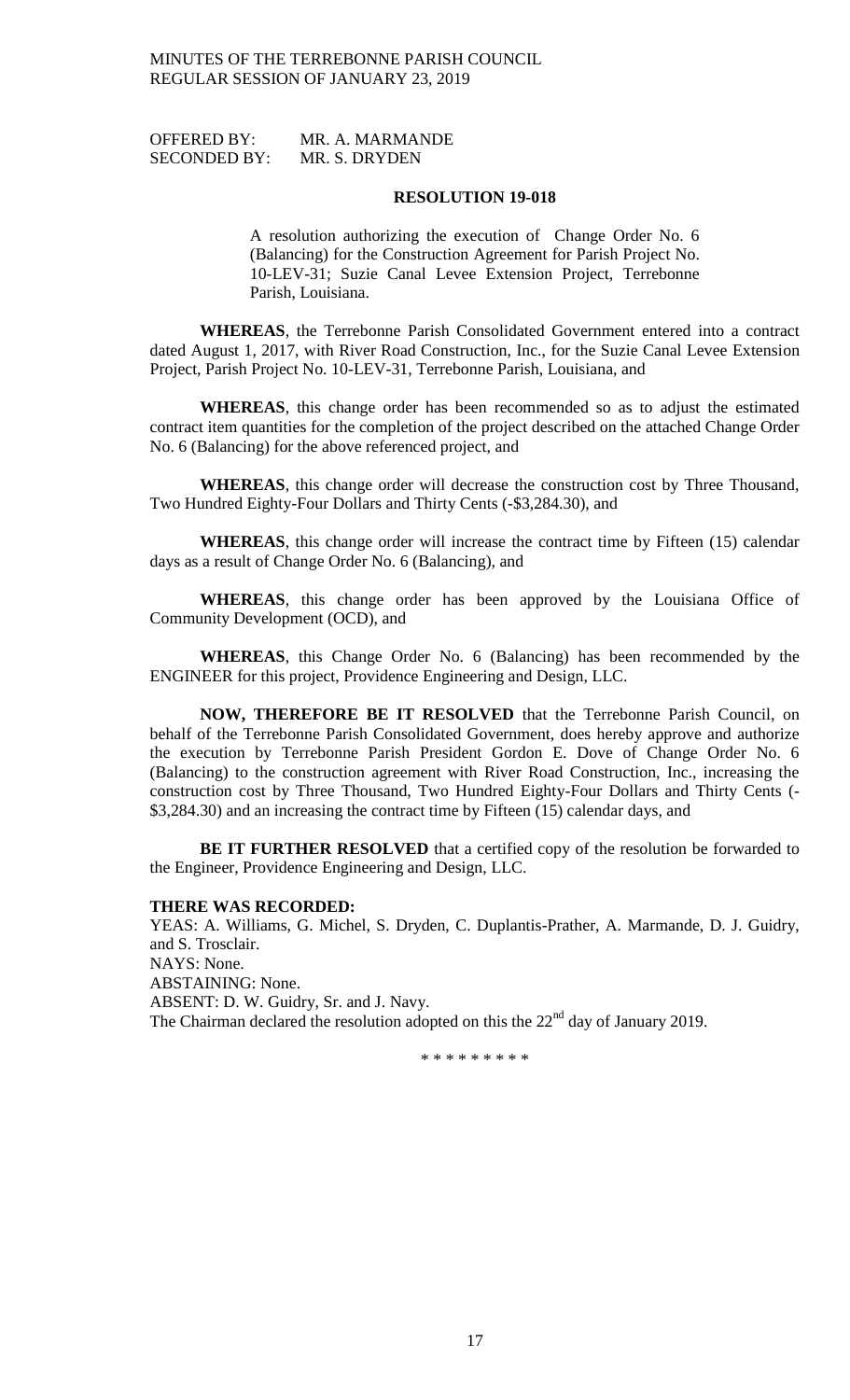# OFFERED BY: MR. A. MARMANDE SECONDED BY: MS. C. DUPLANTIS-PRATHER

### **RESOLUTION NO. 19-019**

A RESOLUTION AUTHORIZING THE EXECUTION OF CHANGE ORDER NO. 5 (BALANCING) FOR THE CONSTRUCTION AGREEMENT FOR PARISH PROJECT NO. 14-ROAD-33, HOLLYWOOD ROAD EXTENSION, TERREBONNE PARISH, LOUISIANA

**WHEREAS**, the Terrebonne Parish Consolidated Government entered into a contract dated January 23, 2014 with LA Contracting Enterprises, LLC, Recordation Number 1541633, for Parish Project No. 14-ROAD-33, Hollywood Road Extension, Terrebonne Parish Consolidated Government, Terrebonne Parish, Louisiana, and

**WHEREAS**, this change order has been recommended so as to adjust the estimated contract item quantities for the completion of the project described on the attached Change Order No. 5 (Balancing) for the above referenced project, and

**WHEREAS**, this change order will decrease the construction cost by Eighteen Thousand, Four Hundred Eighty-Two Dollars and Twenty-Three Cents (-\$18,482.23), and

**WHEREAS**, this Change Order No. 5 (Balancing) had been recommended by the Engineer, Providence Engineering and Design, LLC, for this project.

**NOW, THEREFORE BE IT RESOLVED** that the Terrebonne Parish Council on behalf of the Terrebonne Parish Consolidated Government, does hereby approve and authorize the execution by Terrebonne Parish President Gordon E. Dove of Change Order No. 5 (Balancing) to the construction agreement with LA Contracting Enterprise, LLC, Inc. for Parish Project No. 14-ROAD-33, Hollywood Road Extension, Terrebonne Parish, Louisiana, for an decrease to the contract amount in the amount of Eighteen Thousand, Four Hundred Eighty-Two Dollars and Twenty-Three Cents (-\$18,482.23), and

**BE IT FURTHER RESOLVED** that a certified copy of the resolution be forwarded to Engineer, Providence Engineering Design, LLC.

## **THERE WAS RECORDED:**

YEAS: A. Williams, G. Michel, S. Dryden, C. Duplantis-Prather, A. Marmande, D. J. Guidry, and S. Trosclair. NAYS: None. ABSTAINING: None. ABSENT: D. W. Guidry, Sr. and J. Navy. The Chairman declared the resolution adopted on this the 22<sup>nd</sup> day of January 2019.

\* \* \* \* \* \* \* \* \*

Upon questioning from Committee Member G. Michel regarding the estimated engineering cost for the Government Tower Parking Garage Project, Parish Manager M. Toups explained that there will be a "kick-off" meeting on Thursday (January 24) to survey the parking garage then an estimate can be given for the cost of this project.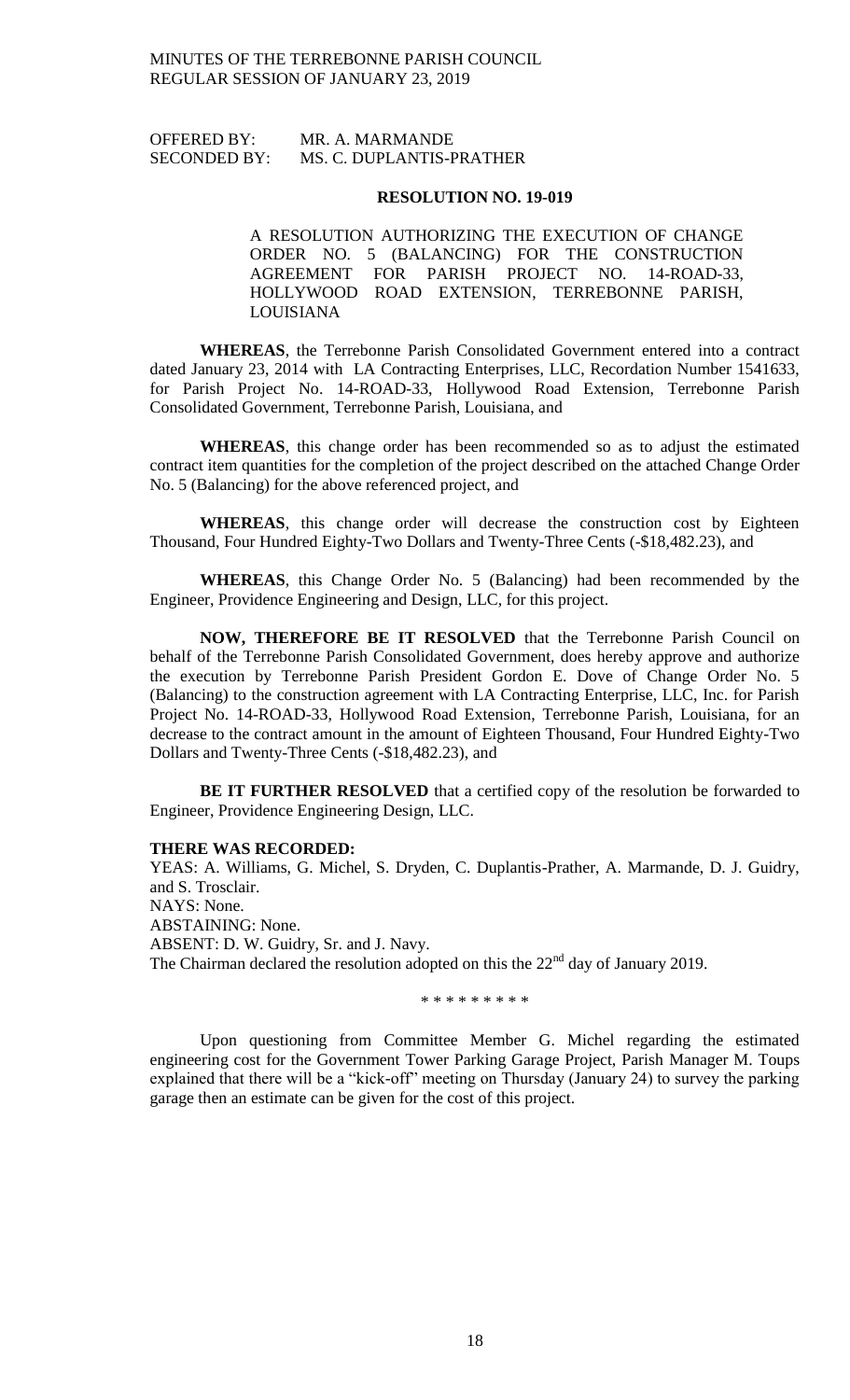OFFERED BY: MR. S. DRYDEN SECONDED BY: MS. A. WILLIAMS

#### **RESOLUTION NO. 19-020**

A RESOLUTION RATIFYING THE APPOINTMENT OF GIS ENGINEERING, LLC. TO PROVIDE ENGINEERING SERVICES FOR THE **GOVERNMENT TOWER PARKING GARAGE PROJECT**; AND AUTHORIZING EXECUTION OF AN ENGINEERING AGREEMENT FOR THESE SERVICES

**WHEREAS**, the Terrebonne Parish Consolidated Government wishes to make improvements to Government Tower Parking Garage, and

**WHEREAS**, administration is desirous of providing ADA compliance, engineering, surveying, and structural within this project, and

**WHEREAS**, Parish President Gordon E. Dove has recommended that GIS Engineering, LLC., be retained to provide the necessary professional services for this project, and

**NOW, THEREFORE BE IT RESOLVED** that the Terrebonne Parish Council does hereby ratify the appointment of GIS Engineering, LLC., by Terrebonne Parish President Gordon E. Dove for professional engineering services for improvements to the Government Tower Parking Garage; and

**BE IT FURTHER RESOLVED** that the Terrebonne Parish Council, on behalf of the Terrebonne Parish Consolidated Government, does hereby authorize the execution of an architectural agreement with the GIS Engineering, LLC by Terrebonne Parish President Gordon E. Dove, for improvements to the Government Tower Parking Garage.

## **THERE WAS RECORDED:**

YEAS: A. Williams, G. Michel, S. Dryden, C. Duplantis-Prather, A. Marmande, D. J. Guidry, and S. Trosclair. NAYS: None. ABSTAINING: None. ABSENT: D. W. Guidry, Sr. and J. Navy. The Chairman declared the resolution adopted on this the 22<sup>nd</sup> day of January 2019.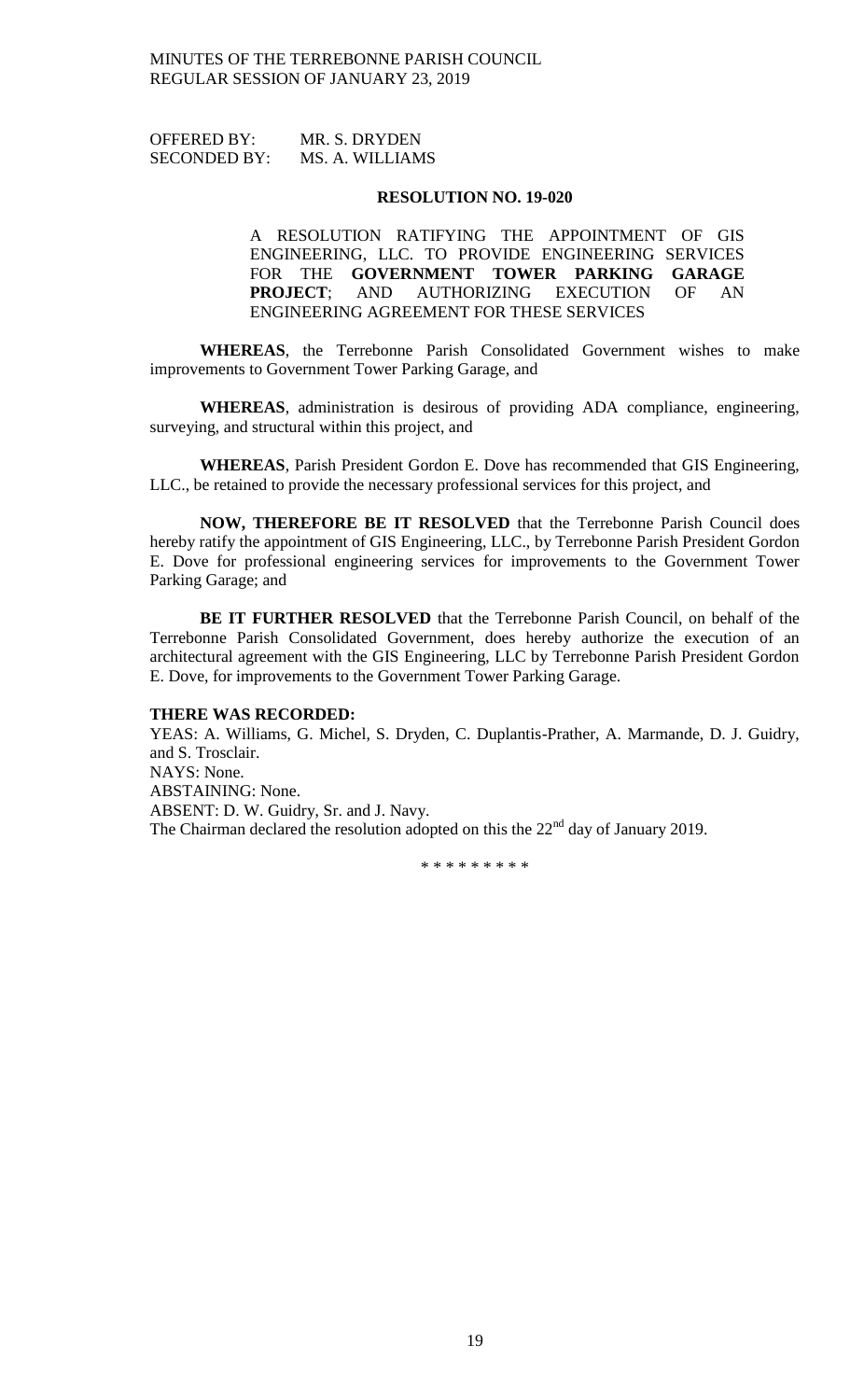| <b>OFFERED BY:</b>  | MR. A. MARMANDE  |
|---------------------|------------------|
| <b>SECONDED BY:</b> | MR. S. TROSCLAIR |

#### **RESOLUTION NO. 19-021**

## A RESOLUTION PROVIDING APPROVAL OF AMENDMENT NO. 2 TO THE ENGINEERING AGREEMENT FOR PARISH PROJECT NO. **17-PAV-01**, **FALGOUT CANAL ROAD REPAVING PROJECT**, TERREBONNE PARISH, LOUISIANA.

**WHEREAS**, the Terrebonne Parish Consolidated Government did enter into an original engineering agreement with GIS Engineering, Inc. dated April 3, 2017, recordation number 1531015, for the Falgout Canal Road Repaving Project identified as Parish Project 17-PAV-01, and

**WHEREAS**, the Engineering Agreement between OWNER and ENGINEER provides for certain limitations for Basic Services and specific Additional Services, and

**WHEREAS,** TPCG is desirous of completing the repaving of Falgout Canal Road, and

**WHEREAS,** this amendment accounts for additional construction oversight and construction administration due to the Contractor going beyond the original construction time, and

**WHEREAS**, the Parish assessed liquidated damages to cover the additional costs, and

**WHEREAS**, TPCG is desirous of having these services continued so that there is a need for additional funds to be added to the contract, and

**WHEREAS**, this above work will increase the additional services section of the contract by \$39,985.18.

**NOW, THEREFORE BE IT RESOLVED** that the Terrebonne Parish Council, on behalf of the Terrebonne Parish Consolidated Government, does hereby approve this Amendment No. 1 to the Engineering Agreement for an increase of \$39,985.18 in Additional Services, and authorizes Parish President Gordon E. Dove to execute this Amendment No. 2 to the Engineering Agreement for the Falgout Canal Road Repaving Project Parish Project No. 17- PAV-01, with GIS Engineering, LLC, and

**BE IT FURTHER RESOLVED** that a certified copy of the resolution be forwarded to the Engineer, GIS Engineering, LLC.

#### **THERE WAS RECORDED:**

YEAS: A. Williams, G. Michel, S. Dryden, C. Duplantis-Prather, A. Marmande, D. J. Guidry, S. Trosclair, and J. Navy. NAYS: None. ABSTAINING: None. ABSENT: D. W. Guidry, Sr. The Chairman declared the resolution adopted on this the 22<sup>nd</sup> day of January 2019.

\* \* \* \* \* \* \* \* \*

Committee Member A. Marmande thanked everyone for their support on the aforementioned project.

Ms. A. Williams moved, seconded by Mr. A. Marmande, "THAT, the Public Services Committee introduce an ordinance that will establish a 'No Parking Zone' on Polk Street, beginning from the intersection with General Bragg Street and extending sixty feet north, on the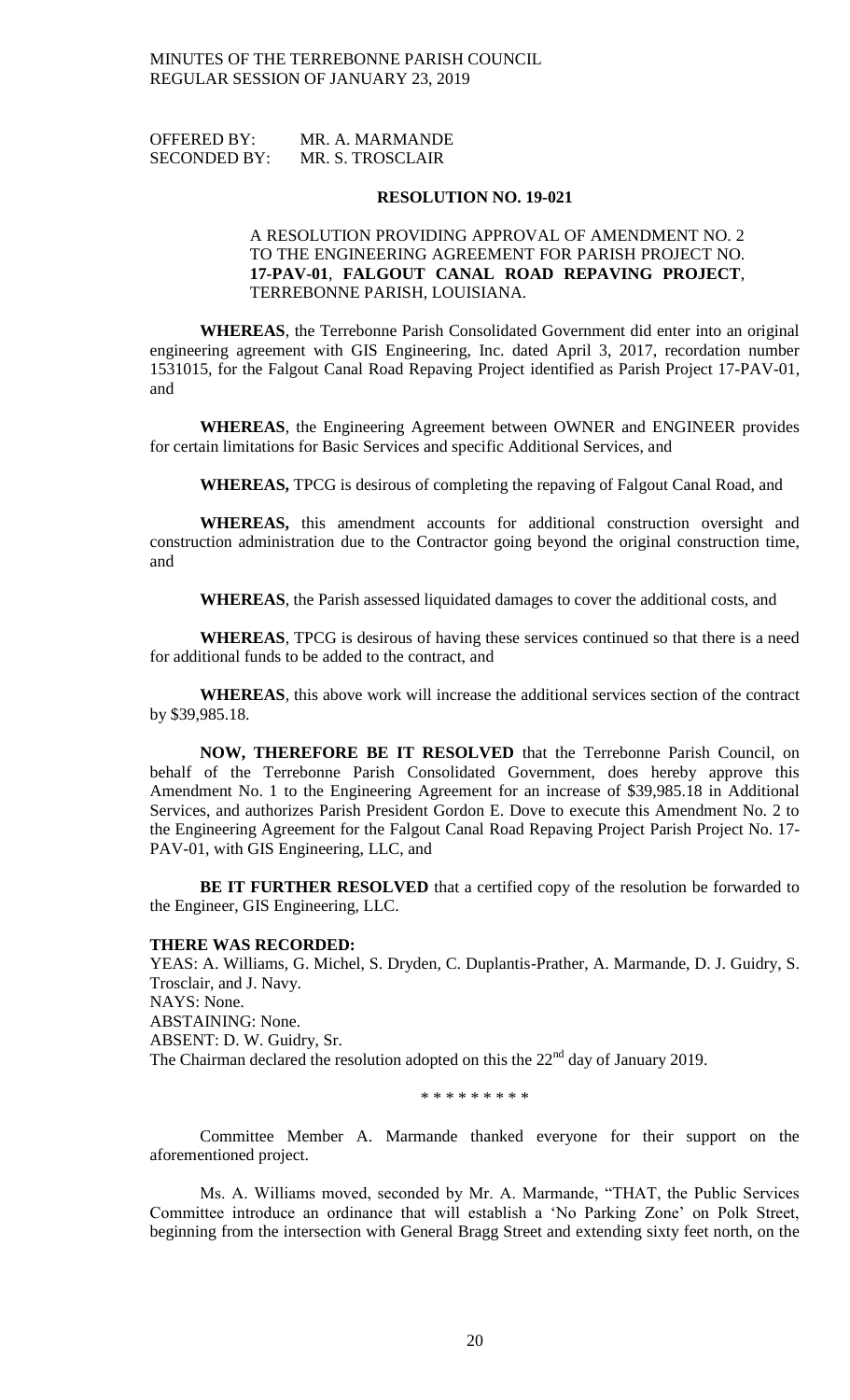west side of the street along the public right of way; and authorize the installation of said signs and call a public hearing on February 6, 2019 at 6:30 p.m."

The Chairman called for the vote on the motion offered by Ms. A. Williams. THERE WAS RECORDED: YEAS: A. Williams, G. Michel, S. Dryden, C. Duplantis-Prather, A. Marmande, D. J. Guidry and S. Trosclair. NAYS: None. ABSENT: D. W. Guidry, Sr. and J. Navy. The Chairman declared the motion adopted.

Mr. A. Marmande moved, seconded by Mr. S. Trosclair, "THAT, there being no further business to come before the Public Services Committee, the meeting be adjourned."

The Chairman called for the vote on the motion offered by Mr. A. Marmande. THERE WAS RECORDED: YEAS: A. Williams, G. Michel, S. Dryden, C. Duplantis-Prather, A. Marmande, D. J. Guidry and S. Trosclair. NAYS: None. ABSENT: D. W. Guidry, Sr. and J. Navy. The Chairman declared the motion adopted and the meeting was adjourned at 5:57 p.m.

# Dirk J. Guidry, Chairman

Tammy E. Triggs, Minute Clerk

Mr. D. J. Guidry moved, seconded by Mr. S. Trosclair, "THAT the Council accept and ratify the minutes of the Public Services Committee meeting held on 1/22/19."

The Chairwoman called for a vote on the motion offered by Mr. D. J. Guidry. THERE WAS RECORDED: YEAS: A. Williams, G. Michel, C. Duplantis-Prather, A. Marmande, D. J. Guidry, and S. Trosclair. NAYS: None. ABSENT: J. Navy, S. Dryden, and D. W. Guidry, Sr. The Chairwoman declared the motion adopted.

The Chairwoman called for a report on the Budget and Finance Committee meeting held on 1/22/19, whereupon the Committee Vice-Chairwoman, noting that ratification of minutes calls a public hearing on 2/6/19 at 6:30 p.m., rendered the following:

#### **BUDGET & FINANCE COMMITTEE**

## **JANUARY 22, 2019**

The Vice-Chairwoman, Christa Duplantis-Prather, called the Budget & Finance Committee meeting to order at 5:56 p.m. in the Terrebonne Parish Council Meeting Room with an Invocation offered by Committee Member A. Williams and the Pledge of Allegiance led by Committee Member A. Marmande. Upon roll call, Committee Members recorded as present were: A. Williams, G. Michel, S. Dryden, C. Duplantis-Prather, A, Marmande, D. J. Guidry, S. Trosclair and J. Navy. Committee Member D. W. Guidry, Sr. was recorded as absent. A quorum was declared present.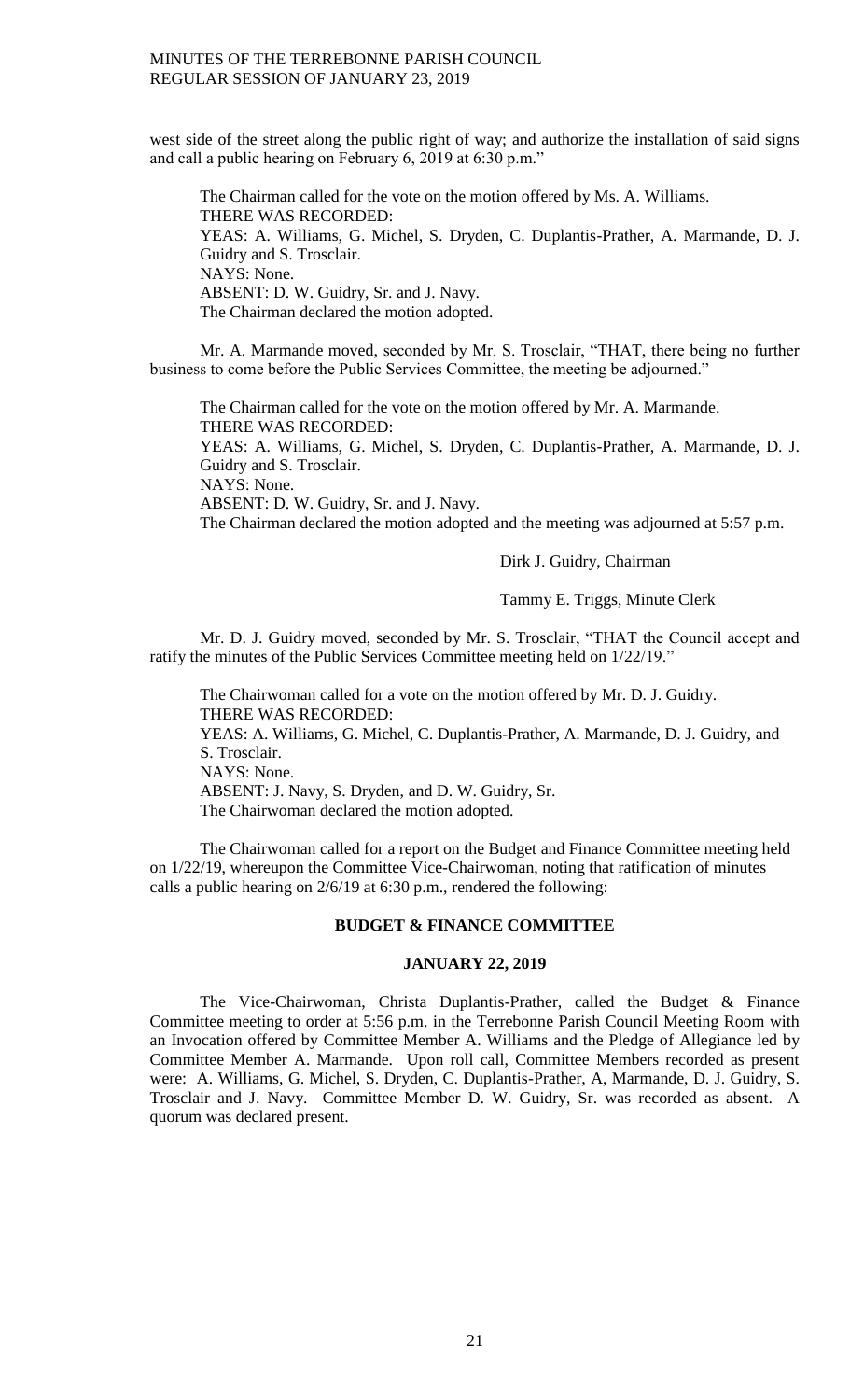OFFERED BY: MR. G. MICHEL SECONDED BY: MR. S. TROSCLAIR

#### **RESOLUTION NO. 19-022**

**WHEREAS,** Louisiana Statutory Law provides for the disposal of surplus movable property having a value of \$5,000.00 or less, in addition to other legally permissible means, at private sale which is, in the opinion of the governing authority, not needed for public purposes; and

**WHEREAS**, the movable property listed in the attached Exhibit A each have a valued of \$5,000.00 or less, as indicated by the values set out next to each item on the attached Exhibit A; and

**WHEREAS**, the parish administration has recommended that the movable property listed in the attached Exhibit A be declared surplus as the items are no longer useful, nor do they serve a public purpose and authorizes immediate award to the highest bidder for all items, including those where the highest bid exceeds \$5,000.00; and

**NOW THEREFORE, BE IT RESOLOVED** by the Terrebonne Parish Council that the movable property listed in the attached Exhibit A be declared surplus and grants authorization to dispose of said items by private sale or by any other legally approved method to the highest bidder pursuant to statutory law, including those where the highest bid exceeds \$5,000.00.

# **THERE WAS RECORDED:**

YEAS: A. Williams, G. Michel, S. Dryden, C. Duplantis-Prather, A. Marmande, D. J. Guidry, S. Trosclair, and J. Navy. NAYS: None. ABSTAINING: None. ABSENT: D. W. Guidry, Sr. The Vice Chairwoman declared the resolution adopted on this the 22<sup>nd</sup> day of January 2019.

\* \* \* \* \* \* \* \* \*

## **Exhibit "A" December, 2018 Surplus List**

**Animal Shelter:**  $1 - Printer/S0$ 

**Civic Center:**

- 1 Mini Refrigeration/\$0
- 1 Lamp/\$0
- 1 Monitor/\$0
- 2 Shop Vac/\$25
- 1 Wheel Chair/\$150
- 1 Barrier/\$80
- 40 1000 watt Light Fixtures/\$100
- 1 Electric Warmer/\$50
- 16 Toilet Paper Dispensers/\$10
- $2 * Desks/80$

\*Broken, to be disposed of

#### **Electric Generation:**

1 – Monitor/\$0

**Fire:**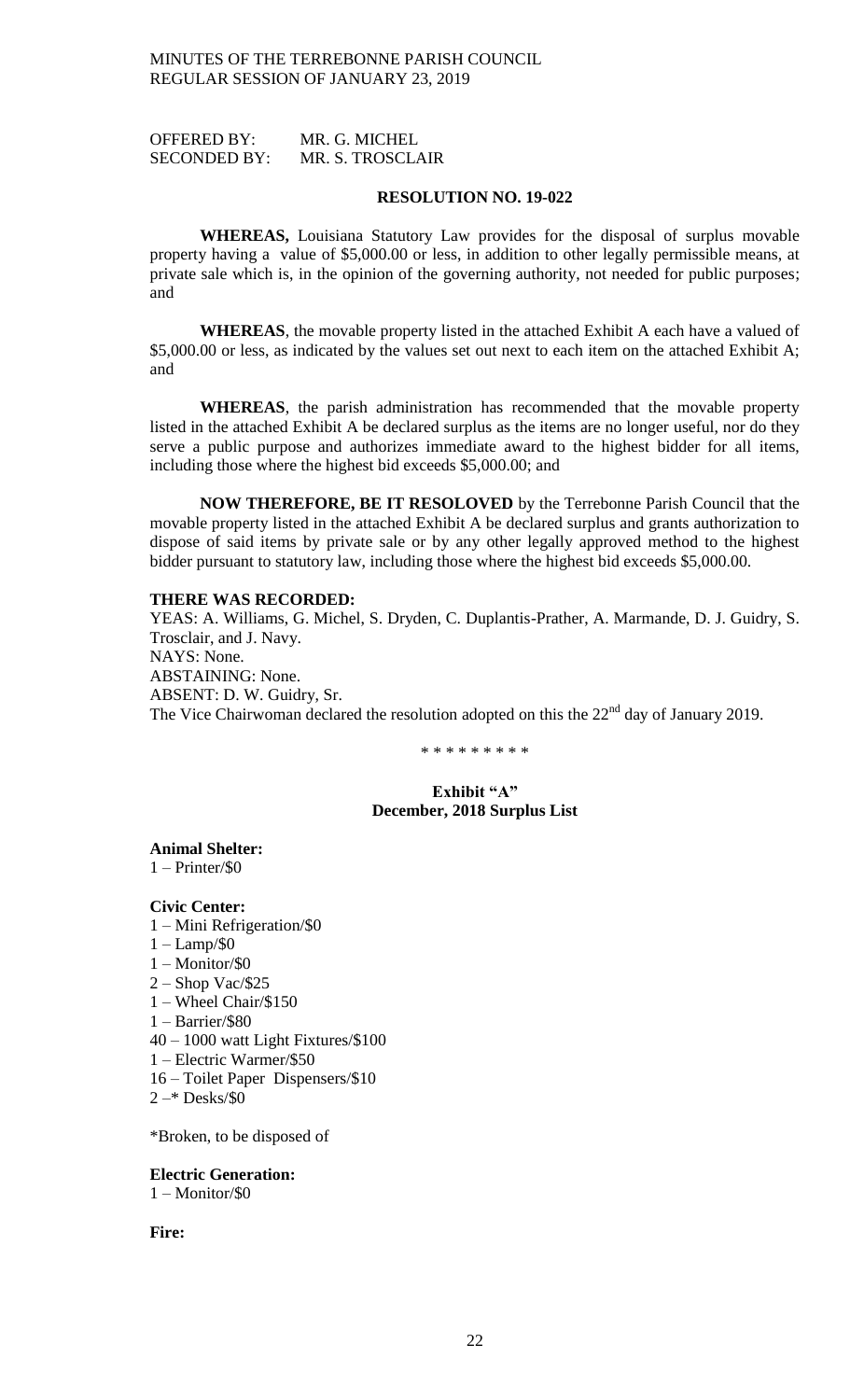- 2 HP Printers/\$0
- 9 Tablets/\$0
- $10 -$ Chargers/ $\$0$
- 7 Tablet Cases/\$0
- 1 External Hard Drive/\$0
- 1 Brother Multi-Function Machine/\$0
- 1 –Epson Printer/\$0
- 1 HP Printer/\$0
- 1 Epson Scanner/\$0
- 1 Acer Monitor w/Stand/\$0
- 2 Monitor Stands/\$0
- 4 Dell Monitors/\$0
- 5 Dell Keyboards/\$0
- 1 Computer Speaker/\$0
- 9 Rubber Hoses/\$0
- 1 Piston Intake Valve/\$10
- $40 T$ -shirts/\$0
- 1 Pr. Rubber Boots/\$0
- 97 Pair Pants/\$0
- 18 Short Sleeve Shirts/\$0
- 1 Pair Shorts/\$0
- 2 Pair Sweat Pants/\$0
- 1 CyberPower Power Supply/\$0
- 1 Optiplex GX620 Dell CPU/\$0
- 1 Dell Latitude Laptop XT2/\$0
- 1 Dell E6400 Laptop/\$0
- 1 VHS Camcorder/\$0
- 1 Box Cables/Cords/\$0
- 1 Open Box Letters & Numbers/\$0
- 7 \*Pair Boots/\$0
- 60 \*Sets Bunker Gear/\$0
- 60 \*Shirts/\$0
- 70 \*High Pressure Composite Bottles/\$0

\*To be burned or disposed of

#### **HPD:**

- 1 Office Chair/\$1
- 2 All-In-One/\$0
- 16 –4-Hr. Meters/\$0
- $5 2$ -Hr. Meters/\$0
- 7 Meter Heads/\$0
- 2 Meter Windows/\$0
- 3 Meter Pole Covers/\$0
- 2 Meter Pole & Head/\$0
- 3 Meter Bags/\$0

Meter parts to be scraped Meter bags to be burned

## **Human Resources:**

- $3 CPU/S0$
- 3 Monitor/\$0
- 4 Sets Speakers/\$0
- 3 Keyboard w/Mouse/\$0
- 1 Monitor Stand w/Docking Station/\$0
- 2 Scanners/\$0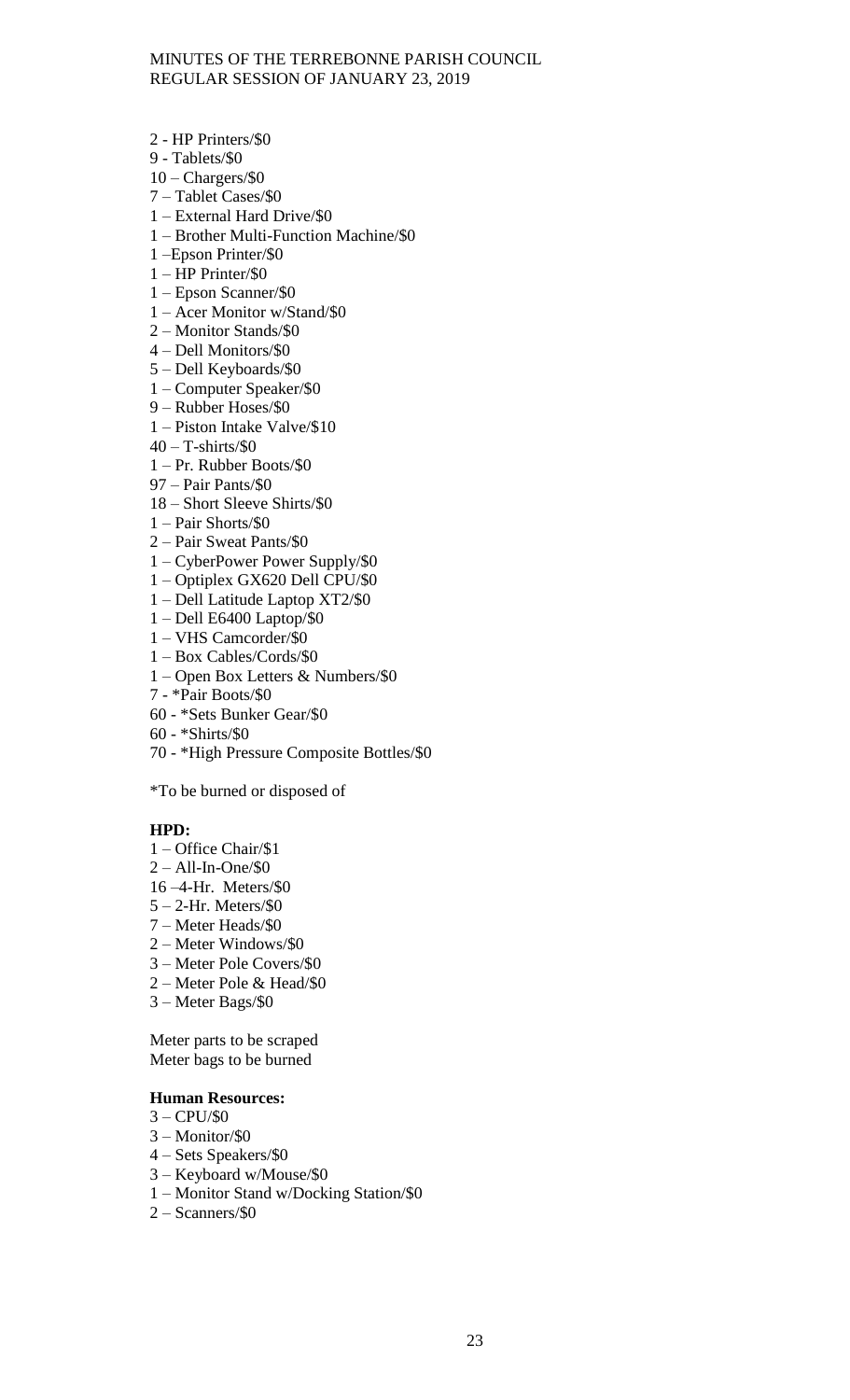### **Jail:**

 $1 - *Desk/\$0$ \*Broken, to be disposed of

## **Roads & Bridges:**

- 1 Battery Backup/\$0
- 3 Cameras/\$0
- 2 Telephones/\$1
- 3 Time Clocks/\$30
- 7 Time Card Racks/\$1

**TPR:**

1 – Printer/\$0

**Utilities:** 1 – Printer/\$0

Upon questioning from Committee Member A. Marmande pertaining to previous parish auctions, Parish Manager M. Toups stated that he was unaware of any upcoming scheduled auctions at this time.

| OFFERED BY:         | MR. G. MICHEL    |
|---------------------|------------------|
| <b>SECONDED BY:</b> | MR. S. TROSCLAIR |

## **RESOLUTION NO. 19-023**

A RESOLUTION AUTHORIZING THE PARISH PRESIDENT TO ENTER INTO A COOPERATIVE ENDEAVOR AGREEMENT WITH THE GULF CAST TEACHING FAMILY SERVICES FOR THE PURPOSE OF OPERATING THE GCSS HOUMA SENIOR CENTER IN THE MECHANICVILLE MEMORIAL COMMUNITY CENTER

**WHEREAS,** Article VII, Section 14 of the Louisiana Constitution further provides that "For a public purpose, the state and its political subdivisions or political corporations may engage in cooperative endeavors with each other, with the United States or its agencies, or with any public or private association, corporation or individual"; and,

**WHEREAS,** Louisiana Constitution Article VI, Section 20, Louisiana Revised Statutes 33:1324 and Section 1-07 of the Terrebonne Parish Charter provides "the parish government is authorized, as provided by state law, to enter into joint service agreements or cooperative efforts with other governmental agencies and political subdivisions"; and,

**WHEREAS**, TPCG believes that supporting the "GCSS Houma Senior Center in the Mechanicville Memorial Community center" will serve a public purpose and is not gratuitous in light if the benefit provided for support of the poor pursuant to Louisiana Revised Statute 33:1236(11) & 33:4563; and,

**WHEREAS**, Gulf Coast is a Louisiana Non-Profit Corporation organized in accordance with Louisiana law;

**NOW, THEREFORE BE IT RESOLVED,** by the Terrebonne Parish Council (Budget and Finance Committee), on behalf of the Terrebonne Parish Consolidated Government, hereby authorizes the Parish President to enter into a Cooperative Endeavor Agreement pending legal approving proposed agreement.

# **THERE WAS RECORDED:**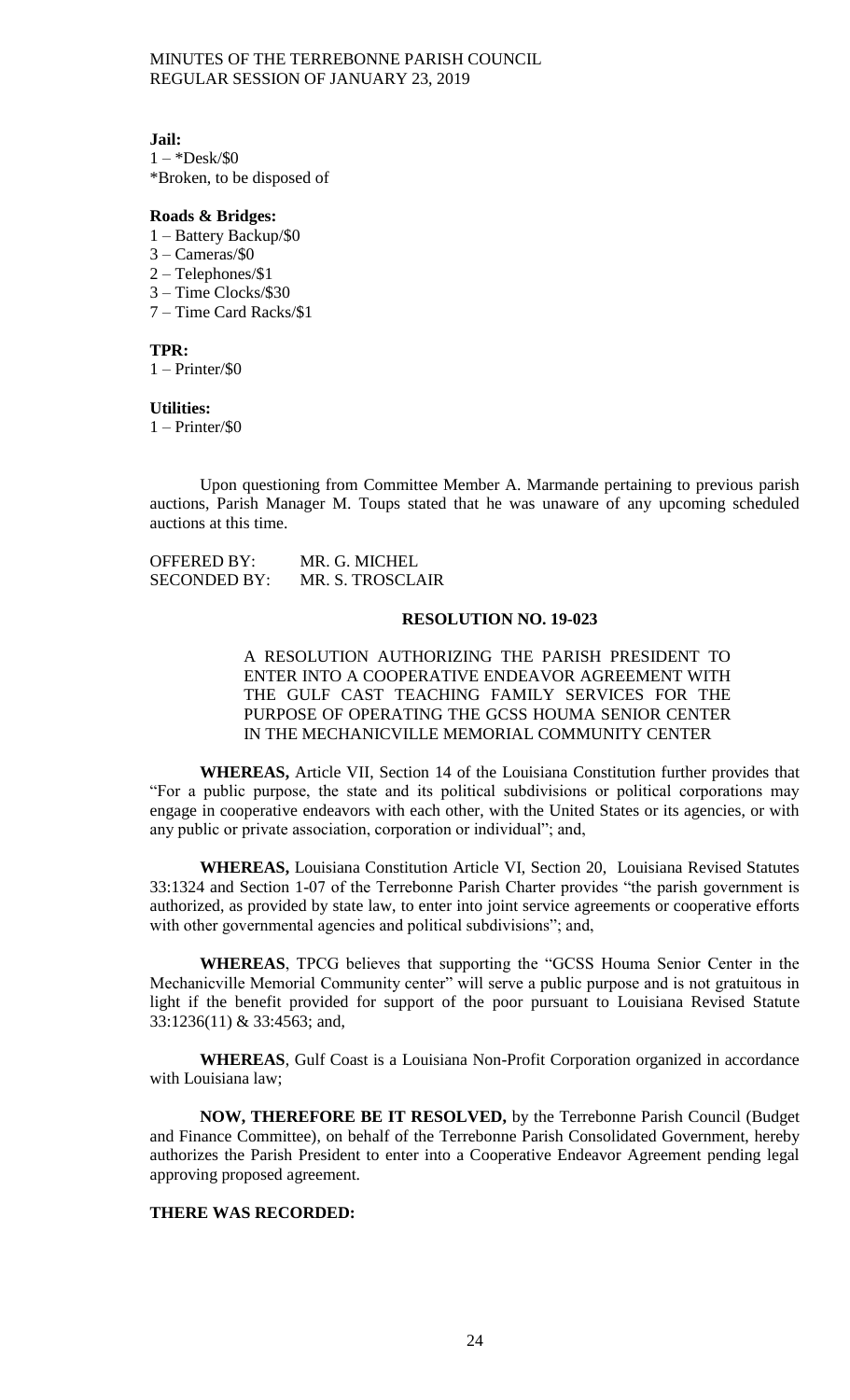YEAS: A. Williams, G. Michel, S. Dryden, C. Duplantis-Prather, A. Marmande, D. J. Guidry, S. Trosclair, and J. Navy. NAYS: None. ABSTAINING: None. ABSENT: D. W. Guidry, Sr. The Vice Chairwoman declared the resolution adopted on this the 22<sup>nd</sup> day of January 2019.

### \* \* \* \* \* \* \* \* \*

# **COOPERATIVE ENDEAVOR AGREEMENT BETWEEN TERREBONNE PARISH CONSOLIDATED GOVERNMENT AND GULF COAST TEACHING FAMILY SERVICES**

# **ARTICLE I.**

1.0 This Agreement has been entered into on the dates set forth herein by and between:

**TERREBONNE PARISH CONSOLIDATED GOVERNMENT**, (herein sometimes referred to as "**TPCG**"), address 8026 Main Street, a political subdivision of the State of Louisiana, herein represented by Gordon E. Dove, President of Terrebonne Parish Consolidated Government; and

**GULF COAST TEACHING FAMILY SERVICES** (herein sometimes referred to as "**Gulf Coast**"), a Non-Profit Corporation of the State of Louisiana, in good standing, whose address is 2400 Edenborn Avenue, Metairie, LA 70001, herein represented by its duly authorized signatory, per certificate authority Willie Green, President.

who, in order to serve the public for the purposes hereinafter stated, declared and acknowledged, as follows:

1.1 **WHEREAS**, Article VII, Section 14 of the Louisiana Constitution further provides that "For a public purpose, the state and its political subdivisions or political corporations may engage in cooperative endeavors with each other, with the United States or its agencies, or with any public or private association, corporation or individual"; and,

1.2 **WHEREAS**, Louisiana Constitution Article VI, Section 20, Louisiana Revised Statutes 33:1324 and Section 1-07 of the Terrebonne Parish Charter provides "the parish government is authorized, as provided by state law, to enter into joint service agreements or cooperative efforts with other governmental agencies and political subdivisions"; and,

1.3 **WHEREAS,** TPCG has the authority, pursuant to the Constitution of the State of Louisiana to support programs of social welfare for the aid of the elderly for recreation as determined through objective criteria; and

1.4 **WHEREAS**, TPCG finds that its expenditure according to the terms of this cooperative endeavor, taken as a whole, is not gratuitous, has a public purpose, and that it has a demonstrable, objective, and reasonable expectation of receiving at least equivalent value in exchange for the expenditure of public funds;

1.5 **WHEREAS**, Gulf Coast is a Louisiana Non-Profit Corporation organized in accordance with Louisiana law;

1.6 **NOW THEREFORE**, in consideration of the mutual covenants herein contained, the Terrebonne Parish Consolidated Government and Gulf Coast, each represented by the undersigned, duly authorized to act herein respectively, agree to the following: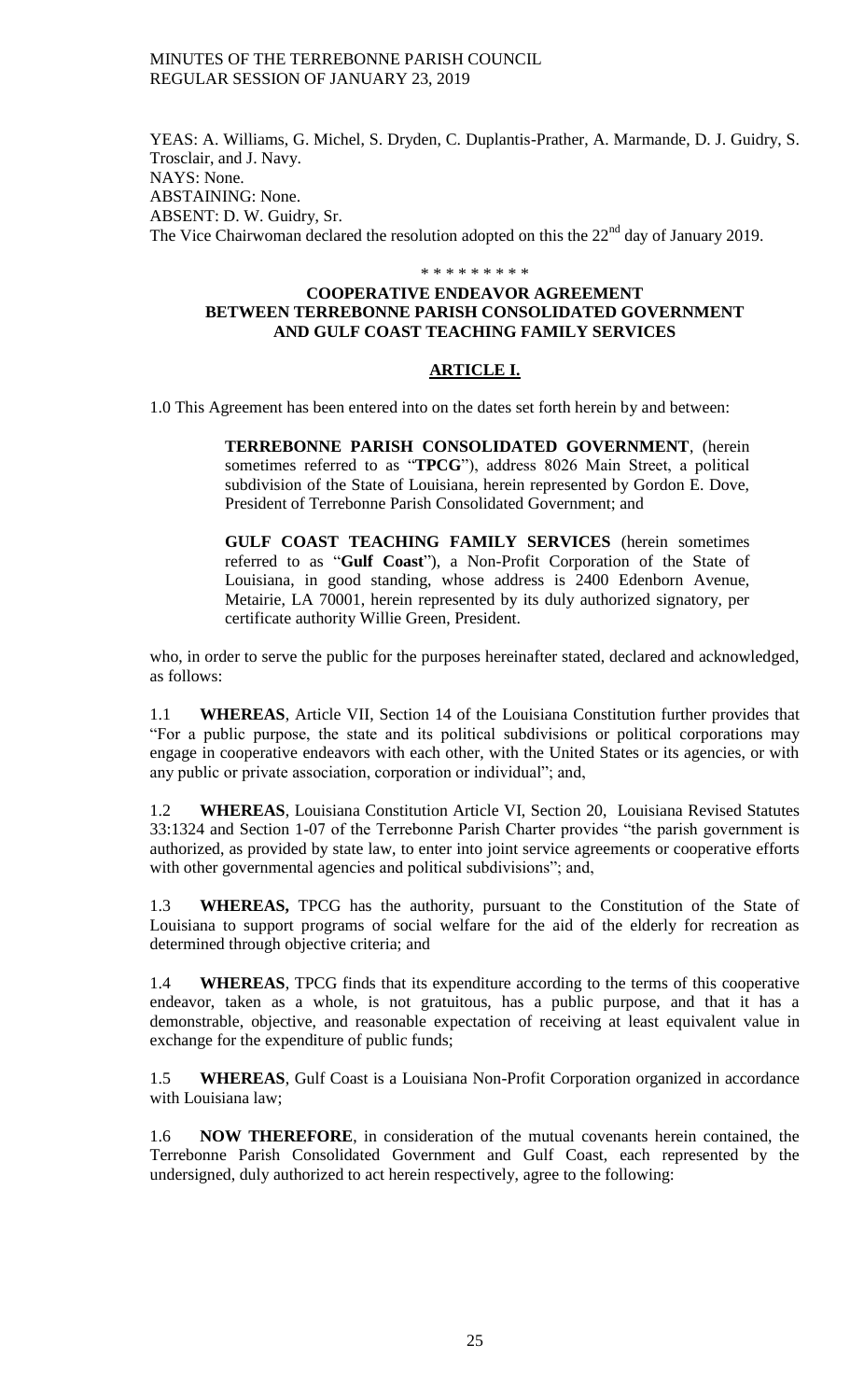# **ARTICLE II. PURPOSE**

2.1 The purpose of this cooperative agreement between Terrebonne Parish Consolidated Government and Gulf Coast is for the purpose of providing and administrating services at the Houma Senior Center in the Mechanicville Memorial Community Center. The parties agree that these services are for a public purpose that will provide Terrebonne Parish senior citizens with recreational activities. TPCG has received a budget from Gulf Coast, objectively, has a reasonable expectation of receiving equivalent value for the services rendered, and payment for Gulf Coast's services are not gratuitous.

# **ARTICLE III. SCOPE OF SERVICES**

3.1.1 TPCG shall pay up to one hundred fifty one thousand seven hundred fifty (\$151,750) dollars to Gulf Coast for the administration of the senior citizens recreational activities. The purpose is to provide forty to fifty seniors daily by offering a variety of activities, educational seminars, lunch and light snacks. Certain participants must be 60 years of age or older, Terrebonne Parish residents and meet other program criteria.

3.2 Parties agree that Gulf Coast shall be responsible for the administration at the "Houma Senior Center" to operate and maintain the program for the elderly.

3.3 Gulf Coast agrees it shall incur costs administrating the program prior to TPCG reimbursement for up to the agreed amount. Gulf Coast shall provide adequate documents, accounting of records and receipts that the money used has been used for offering daily variety of activities, education seminars, lunch and light snacks to elderly residents of Terrebonne Parish. Gulf Coast shall submit to any audit request of TPCG and cooperate with any auditor or auditors selected.

3.4 Gulf Coast agrees its employees, volunteers, servants, contractors/ subcontractors are the sole responsibility of Gulf Coast and TPCG is not responsible for these individuals. Gulf Coast is solely responsible for payment of wages and taxes.

3.5 Gulf Coast agrees that it shall retain necessary insurance coverage to conduct senior activities such as Workers Compensation, Employment Government Liability Practices, and General Liability, Auto Liability.

3.6 Gulf Coast agrees TPCG is not responsible for the facility or payment benefits where activities are conducted and Gulf Coast shall ensure these facilities are appropriate and adequate to conduct these programs in a safe manner.

# **ARTICLE IV. TERM**

4.1 The term of this Agreement is from January 1, 2019 thru December 31, 2019.

# **ARTICLE V. TERMINATION**

5.1 This agreement shall be terminated under any or all of the following conditions:

5.1.1 By written mutual agreement and consent of the parties hereto.

5.1.2 For convenience by TPCG: By thirty (30) days written notice by TPCG to Gulf Coast.

5.1.3 For cause: By either party as a consequence of the failure of the other party to comply with the terms and conditions of this Agreement in a satisfactory manner, proper allowance being made for circumstances beyond the control of the parties.

5.1.4 As set forth in Article XVI.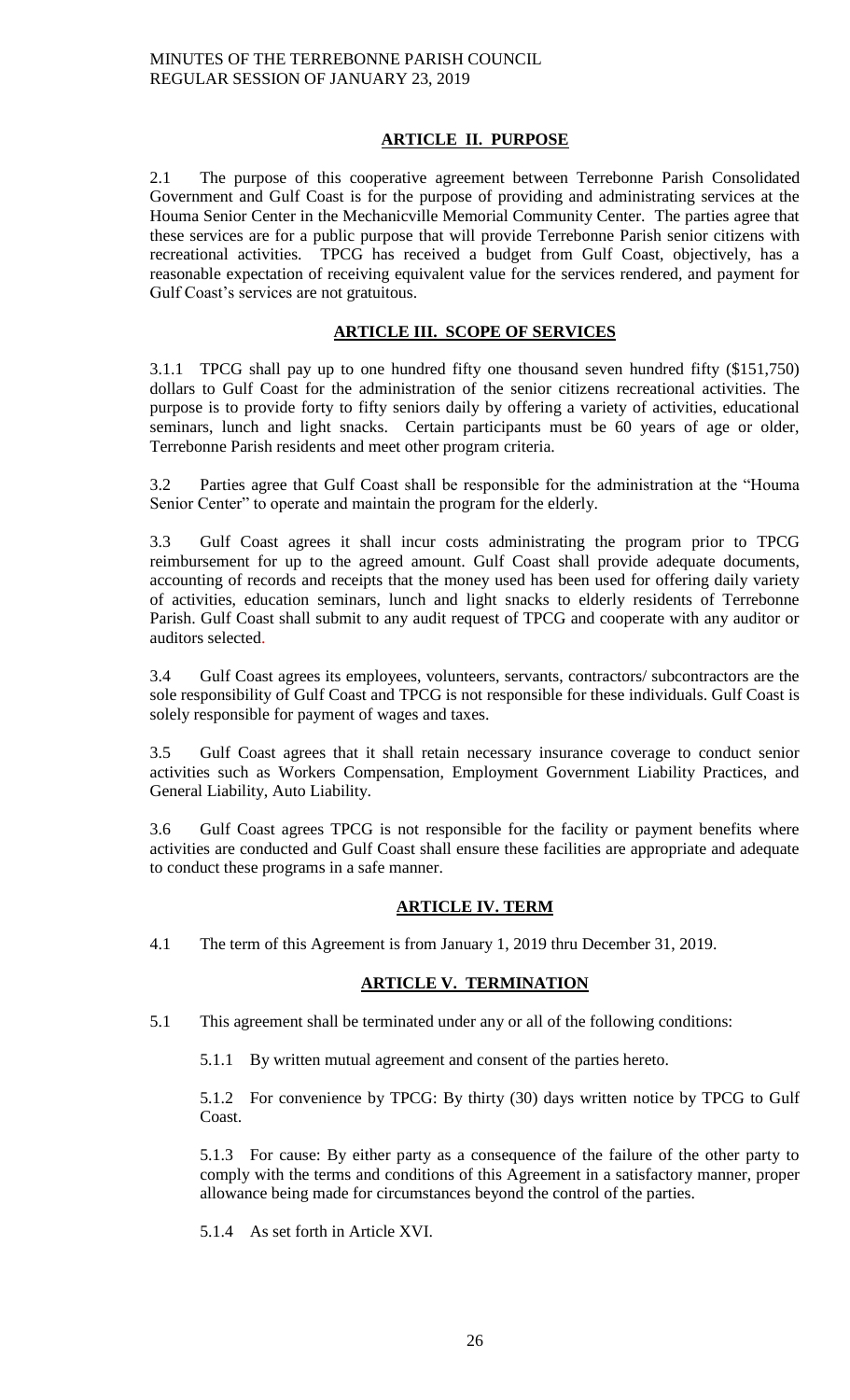# **ARTICLE VI. INSURANCE**

- 6.1 Gulf Coast shall procure and maintain the following insurance:
- 6.2 MINIMUM LIMITS OF INSURANCE:

All parties shall maintain limits no less than:

6.2.1 General Liability:

6.2.1.1 Commercial General Liability Form CG 00 01, or pre-approved equivalent; Minimal acceptable limit: \$1,000,000 per occurrence; \$2,000,000 general aggregate that also includes lessee coverage if applicable; \$2,000,000 products/completed operations aggregate; including \$1,000,000 per occurrence in Sexual Abuse and Molestation Liability;

6.2.1.2 Additional Insured endorsement in favor of TPCG, its elected and appointed officials, agents, directors, servants, employees and volunteers on CG 2010 Form B (edition 07 04), or approved equivalent; and

6.2.1.3 Waiver of Transfer of Rights of Recovery Against Others to in favor of TPCG, its elected and appointed officials, agents, directors, servants, employees, and volunteers.

- 6.3 Automobile Liability: \$500,000 combined single limit per accident, for bodily injury and property damage, including Hired/Non-Owned Auto Liability.
- 6.4 Worker's Compensation Insurance to the meet the applicable statutory requirements and Employers' Liability insurance with limits of not less than \$1,000,000 and shall include:
	- 19.1.3.1 Alternate Employer Endorsement
	- 19.1.3.2 Voluntary Compensation Endorsement
- 6.5 Employment Practices and Directors/Officers. GCSS shall have a broad form employment practices that will include governmental liability at minimum coverage of \$1,000,000.00.
- 6.6 Umbrella and/or Excess Policy. GCSS will maintain an umbrella and/or excess coverage of combined single limit of \$4,000,000.00.

# 6.7 OTHER INSURANCE PROVISIONS

The policies are to contain, or be endorsed to contain, the following provisions:

- 6.7.1 TPCG is to be added as "additional insured" as respects liability arising out of activities performed by or on behalf of the insuring party; products and completed operations of the insuring party, vehicles owned, occupied or used by the insuring party It is understood that the business auto policy under "Who is insured" automatically provides liability coverage in favor of each party named as an "additional insured."
- 6.7.2 Any failure to comply with reporting provisions of the policy shall not affect coverage provided to each receiving party.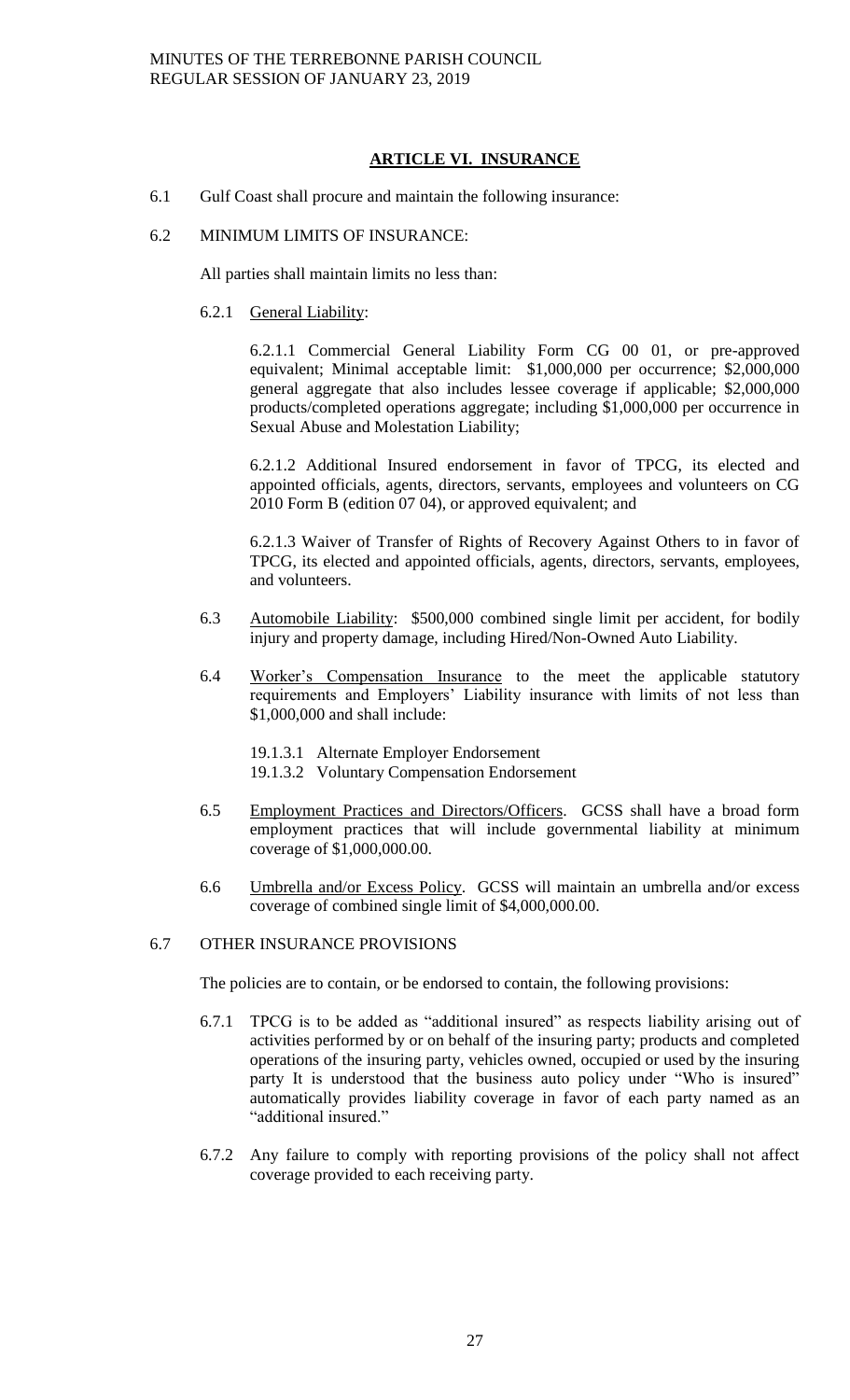- 6.7.3 The receiving party's insurance shall apply separately to each insured against whom claim is made or suit is brought, except with respect to the limits of the insurer's liability.
- 6.7.4 All policies of insurance shall, where applicable, favor all receiving parties with a waiver of subrogation.

# 6.8 WORKERS' COMPENSATION AND EMPLOYERS LIABILITY COVERAGE

6.8.1 The GCSS and its insurer shall agree to waive all rights of subrogation against each "additional insured" party, its officers, officials, employees and volunteers for losses arising from work performed by the insuring party for each "additional insured" party.

# 6.9 ALL COVERAGES

- 6.9.1 Each insurance policy required by this article shall be endorsed to state that coverage shall not be suspended, voided, cancelled by any party, or reduced in coverage or in limits except after thirty (30) days prior written notice by certified mail, return receipt requested, has been given to each party listed as "additional insured."
- 6.9.2 All policies above endorsed to be primary coverage to any other coverage.
- 6.9.3 Coverages should be endorsed to cover proper "territory" of operations.

## 6.10 ACCEPTABILITY OF INSURERS

6.10.1 Insurance is to be placed with insurers authorized in Louisiana, with a Best's rating of no less than A-V1.

# 6.11 VERIFICATION OF COVERAGE

6.11.1 Gulf Coast shall furnish to TPCG certificates of insurance effecting coverage required by this article. The certificates for each insurance policy are to be signed by a person authorized by that insurer to bind coverage on its behalf. The certificates are to be received and approved by TPCG before Gulf Coast use commences. TPCG reserves the right to require complete, certified copies of all required policies, at any time.

# **ARTICLE VII. INDEMNIFICATION**

7.1 To the fullest extent permitted by law Gulf Coast shall protect, defend, indemnify, save and hold harmless the Terrebonne Parish Consolidated Government from and against any and all claims, demands, expense, losses, suits, costs, actions, fines, penalties, and liability, whether actual or alleged, arising out of or resulting from breach of this agreement, injury, sickness, asbestos, lead, hazardous materials, disease or death to any person or the damage, loss, expense or destruction of any property, including loss of use resulting there from, which may occur, be caused by, or in any was result from any damages sustained by a person caused by, or the result from any actual or alleged act, omission, negligence, misconduct, or strict liability of Gulf Coast, its agents, contractors, sub-contractors, partners, affiliates, directors, officers, employees, servants, volunteers, anyone directly or indirectly employed by it, or anyone for whose acts it may be liable, related to the performance or non-performance of the contract herein entered into, including any and all costs, fines, damages (special, general, or punitive) penalties, expense and/or attorney fees, including but not limited to expert witness fees, incurred by the TPCG as a result of any such claims, demands, losses and/or causes of action including any costs associated with the enforcement of this indemnity provision except those arising out of the sole negligence of TPCG. Regardless if by settlement, judgment, or otherwise, Gulf Coast shall investigate,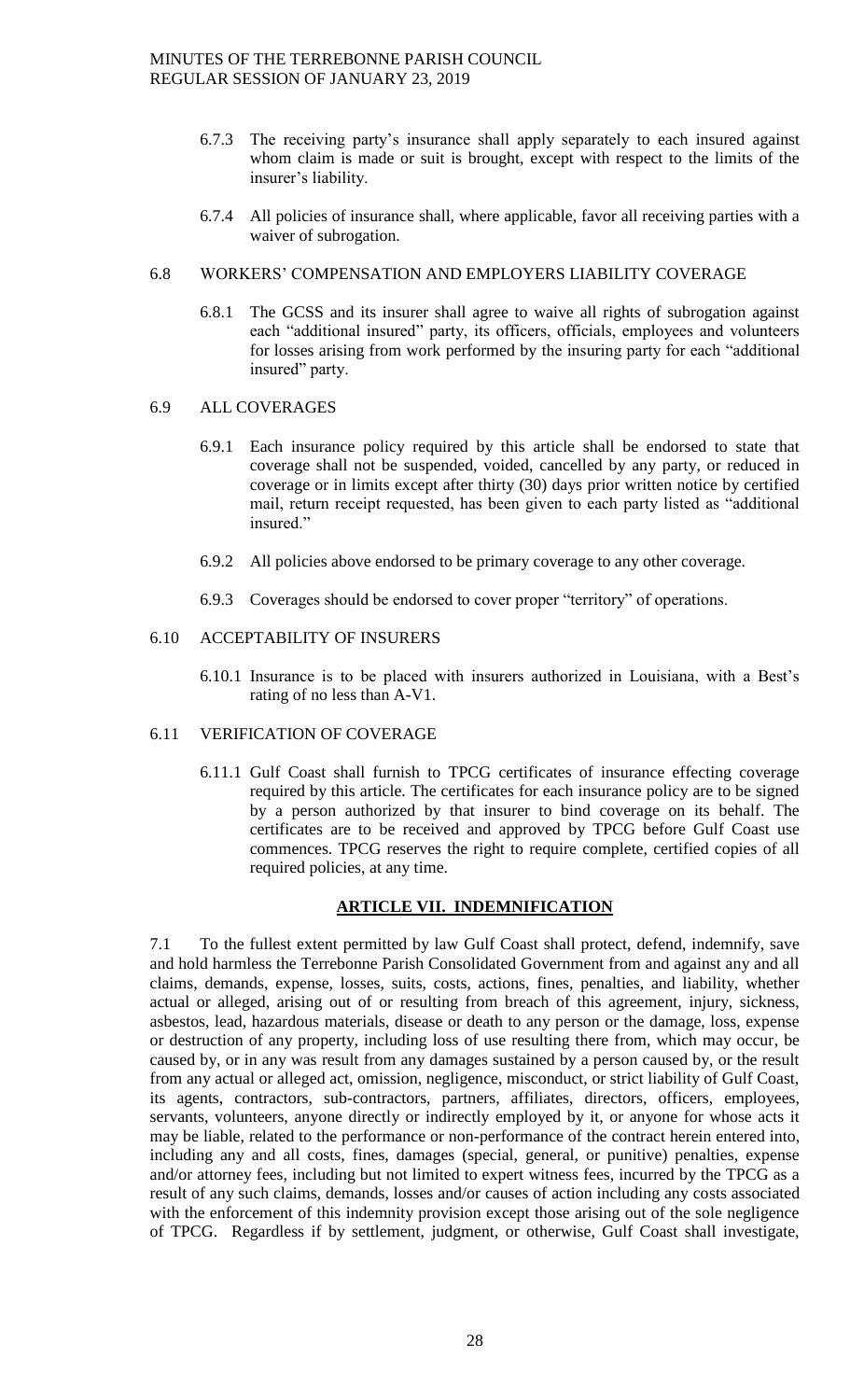adjust, settle, contest to resolution, resist claims, handle, respond to, provide defense for and defend any such claims, demands, proceedings, judgments, or suits at its sole expense related thereto, even if such claim, proceeding, judgment, demand or suit is groundless, false or fraudulent. TPCG shall not waive any immunity to which it is entitled under law.

# **ARTICLE VIII. NO WAIVER**

8.1 The failure of the either party to enforce any of the terms of this Agreement or to provide any of the supporting documentation in any particular instance shall not constitute a waiver of, or preclude the subsequent enforcement of, any or all of the terms or conditions of this Agreement.

# **ARTICLE IX. COVENANT AGAINST CONTINGENT FEES**

9.1 Gulf Coast warrants that it has not employed or retained any entity or person to solicit or secure this Agreement, and that it has not paid or agreed to pay any entity or person any fee, commission, percentage, brokerage fee, gift, or any other consideration contingent upon or resulting from the making of this Agreement. For breach or violation of this warranty, the TPCG shall have the right to annul this Agreement without liability or, in TPCG's discretion, to deduct from the contract price or consideration, or otherwise recover the full amount of such fee, commission, percentage, brokerage fee, gift, or contingent fee.

# **ARTICLE X. ENTIRE AGREEMENT/AMENDMENT**

10.1 This Agreement, including any attachments that are expressly referred to in this Agreement, contains the entire agreement between the parties and supersedes any and all agreements or contracts previously entered into between the parties. No representations were made or relied upon by either party, other than those that are expressly set forth. This Agreement may be modified or amended at any time by mutual consent of the parties, provided that, before any modification or amendment shall be operative and valid, it shall be reduced to writing and signed by both parties.

10.2 The recitation and preambles of this agreement are hereby made a part of this agreement.

# **ARTICLE XI. COMPLIANCE WITH LAWS**

11.1 The parties hereto and their employees, contractors, and agents shall comply with all applicable federal, state, and local laws and ordinances in carrying out the provisions of this agreement. Gulf Coast acknowledges by accepting government funds it is subject to public records laws, legislative audits, and public laws as it relates to use of government funds.

# **ARTICLE XII. CHOICE OF LAW AND VENUE**

12.1 To the fullest extent allowed by law, this agreement shall be governed and interpreted by Louisiana Law and the provisions of this agreement shall be enforced and brought in the Thirty-Second Judicial District Court, Terrebonne Parish, Louisiana.

# **ARTICLE XIII. SEVERABILITY**

13.1 In case any one or more of the provisions contained in this agreement shall for any reason be held to be invalid, illegal, or unenforceable in any respect, such invalidity, illegality, or unenforceability shall not affect any other provisions thereof and this agreement shall be considered as if such invalid, illegal, or unenforceable provision had never been contained in this agreement.

# **ARTICLE XIV. FINANCIAL DISCLOSURE**

14.1 TPCG may be audited in accordance with La. R.S. 24:513. If the amount of public funds received by the Gulf Coast is below the amount for which an audit is required under La. R.S.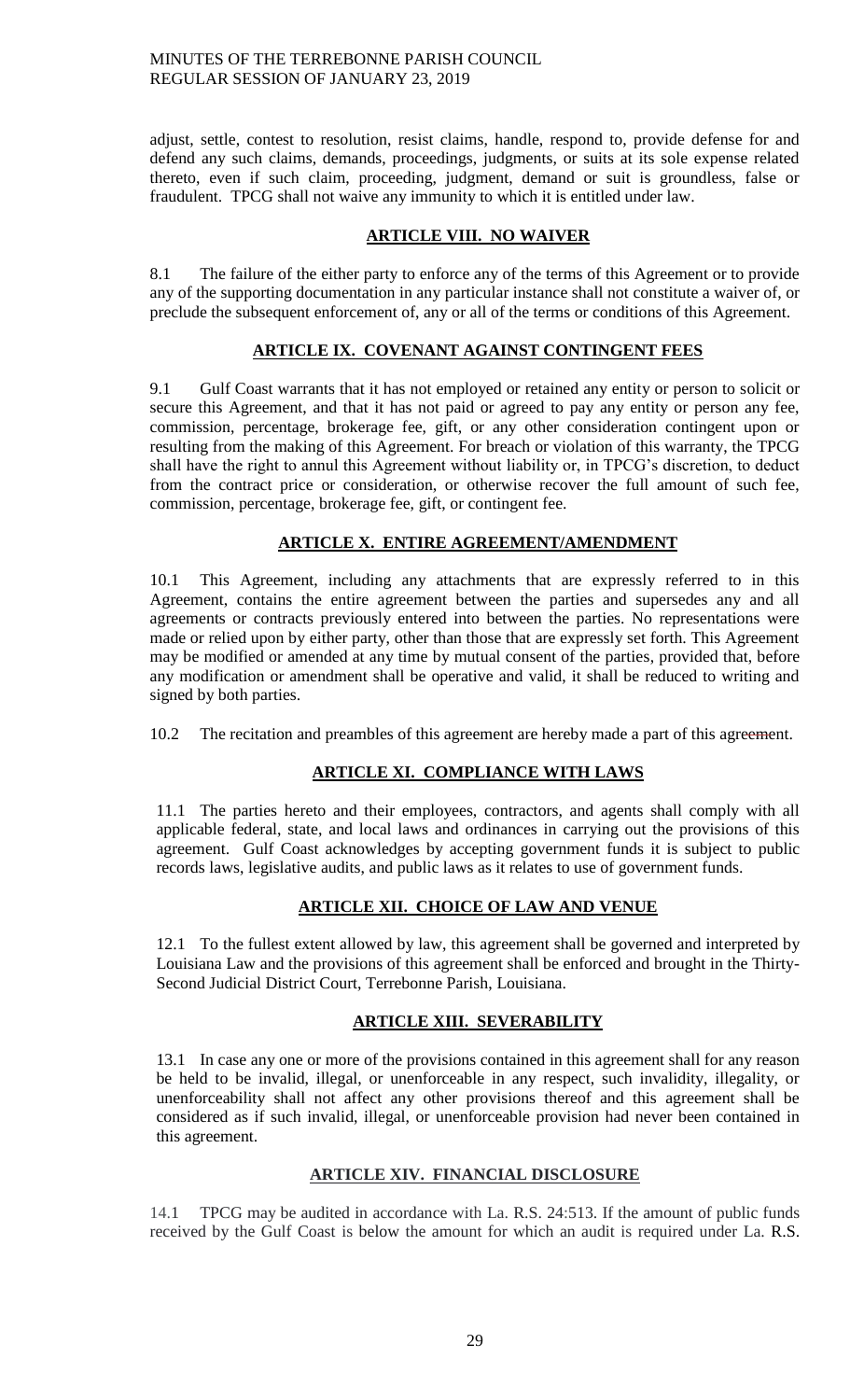24:513, the TPCG shall monitor and evaluate the use of the funds to ensure effective achievement of the project goals and objectives.

# **ARTICLE XV. AUDIT CLAUSE**

15.1 It is hereby agreed that the Legislative Auditor of the State of Louisiana, and/or the Office of the Governor, Division of Administration auditors shall have the option of inspecting and auditing all data, records and accounts of the Gulf Coast which relate to this Agreement, upon request.

15.2 TPCG and Gulf Coast agree that TPCG can audit any documents/records of any nature related to this agreement at TPCG's expense, and/or its representative, Gulf Coast shall produce the documents. Gulf Coast shall not destroy any documents/records without prior approval of TPCG. The production of documents/records shall be within seventy-two (72) hours of the request.

# **ARTICLE XVI. FISCAL FUNDING (NON-APPROPRIATION)**

16.1 In the event funds are not budgeted or appropriated in any fiscal year for payments due under this Agreement for the then current or succeeding fiscal year, this Agreement shall impose no obligation on the TPCG or the Gulf Coast as to such current or succeeding fiscal year, and said Agreement shall become null and void, and no right of action shall accrue to the benefit of the Gulf Coast or TPCG, their successors or assigns for any further payments.

# **ARTICLE XVII. DISCRIMINATION CLAUSE**

17.1 Gulf Coast agrees to abide by the requirements of the following as applicable: Title VI and VII of the Civil Rights Act of 1964, as amended by the Equal Opportunity Act of 1972, Federal Executive Order 11246, the Federal Rehabilitation Act of 1973, as amended, the Vietnam Era Veteran's Readjustment Assistance Act of 1974, Title IX of the Education Amendments of 1972, as amended, the Age Act of 1975, as amended, and Gulf Coast agrees to abide by the requirements of the Americans with Disabilities Act of 1990, as amended. Gulf Coast agrees not to discriminate in its employment practices and will render services under this contract without regard to race, color, religion, sex, sexual orientation, national origin, veteran status, political affiliation, or disabilities. Gulf Coast acknowledges and agrees that any act of unlawful discrimination committed by Gulf Coast, or any other failure to comply with these statutory obligations when applicable shall be grounds for termination of this Agreement.

# **ARTICLE XVIII. LEGAL COMPLIANCE**

18.1 The TPCG shall comply with all federal, state, and local laws and regulations, including, specifically, the Louisiana Code of Governmental Ethics (R.S. 42:1101, *et seq.)* in carrying out the provisions of this Agreement.

# **ARTICLE XIX. FORCE MAJEURE**

19.1 Neither party to this Agreement shall be responsible to the other party hereto for any delays or failure to perform caused by any circumstances reasonably beyond the immediate control of the party prevented from performing, including, but not limited to, acts of God.

# **ARTICLE XX. EMPLOYMENT OF TPCG PERSONNEL**

20.1 Gulf Coast certifies that it has not employed and will not employ any person to engage in the performance of this Agreement who is presently, or at the time of such employment, an employee of the TPCG.

# **ARTICLE XXI. SURVIVIAL**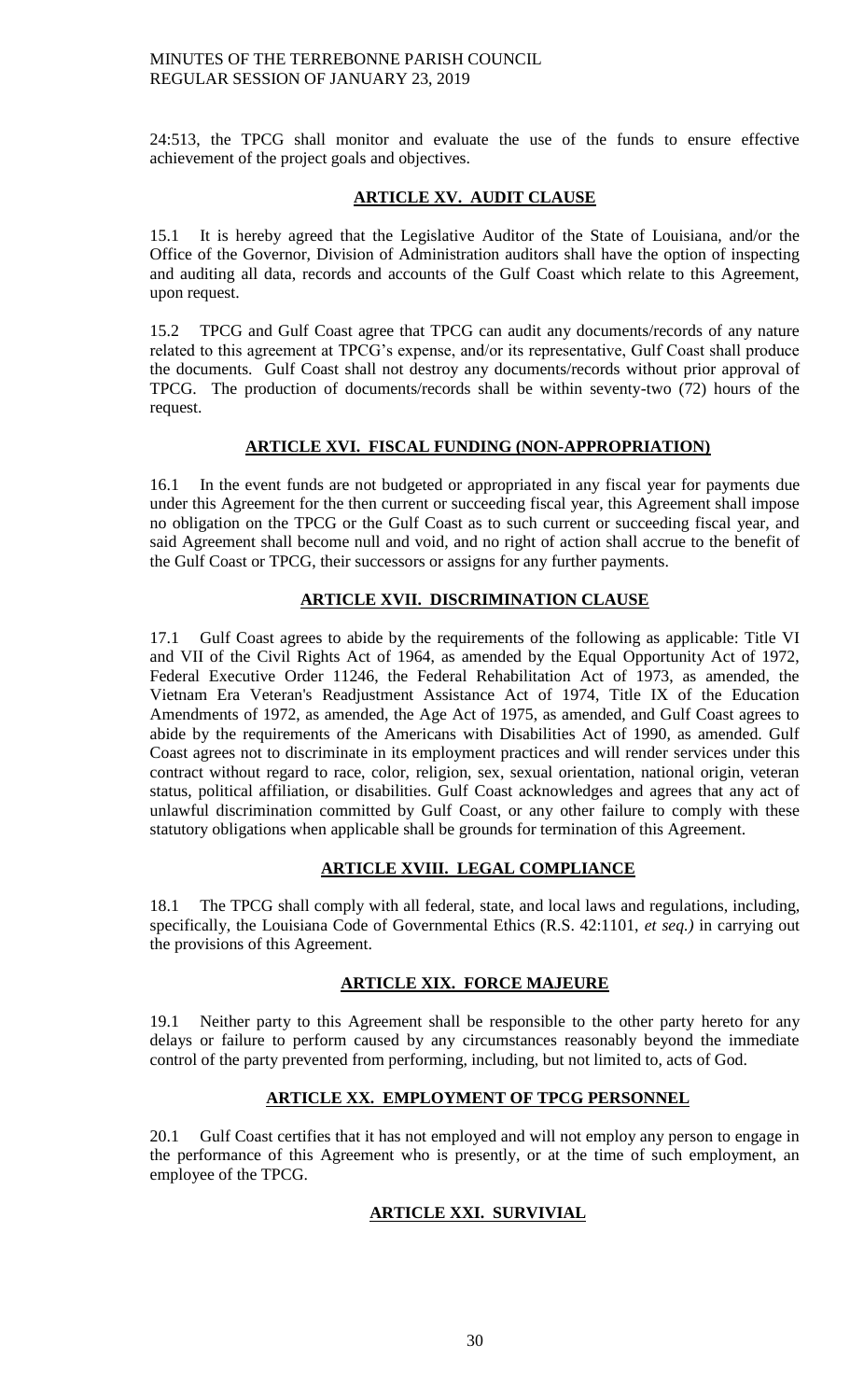21.1 Any provision of the Contract which by its nature such as insurance coverage, is intended to survive the termination or completion of the Contract will survive the termination or completion of the Contract.

# **ARTICLE XXII. NOTICES**

22.1 All notices and other communications pertaining to this Agreement shall be in writing and shall be transmitted either by personal hand-delivery (and receipted for) or deposited in the United States mail, as certified mail, return receipt requested and postage prepaid, to the other party addressed as follows:

22.1.1 Terrebonne Parish Consolidated Government Attn: Gordon Dove, Sr., Parish President 8026 Main Street Houma, LA 70360

22.1.2. Gulf Coast Teaching Family Services Attn: Willie Green 2400 Edenborn Avenue Metairie, LA 70001

# **ARTICLE XXII. SIGNATURES**

**IN WITNESS WHEREOF**, the parties hereto have caused this Cooperative Endeavor Agreement to be signed by the undersigned duly authorized representative of the MDW for the uses, purposes, benefits and considerations herein expressed, in the presence of the undersigned competent witnesses, at Houma, Louisiana, on the date hereafter shown, to be effective as of the date stated above, after a due reading of the whole document.

\_\_\_\_\_\_\_\_\_\_\_\_\_\_\_\_\_\_\_\_\_\_\_\_\_\_\_\_

# **WITNESSES: GULF COAST TEACHING FAMILY SERVICES**

| $J - r$<br>ப        |        |
|---------------------|--------|
| <b>WILLIE GREEN</b> | (Date) |
| PRESIDENT           |        |

**IN WITNESS WHEREOF**, the parties hereto have caused this Cooperative Endeavor Agreement to be signed by the undersigned duly authorized representative of TPCG, for the uses, purposes, benefits and considerations herein expressed, in the presence of the undersigned competent witnesses, at Houma, Louisiana, on the date hereafter shown, to be effective as of the date stated above, after a due reading of the whole document.

# **TERREBONNE PARISH WITNESSES**: **CONSOLIDATED GOVERNMENT**

\_\_\_\_\_\_\_\_\_\_\_\_\_\_\_\_\_\_\_\_\_\_\_\_\_\_\_\_

\_\_\_\_\_\_\_\_\_\_\_\_\_\_\_\_\_\_\_\_\_\_\_\_\_\_\_\_ By: \_\_\_\_\_\_\_\_\_\_\_\_\_\_\_\_\_\_\_\_\_\_\_\_\_\_\_\_\_\_\_\_\_\_\_\_ GORDON E. DOVE (Date) PRESIDENT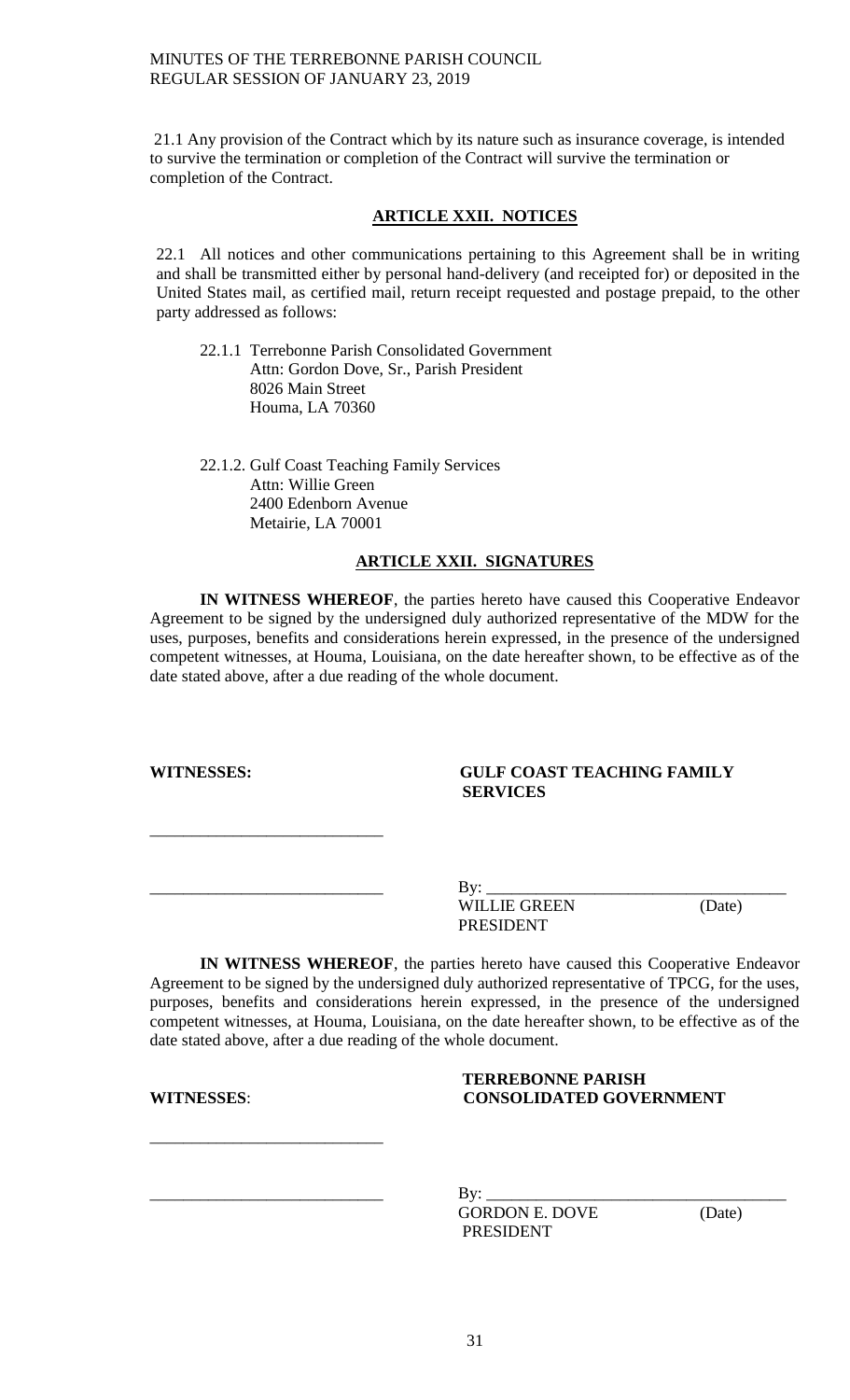Upon questioning from Committee Member G. Michel regarding the difference in the Finding Our Roots organization and the YMCA, Committee Member A. Williams explained that the YMCA is a private organization funded by membership; thus stating that the Finding Our Roots Museum is not funded by membership and is open to the public. She further explained that YMCA was requesting assistance due to competition, not due to an economic downturn and/or financial hardship whereas the Finding Our Roots Museum has no competition.

OFFERED BY: MS. A. WILLIAMS SECONDED BY: MR. S. DRYDEN

## **RESOLUTION NO. 19-024**

A RESOLUTION AUTHORIZING THE PARISH PRESIDENT TO ENTER INTO A COOPERATIVE ENDEAVOR AGREEMENT WITH THE FINDING OUR ROOTS TO PROVIDE \$15,000 FOR THE IMPROVEMENT OF FACILITIES AND TO FURTHER THE BENEFITS THE ORGANIZATION PROVIDES

**WHEREAS**, Article VII, Section 14 of the Louisiana Constitution further provides that "For a public purpose, the state and its political subdivisions or political corporations may engage in cooperative endeavors with each other, with the United States or its agencies, or with any public or private association, corporation or individual"; and,

**WHEREAS**, Louisiana Constitution Article VI, Section 20, Louisiana Revised Statutes 33:1324 and Section 1-07 of the Terrebonne Parish Charter provides "the parish government is authorized, as provided by state law, to enter into joint service agreements or cooperative efforts with other governmental agencies and political subdivisions"; and,

**WHEREAS**, ROOTS, a non-profit corporation operating in Terrebonne Parish, Louisiana and

**WHEREAS**, ROOTS is the first museum dedicated to preserving the history and culture of black communities in Terrebonne, Lafourche and St. Mary Parishes and is tourist destination furthering the public interest of tourism, culture and education, and

**WHEREAS**, TPCG believes a donation to ROOTS will provide equal or greater economic and/or educational benefits to Terrebonne Parish;

**NOW, THEREFORE BE IT RESOLVED,** by the Terrebonne Parish Council (Budget and Finance Committee), on behalf of the Terrebonne Parish Consolidated Government, hereby authorizes the Parish President to enter into a Cooperative Endeavor Agreement pending Legal approval with the Finding our Roots for an amount not to exceed \$15,000.

#### **THERE WAS RECORDED:**

YEAS: A. Williams, G. Michel, S. Dryden, C. Duplantis-Prather, A. Marmande, D. J. Guidry, S. Trosclair, and J. Navy. NAYS: None. ABSTAINING: None. ABSENT: D. W. Guidry, Sr. The Vice Chairwoman declared the resolution adopted on this the  $22<sup>nd</sup>$  day of January 2019.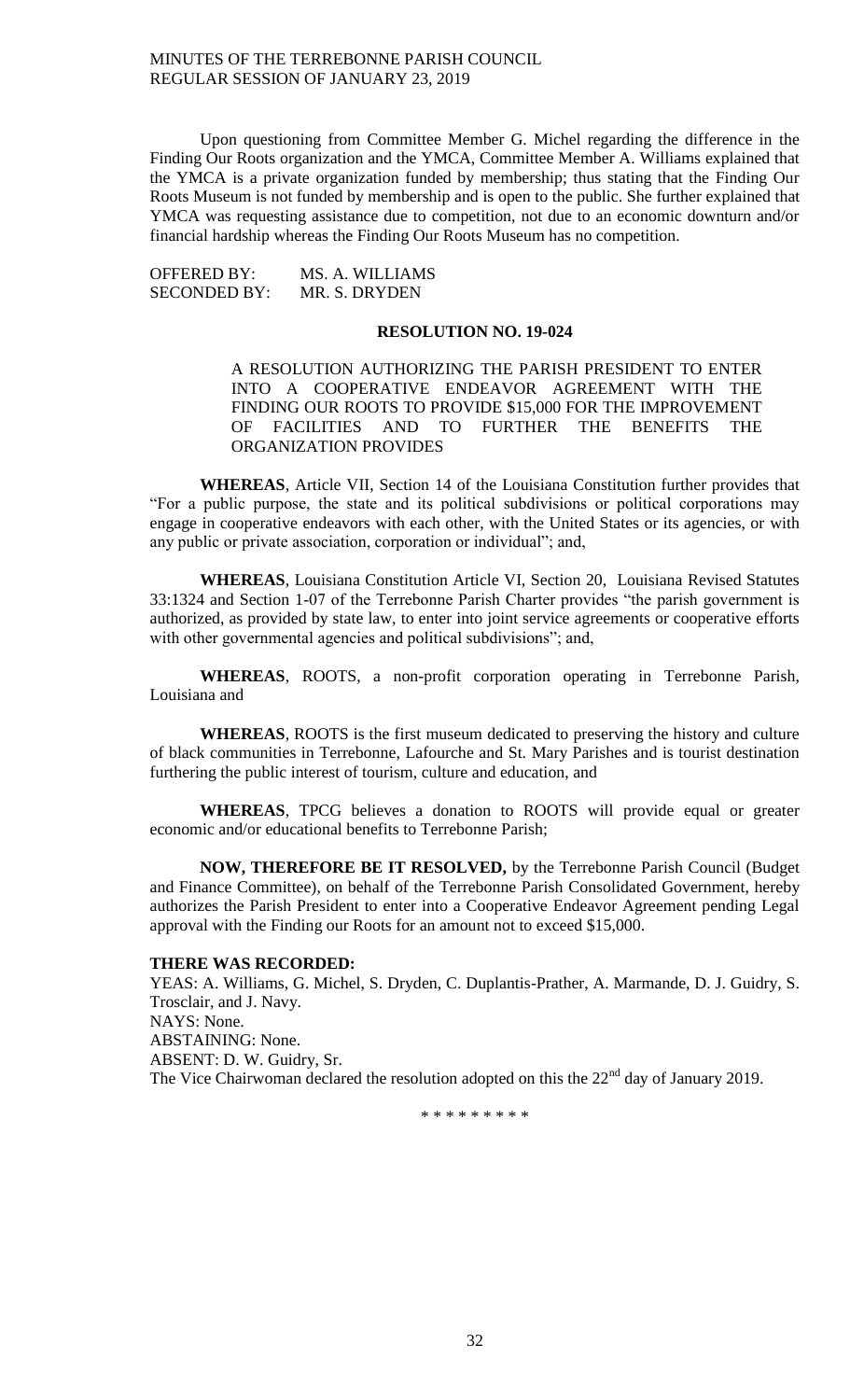## **COOPERATIVE ENDEAVOR AGREEMENT BETWEEN TERREBONNE PARISH CONSOLIDATED GOVERNMENT AND FINDING OUR ROOTS, INC.**

# **ARTICLE I.**

1.0 This Agreement has been entered into on the dates set forth herein by and between:

**TERREBONNE PARISH CONSOLIDATED GOVERNMENT**, (herein sometimes referred to as "**TPCG**"), 8026 Main Street, Houma, Louisiana, a political subdivision of the State of Louisiana, as authorized and approval by Resolution Number \_\_\_\_\_\_\_, herein represented by Gordon E. Dove, President of Terrebonne Parish Consolidated Government; and

**FINDING OUR ROOTS, INC. (TAX ID#81-1681623)** (herein sometimes referred to as "**ROOTS**"), a Louisiana non-profit corporation, whose mailing address is 109 Bisland Street, Houma, Louisiana 70360, herein represented by its duly authorized President, Margie Scoby;

who, in order to serve the public for the purposes hereinafter stated, declared and acknowledged, as follows:

1.1 **WHEREAS**, Article VII, Section 14 of the Louisiana Constitution further provides that "For a public purpose, the state and its political subdivisions or political corporations may engage in cooperative endeavors with each other, with the United States or its agencies, or with any public or private association, corporation or individual"; and,

1.2 **WHEREAS**, Louisiana Constitution Article VI, Section 20, Louisiana Revised Statutes 33:1324 and Section 1-07 of the Terrebonne Parish Charter provides "the parish government is authorized, as provided by state law, to enter into joint service agreements or cooperative efforts with other governmental agencies and political subdivisions"; and,

1.3 **WHEREAS**, ROOTS, a non-profit corporation operating in Terrebonne Parish, Louisiana and has a written Facility Usage Agreement, attached hereto and incorporation by reference as Exhibit A, and

1.4 **WHEREAS**, ROOTS is a museum dedicated to preserving the history and culture of African American communities in Terrebonne, Lafourche and St. Mary Parishes and is tourist destination furthering the public interest of tourism, culture and education, and

1.5 **WHEREAS**, TPCG acknowledges that there is a reasonable expectation that the money provided to ROOTS will provide equal or greater economic, cultural and/or educational benefits to Terrebonne Parish which will exceed the value of the obligations of TPCG contained herein thereby serving a public purpose;

1.6 **WHEREAS**, Terrebonne Parish Council finds that any expenditure or transfer of public funds according to the terms of this cooperative endeavor, taken as a whole, is not gratuitous, and that it has a demonstrable, objective and reasonable expectation of receiving at least equivalent value in exchange for the expenditure or transfer of its own public funds and in recognition of Terrebonne Parish Ordinance Number 9022 and Resolution Number authorizing the transfer of funds; and

1.7 **NOW THEREFORE**, in consideration of the mutual covenants herein contained, the Terrebonne Parish Consolidated Government and ROOTS, each represented by the undersigned, duly authorized to act herein respectively, agree to the following: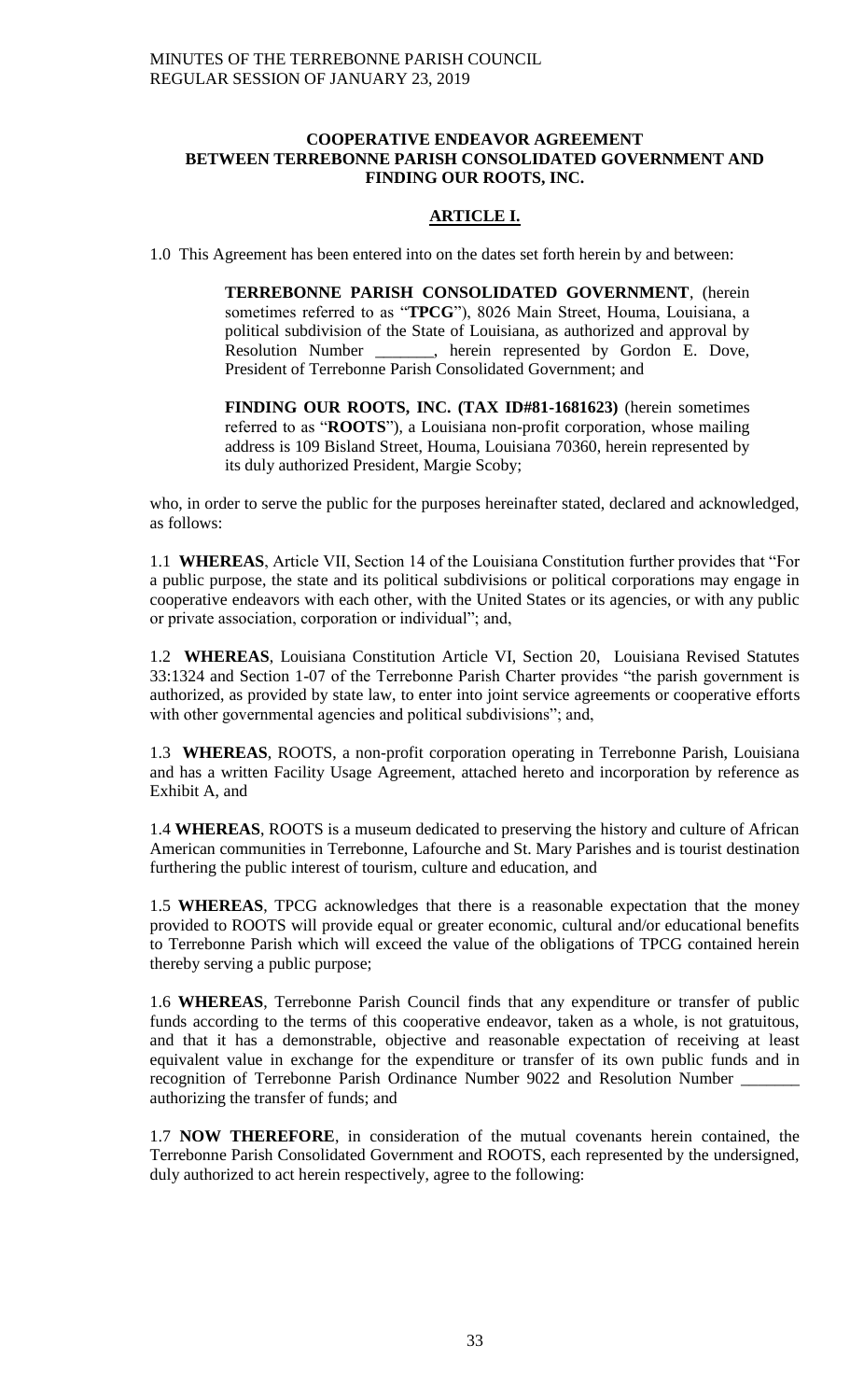# **ARTICLE II. PURPOSE**

2.1 The purpose of this cooperative agreement between Terrebonne Parish Consolidated Government and ROOTS is for the purpose of economic development, tourism as well as cultural and educational benefits which taken as a whole is not gratuitous, and that it has a demonstrable, objective and reasonable expectation of receiving at least equivalent value in exchange for the transfer of public funds to maintain and renovate the ROOTS facility and record keeping functions.

# **ARTICLE III. SCOPE OF SERVICES**

- 3.7 Parties agree that ROOTS is responsible for the maintenance and upkeep of the facility per paragraph six (¶ 6) of its executed Facility Usage Contract, attached as Exhibit A. TPCG is not responsible for doing any construction-selection, contracts, or overseeing work. The administration of the funds and just and objective distribution of funds shall further the expressed purposes of this Agreement. No funds shall be used for an impermissible public purpose.
- 3.8 In exchange for TPCG providing fifteen thousand (\$15,000) dollars to ROOTS. ROOTS will use the funds provided in 2018 only for the necessary upkeep and repairs to its museum building that includes air condition repair and fencing, and computer purchase for documenting, recording and filing family history, only.
- 3.9 ROOTS agrees to provide TPCG with any and all documentation, upon TPCG request, that this money has been used only in furtherance of a public purpose. ROOTS shall provide adequate accounting of records and receipts for the distribution to Terrebonne Parish Consolidated Government, upon request.
- 3.10 If at anytime ROOTS loses its tax-exempt status as a nonprofit and/or no longer operates the facility as a public museum, ROOTS shall notify TPCG and return any unused funds.

# **ARTICLE IV. TERM**

4.1 The term of this Agreement is a one-time funding for 2019 and shall be effective at all times unless terminated. In the event of termination, Articles VI, XI, XII, XIII, XV & XVII shall survive.

# **ARTICLE V. TERMINATION**

- 5.1 This agreement shall be terminated under any or all of the following conditions:
	- 5.1.1 By written mutual agreement and consent of the parties hereto.
	- 5.1.2 For convenience: By thirty (30) days written notice by TPCG to ROOTS.

5.1.3 For cause: By either party as a consequence of the failure of the other party to comply with the terms and conditions of this Agreement in a satisfactory manner, proper allowance being made for circumstances beyond the control of the parties.

# **ARTICLE VI. INDEMNIFICATION**

6.1 To the fullest extent permitted by law ROOTS shall protect, defend, indemnify, save and hold harmless the Terrebonne Parish Consolidated Government from and against any and all claims, demands, expense, losses, suits, costs, actions, fines, penalties, and liability, whether actual or alleged, arising out of or resulting from injury, sickness, asbestos, lead, hazardous materials, disease or death to any person or the damage, loss, expense or destruction of any property, including loss of use resulting there from, which may occur, be caused by, or in any was result from any damages sustained by an ROOTS participant while in the course and scope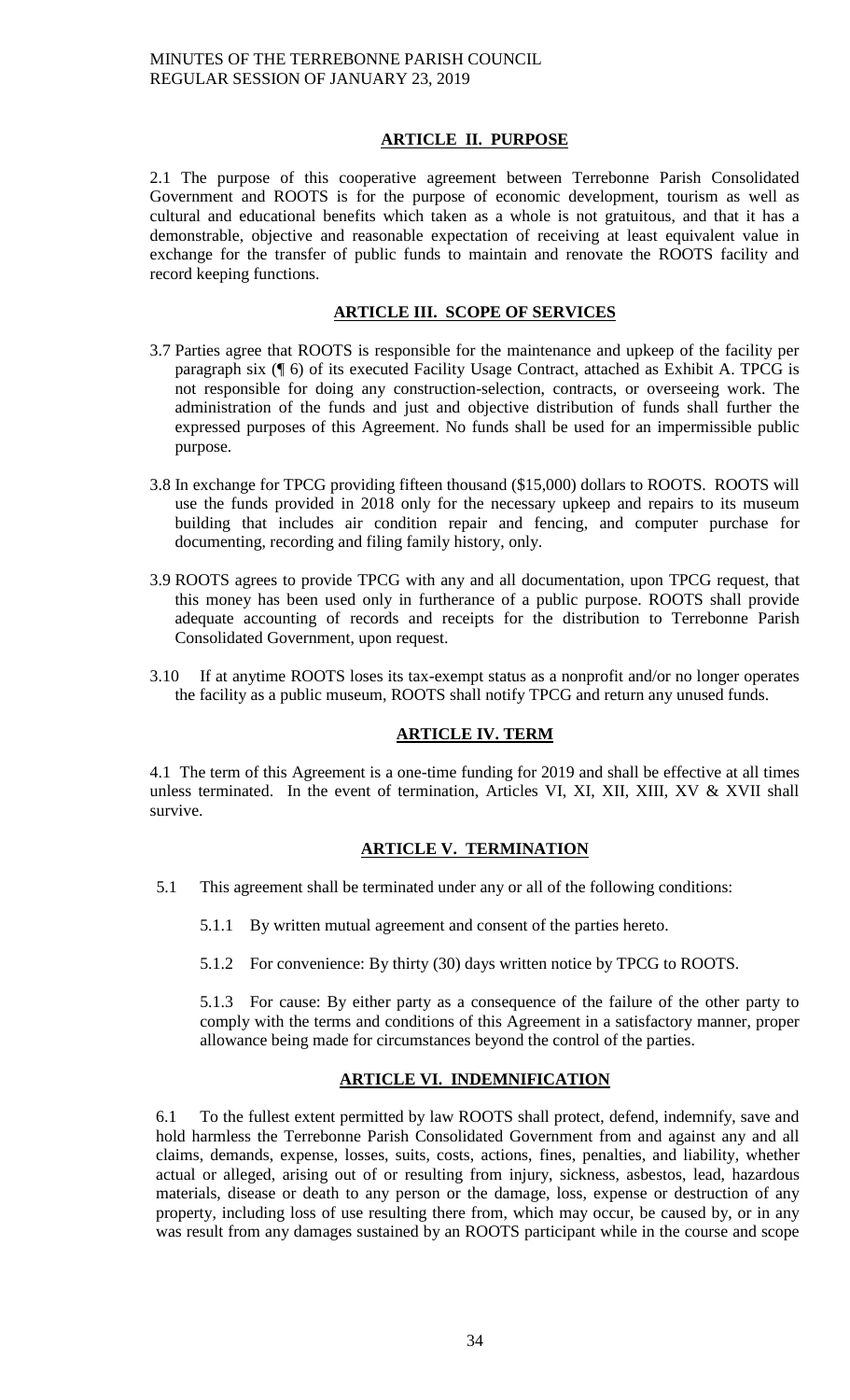of his or her duties under the employment of TPCG, or which may occur, be caused by, or in any was result from any actual or alleged act, omission, negligence, misconduct, or strict liability of ROOTS, its agents, contractors, sub-contractors, partners, affiliates, directors, officers, employees, servants, volunteers, anyone directly or indirectly employed by it, or anyone for whose acts it may be liable, related to the performance or non-performance of the contract herein entered into, including any and all costs, fines, damages (special, general, or punitive) penalties, expense and/or attorney fees, including but not limited to expert witness fees, incurred by the TPCG as a result of any such claims, demands, losses and/or causes of action including any costs associated with the enforcement of this indemnity provision except those arising out of the sole negligence of TPCG. ROOTS shall investigate, adjust, settle, contest to resolution, resist claims, handle, respond to, provide defense for and defend any such claims, demands, proceedings, judgments, or suits at its sole expense related thereto, even if such claim, proceeding, judgment, demand or suit is groundless, false or fraudulent. TPCG shall not waive any immunity to which it is entitled under law.

# **ARTICLE VII. NO WAIVER**

7.1 The failure of the either party to enforce any of the terms of this Agreement or to provide any of the supporting documentation in any particular instance shall not constitute a waiver of, or preclude the subsequent enforcement of, any or all of the terms or conditions of this Agreement.

# **ARTICLE VIII. COVENANT AGAINST CONTINGENT FEES**

8.1 ROOTS warrants that it has not employed or retained any entity or person to solicit or secure this Agreement, and that it has not paid or agreed to pay any entity or person any fee, commission, percentage, brokerage fee, gift, or any other consideration contingent upon or resulting from the making of this Agreement. For breach or violation of this warranty, the TPCG shall have the right to annul this Agreement without liability or, in TPCG's discretion, to deduct from the contract price or consideration, or otherwise recover the full amount of such fee, commission, percentage, brokerage fee, gift, or contingent fee.

# **ARTICLE IX. ENTIRE AGREEMENT/AMENDMENT**

9.1 This Agreement, including any attachments that are expressly referred to in this Agreement, contains the entire agreement between the parties and supersedes any and all agreements or contracts previously entered into between the parties. No representations were made or relied upon by either party, other than those that are expressly set forth. This Agreement may be modified or amended at any time by mutual consent of the parties, provided that, before any modification or amendment shall be operative and valid, it shall be reduced to writing and signed by both parties.

9.2 The recitation and preambles of this agreement are hereby made a part of the terms and conditions of this agreement.

# **ARTICLE X. COMPLIANCE WITH LAWS**

10.1 The parties hereto and their employees, contractors, and agents shall comply with all applicable federal, state, and local laws and ordinances in carrying out the provisions of this agreement.

# **ARTICLE XI. CHOICE OF LAW AND VENUE**

11.1 To the fullest extent allowed by law, this agreement shall be governed and interpreted by Louisiana Law and the provisions of this agreement shall be enforced and brought in the Thirty-Second Judicial District Court, Terrebonne Parish, Louisiana.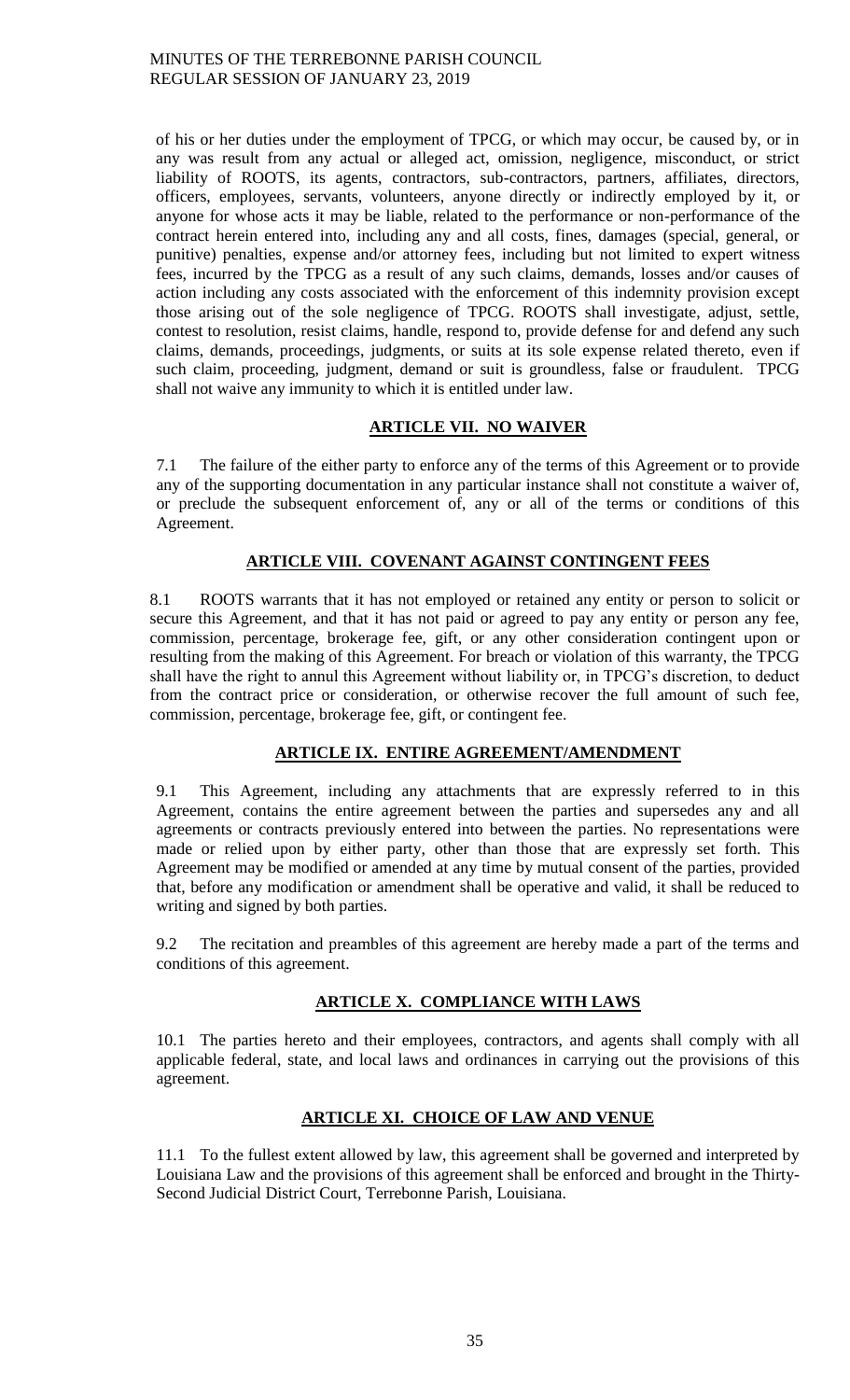# **ARTICLE XII. SEVERABILITY**

12.1 In case any one or more of the provisions contained in this agreement shall for any reason be held to be invalid, illegal, or unenforceable in any respect, such invalidity, illegality, or unenforceability shall not affect any other provisions thereof and this agreement shall be considered as if such invalid, illegal, or unenforceable provision had never been contained in this agreement.

## **ARTICLE XIII. FINANCIAL DISCLOSURE**

13.1 TPCG may be audited in accordance with La. R.S. 24:513. If the amount of public funds received by the ROOTS is below the amount for which an audit is required under La. R.S. 24:513, the TPCG shall monitor and evaluate the use of the funds to ensure effective achievement of the project goals and objectives.

# **ARTICLE XIV. AUDIT CLAUSE**

14.1 It is hereby agreed that the Legislative Auditor of the State of Louisiana, and/or the Office of the Governor, Division of Administration auditors shall have the option of inspecting and auditing all data, records and accounts of the ROOTS which relate to this Agreement, upon request.

# **ARTICLE XV. FISCAL FUNDING (NON-APPROPRIATION)**

15.1 In the event funds are not budgeted or appropriated in any fiscal year for payments due under this Agreement for the then current or succeeding fiscal year, this Agreement shall impose no obligation on the TPCG or the ROOTS as to such current or succeeding fiscal year, and said Agreement shall become null and void, and no right of action shall accrue to the benefit of the ROOTS or TPCG, their successors or assigns for any further payments.

# **ARTICLE XVI. DISCRIMINATION CLAUSE**

16.1 ROOTS agrees to abide by the requirements of the following as applicable: Title VI and VII of the Civil Rights Act of 1964, as amended by the Equal Opportunity Act of 1972, Federal Executive Order 11246, the Federal Rehabilitation Act of 1973, as amended, the Vietnam Era Veteran's Readjustment Assistance Act of 1974, Title IX of the Education Amendments of 1972, as amended, the Age Act of 1975, as amended, and ROOTS agrees to abide by the requirements of the Americans with Disabilities Act of 1990, as amended. ROOTS agrees not to discriminate in its employment practices, and will render services under this contract without regard to race, color, religion, sex, sexual orientation, national origin, veteran status, political affiliation, or disabilities. ROOTS acknowledges and agrees that any act of unlawful discrimination committed by ROOTS, or any other failure to comply with these statutory obligations when applicable shall be grounds for termination of this Agreement.

# **ARTICLE XVII. LEGAL COMPLIANCE**

17.1 The TPCG shall comply with all federal, state, and local laws and regulations, including, specifically, the Louisiana Code of Governmental Ethics (R.S. 42:1101, *et seq.)* in carrying out the provisions of this Agreement.

# **ARTICLE XIII. FORCE MAJEURE**

18.1 Neither party to this Agreement shall be responsible to the other party hereto for any delays or failure to perform caused by any circumstances reasonably beyond the immediate control of the party prevented from performing, including, but not limited to, acts of God.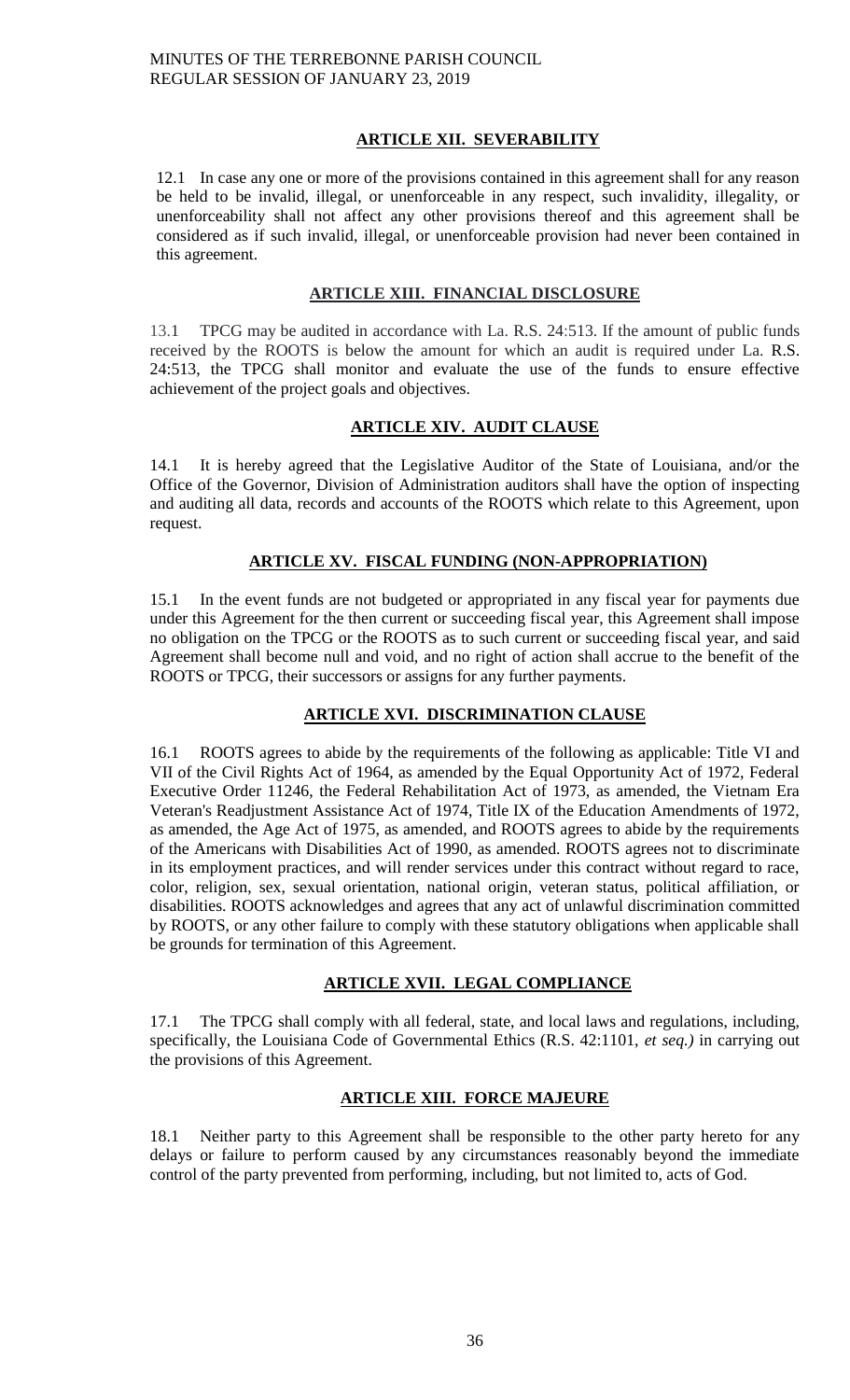# **ARTICLE XIX. EMPLOYMENT OF TPCG PERSONNEL**

19.1 ROOTS certifies that it has not employed and will not employ any person to engage in the performance of this Agreement who is presently, or at the time of such employment, an employee of the TPCG.

# **ARTICLE XX. NOTICES**

20.1 All notices and other communications pertaining to this Agreement shall be in writing and shall be transmitted either by personal hand-delivery (and receipted for) or deposited in the United States mail, as certified mail, return receipt requested and postage prepaid, to the other party addressed as follows:

20.1.1 Terrebonne Parish Consolidated Government Attn: Gordon Dove, Sr., Parish President 8026 Main Street Houma, LA 70360

20.1.2. Finding Our Roots Attn: Margie Scoby 109 Bisland Street Houma LA 70360

# **ARTICLE XXI. SIGNATURES**

**IN WITNESS WHEREOF**, the parties hereto have caused this Cooperative Endeavor Agreement to be signed by the undersigned duly authorized representative of the ROOTS for the uses, purposes, benefits and considerations herein expressed, in the presence of the undersigned competent witnesses, at Houma, Louisiana, on the date hereafter shown, to be effective as of the date stated above, after a due reading of the whole document.

\_\_\_\_\_\_\_\_\_\_\_\_\_\_\_\_\_\_\_\_\_\_\_\_\_\_\_\_

# **WITNESSES: FINDING OUR ROOTS, INC.**

\_\_\_\_\_\_\_\_\_\_\_\_\_\_\_\_\_\_\_\_\_\_\_\_\_\_\_\_ By: \_\_\_\_\_\_\_\_\_\_\_\_\_\_\_\_\_\_\_\_\_\_\_\_\_\_\_\_\_\_\_\_\_\_\_\_ MARGIE SCOBY (Date) PRESIDENT

\_\_\_\_\_\_\_\_\_\_\_\_\_\_\_\_\_\_\_\_\_\_\_\_\_\_\_\_\_\_\_\_ Notary Public

**IN WITNESS WHEREOF**, the parties hereto have caused this Cooperative Endeavor Agreement to be signed by the undersigned duly authorized representative of TPCG, for the uses, purposes, benefits and considerations herein expressed, in the presence of the undersigned competent witnesses, at Houma, Louisiana, on the date hereafter shown, to be effective as of the date stated above, after a due reading of the whole document.

\_\_\_\_\_\_\_\_\_\_\_\_\_\_\_\_\_\_\_\_\_\_\_\_\_\_\_\_

## **TERREBONNE PARISH WITNESSES**: **CONSOLIDATED GOVERNMENT**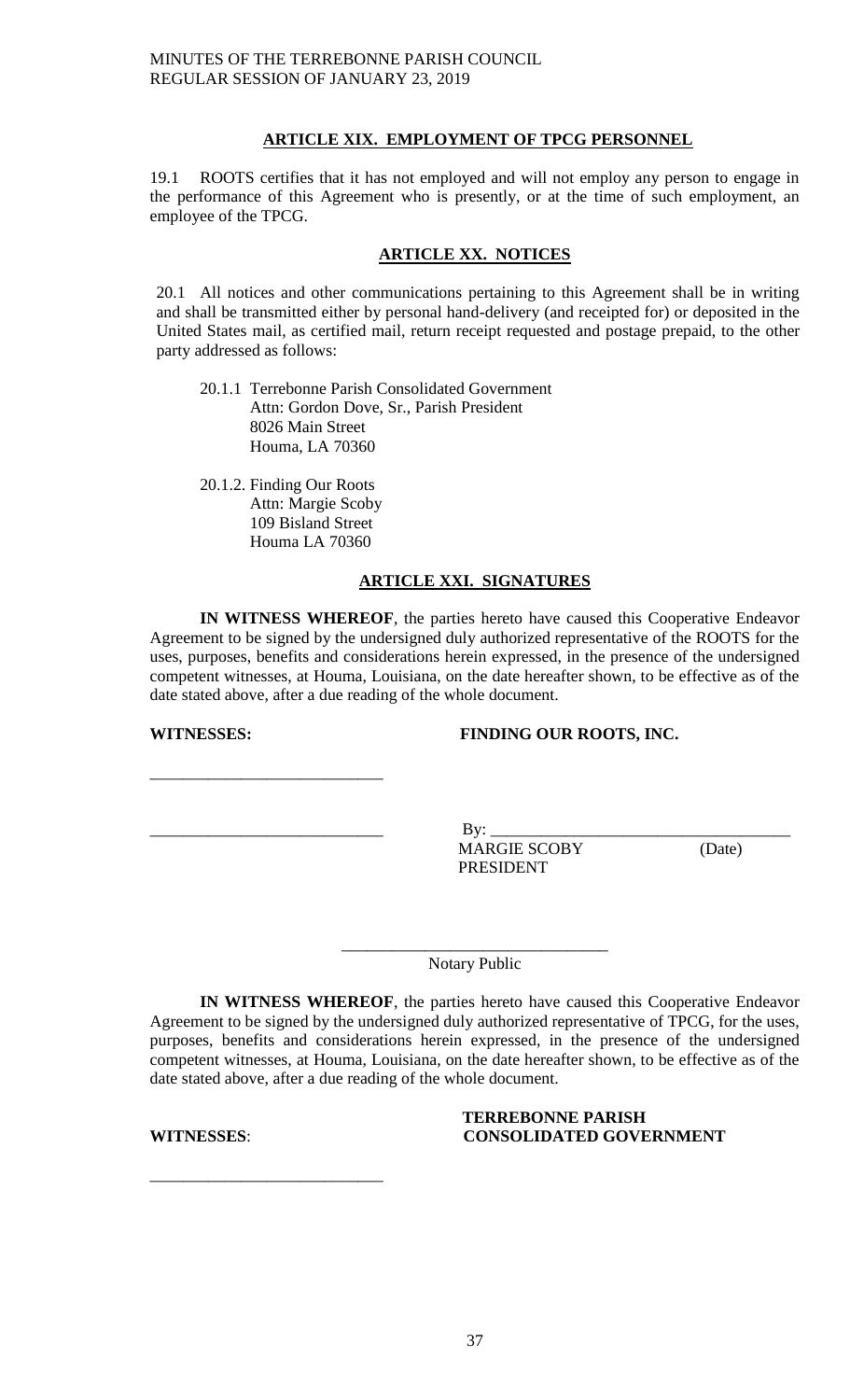\_\_\_\_\_\_\_\_\_\_\_\_\_\_\_\_\_\_\_\_\_\_\_\_\_\_\_\_ By: \_\_\_\_\_\_\_\_\_\_\_\_\_\_\_\_\_\_\_\_\_\_\_\_\_\_\_\_\_\_\_\_\_\_\_\_ GORDON E. DOVE (Date) PRESIDENT

\_\_\_\_\_\_\_\_\_\_\_\_\_\_\_\_\_\_\_\_\_\_\_\_\_\_\_\_\_\_\_\_ Notary Public

OFFERED BY: MR. D. J. GUIDRY SECONDED BY: MR. S. TROSCLAIR

## **RESOLUTION NO. 19-025**

# A RESOLUTION AWARDING AND AUTHORIZING THE SIGNING OF AN NEGOTIATED SERVICE CONTRACT FOR THE PURPOSE OF METER READING SERVICES FOR THE PARISH UTILITIES.

**WHEREAS**, Terrebonne Parish Consolidated Government, Finance Department/Customer Service Division desires to authorize an negotiated service for the purpose of Meter Reading Services to Baker Services, and

**WHEREAS**, quantities stated are given as a general guide for pricing, Terrebonne Parish Consolidated Government Finance Department/Customer Service Division reserves the right to increase or decrease quantities as needed at the same unit prices, and

**WHEREAS**, the work to be performed under this contract shall be effective from January 25, 2019 for a period of one year, Terrebonne Parish Consolidated Government may exercise an option to extend the contract for an additional two (2) years, in one (1) year terms in accordance with the terms, conditions, prices and specifications contained in the negotiation, agreeable to both parties. Such extension may be granted if Contractor has adequately performed the contract during the initial term.

**NOW, THEREFORE BE IT RESOLVED** by the Terrebonne Parish Council, (Budget & Finance Committee) on behalf of the Terrebonne Parish Consolidated Government, that the recommendation of Parish Administration be approved and the contract to Baker Services for Meter Reading Services for the Finance Department/Customer Service Division be accepted as per the attached negotiation documents pending legal approval.

# **THERE WAS RECORDED:**

YEAS: A. Williams, G. Michel, S. Dryden, C. Duplantis-Prather, A. Marmande, D. J. Guidry, S. Trosclair, and J. Navy. NAYS: None. ABSTAINING: None. ABSENT: D. W. Guidry, Sr. The Vice Chairwoman declared the resolution adopted on this the  $22<sup>nd</sup>$  day of January 2019.

\* \* \* \* \* \* \* \* \*

# **New Pricing Information for Terrebonne Parish**

The new contract pricing will begin on January  $25<sup>th</sup>$  2019 and have one price increase at the renewal period in January of 2020. The Price increase that will take begin in January of 2020 will continue until the end date specified in the contract. Please see the figures:

**Pricing Beginning January 2019: \$0.89 per meter Pricing beginning January 2020: \$0.90 per meter**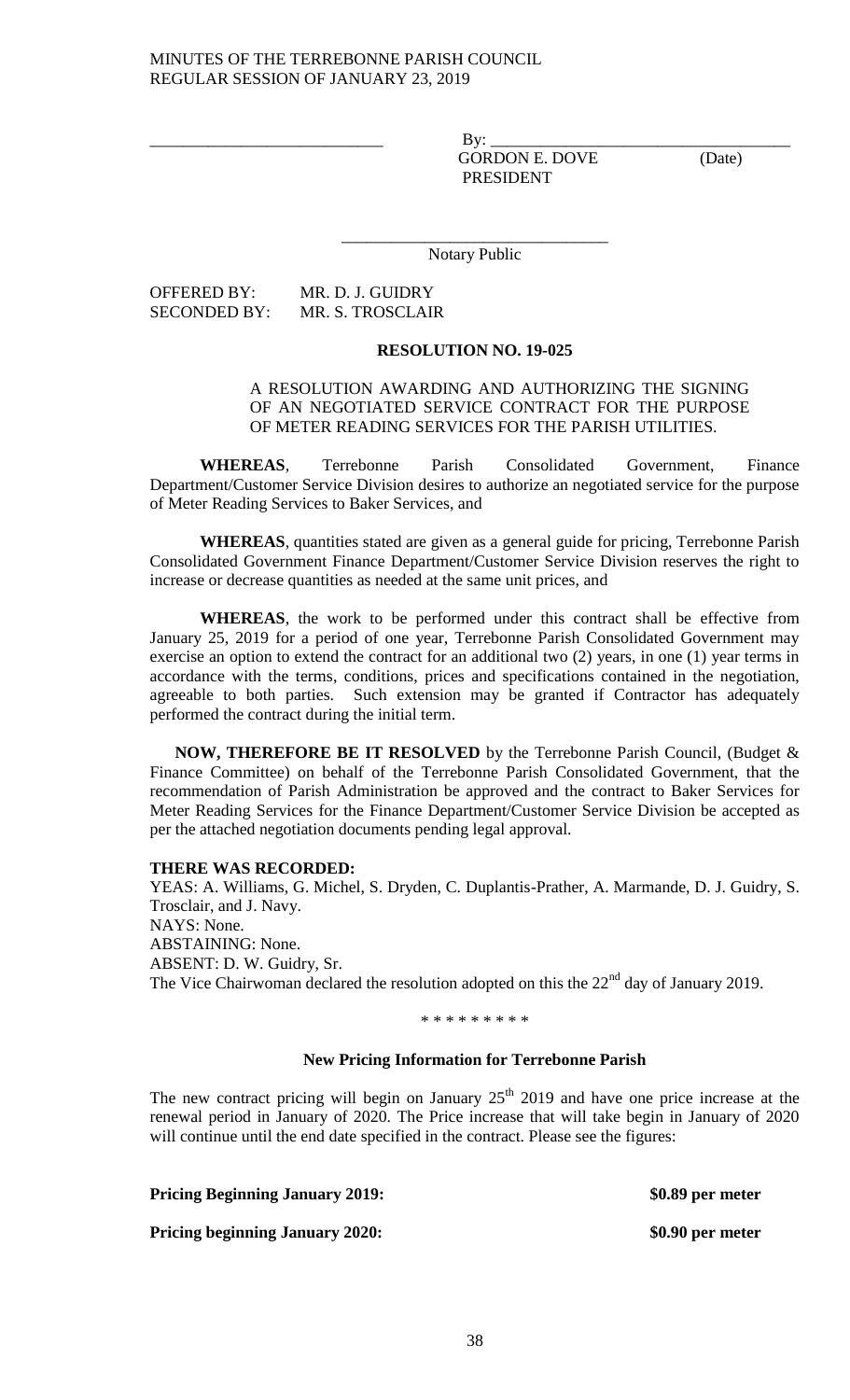## **Continuing thru contract end date.**

**Out of Billing Cycle Re Reads: \$10.00 per re read**

**Hourly Rates if need for other assistance: Supervisor \$40.00 per hour Rates include truck cost as well: Reader Reader** \$37.50 per **hour** 

Thank you,

Charlie Lavender

| <b>OFFERED BY:</b>  | MR. A. MARMANDE  |
|---------------------|------------------|
| <b>SECONDED BY:</b> | MR. S. TROSCLAIR |

## **RESOLUTION NO. 19-026**

A RESOLUTION AUTHORIZING THE PARISH PRESIDENT TO ENTER INTO ADDENDUM NO. 1 COOPERATIVE ENDEAVOR AGREEMENT WITH TERREBONNE PARISH DISTRICT NO. 10.

**WHEREAS**, Recreation District No. 10 hosted the 2018 summer camp in the Parish. They are requesting additional supplements from the Parishwide Summer Camp Allocation, and

**WHEREAS**, the initial allocations are based on estimated children attending and are adjusted when the final numbers of registered campers are known, and

**WHEREAS**, with the additional allocation, Recreation District No. 10 will exceed \$30,000 and require Council approval:

Recreation District 10 \$6,000.00 (Total \$33,000.00)

**NOW, THEREFORE BE IT RESOLVED** by the Terrebonne Parish Council, on behalf of the Terrebonne Parish Consolidated Government, hereby authorizes Gordon E. Dove, Parish President to execute the Addendum No. 1 to the Cooperative Endeavor Agreement with Terrebonne Parish District No. 10 relative to their 2018 Summer Camps.

## **THERE WAS RECORDED:**

YEAS: A. Williams, G. Michel, S. Dryden, C. Duplantis-Prather, A. Marmande, D. J. Guidry, S. Trosclair, and J. Navy. NAYS: None. ABSTAINING: None. ABSENT: D. W. Guidry, Sr. The Vice Chairwoman declared the resolution adopted on this the 22<sup>nd</sup> day of January 2019.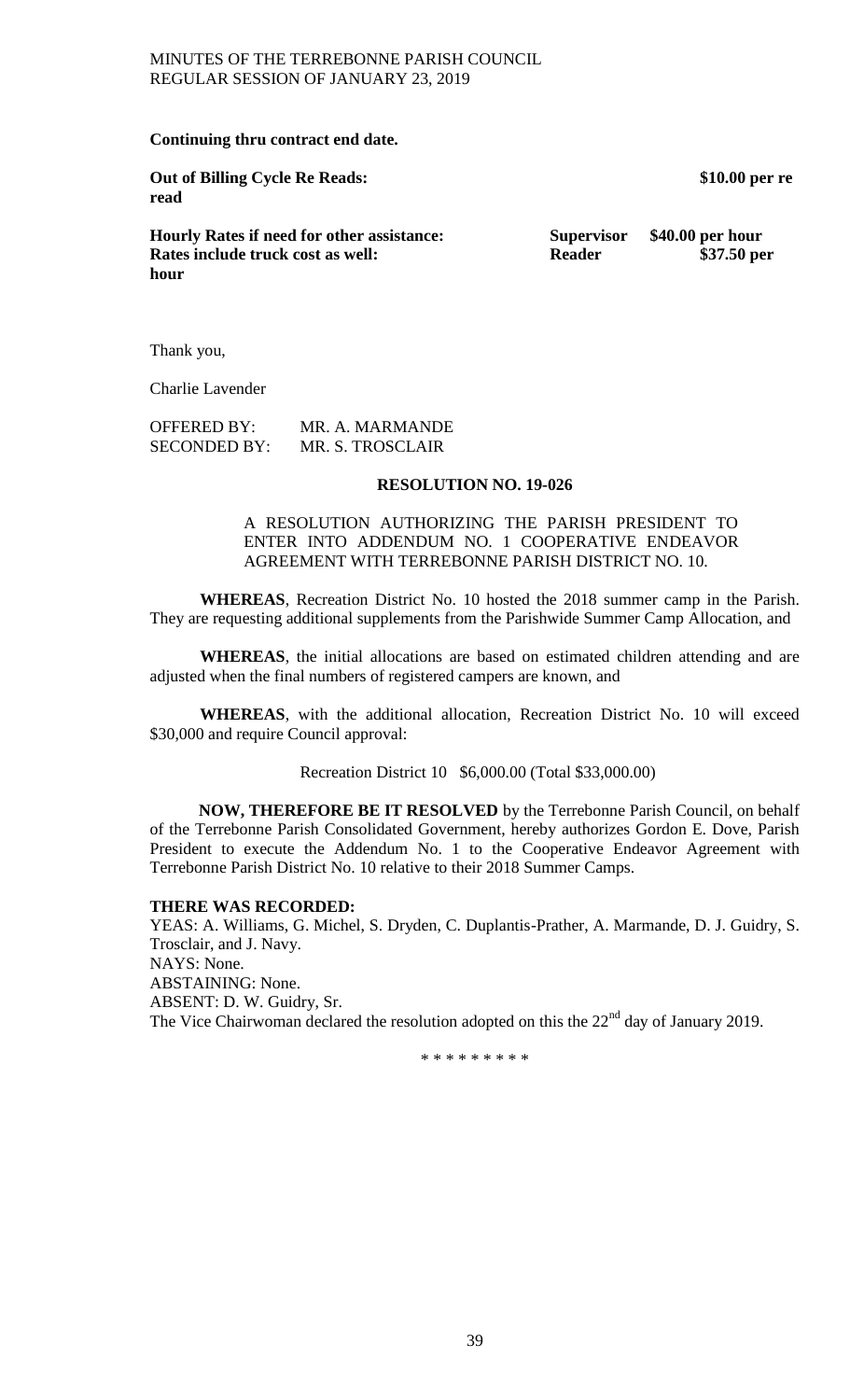## **ADDENDUM NO. 1 TO COOPERATIVE ENDEAVOR AGREEMENT**

THIS **ADDENDUM NO. 1** hereafter sometimes referred to as "**ADDENDUM**", made and entered into this \_\_\_\_\_\_ day of \_\_\_\_\_\_\_\_.

## BY AND BETWEEN:

**TERREBONNE PARISH CONSOLIDATED GOVERNMENT, (TPCG),** a political subdivision of the State of Louisiana, represented herein by its duly authorized President, Gordon Dove.

AND

**TERREBONNE PARISH RECREATION DISTRICT #10, represented herein by** Llyod Poiencot, Chairman:

is an addendum to the AGREEMENT which was executed by the Parish President, Gordon Dove on July 31, 2018, in the amount of Twenty-Seven Thousand and 00/100 (\$27,000.00) which provided for funding of their 2018 Summer Camps.

# **WITNESSED**

**WHEREAS,** ADDENDUM No. 1 provides for the addition of Six Thousand and 00/100 (\$6,000.00) to further assist with funding Summer Recreation within the boundaries of Terrebonne Parish Recreation District #10.

**WHEREAS**, the addition of Six Thousand and 00/100 (\$6,000.00) to the original cooperative endeavor agreement of Twenty-Seven Thousand and 00/100 (\$27,000.00) will increase the allocation to the amount of Thirty-Three Thousand and 00/100 (\$33,000.00).

**IN WITNESS WHEREOF:** the parties hereto have made and executed this ADDENDUM NO. 1 as of the \_\_\_\_\_\_ day of \_\_\_\_\_\_\_\_.

\_\_\_\_\_\_\_\_\_\_\_\_\_\_\_\_\_\_\_\_\_\_\_\_\_\_\_\_\_\_ \_\_\_\_\_\_\_\_\_\_\_\_\_\_\_\_\_\_\_\_\_\_\_\_\_\_\_\_\_\_

\_\_\_\_\_\_\_\_\_\_\_\_\_\_\_\_\_\_\_\_\_\_\_\_\_\_\_\_\_\_\_ \_\_\_\_\_\_\_\_\_\_\_\_\_\_\_\_\_\_\_\_\_\_\_\_\_\_\_\_\_\_\_

Terrebonne Parish Consolidated Government Terrebonne Parish Recreation District No.10

By: \_\_\_\_\_\_\_\_\_\_\_\_\_\_\_\_\_\_\_\_\_\_\_\_\_\_\_\_\_\_ By:

\_\_\_\_\_\_\_\_\_\_\_\_\_\_\_\_\_\_\_\_\_\_\_\_\_\_\_\_\_\_\_ Gordon Dove, Parish President Lloyd Poiencot, Chairman

WITNESSES: WITNESSES: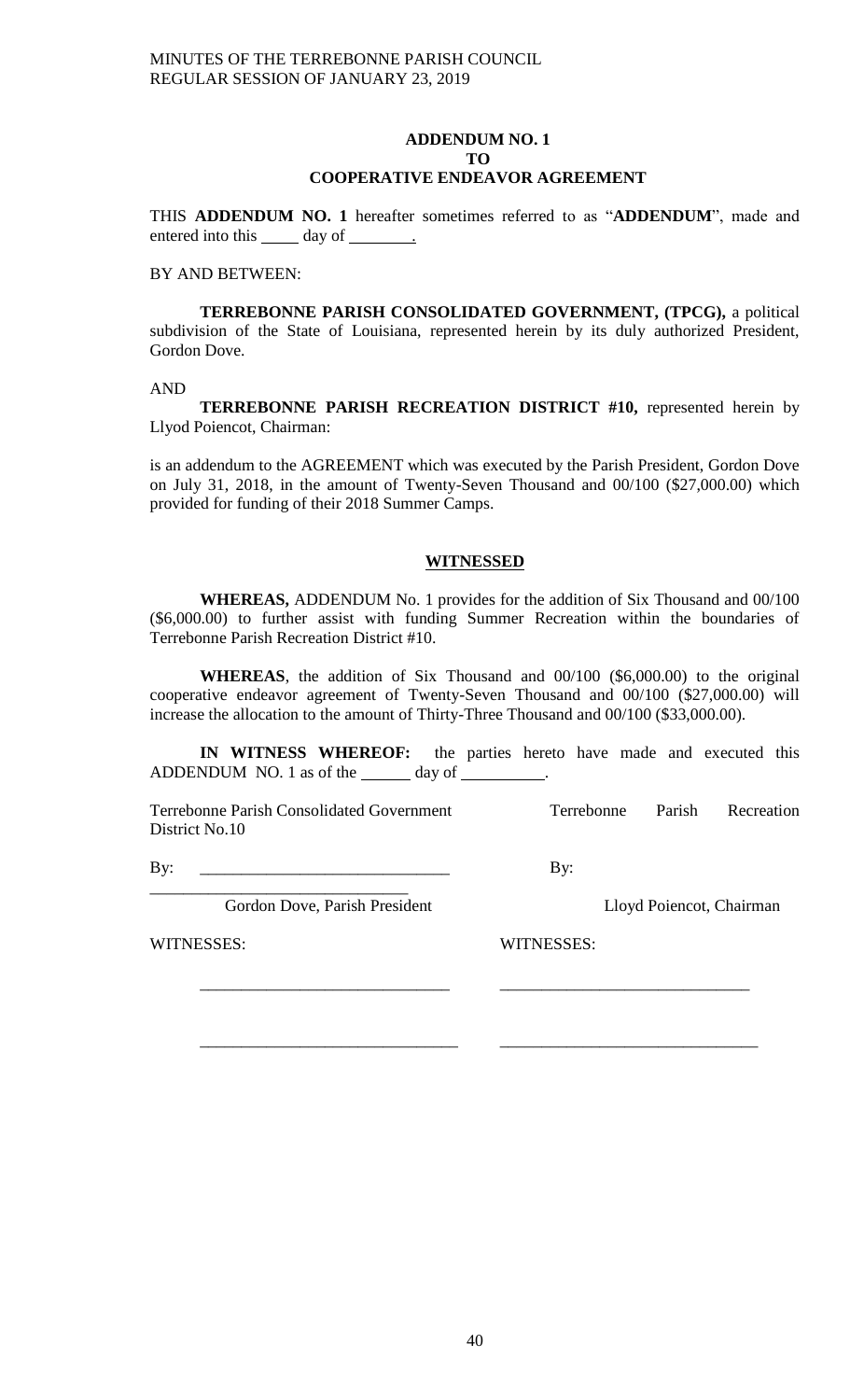## **HOLD FOR TAMMY**

 $0.00$ 

174,609.00

2018 Summer Camp Funding Amounts 280-534-8357-12

|                               |                    |       | 7/25/2018 |                       |       |                   |                       |
|-------------------------------|--------------------|-------|-----------|-----------------------|-------|-------------------|-----------------------|
|                               |                    | VN#   | Req #     | <b>1st Awared Amt</b> | Req # | <b>Add'l Amts</b> | <b>Total Received</b> |
| <b>Recreation District 1</b>  | Arnold Adams, Sr.  | 30901 | 1871285   |                       |       |                   | 28,000.00             |
| Oakshire                      |                    |       |           | 14,000.00             |       |                   |                       |
| Schriever                     |                    |       |           | 14,000.00             |       |                   |                       |
| <b>Recreation District 4</b>  | Kirby Verret       | 30893 | 1871286   | 23,000.00             |       |                   | 23,000.00             |
| Recreation District 7         | Donald Tivet       | 30897 | 1871289   |                       |       |                   | 21,000.00             |
| Little Caillou                |                    |       |           | 10,500.00             |       |                   |                       |
| Smithridge                    |                    |       |           | 10,500.00             |       |                   |                       |
| <b>Recreation District 8</b>  | Roosevelt Seymore  | 30898 | 1871290   | 17,609.00             |       |                   | 17,609.00             |
| <b>Recreation District 9</b>  | Janelle Bonvillain | 30892 | 1871291   | 28,000.00             |       |                   | 28,000.00             |
| <b>Recreation District 10</b> | Llyod Poiencot     | 30895 | 1871292   | 27,000.00             |       |                   | 27,000.00             |
| <b>Recreation District 11</b> | Ronald Rainey, Sr. | 30896 | 1871293   |                       |       |                   | 30,000.00             |
| West Houma                    |                    |       |           | 18,000.00             |       |                   |                       |
| Mechanicville                 |                    |       |           | 12,000.00             |       |                   |                       |

174,609.00

Email from Christopher on 7/24/18 Approved by Mr. Mike Toups 7/25/18

| <b>OFFERED BY:</b>  | MS. A. WILLIAMS |
|---------------------|-----------------|
| <b>SECONDED BY:</b> | MR. A. MARMANDE |

#### **RESOLUTION NO. 19-027**

A resolution authorizing the Parish President to negotiate and execute a cooperative endeavor agreement with the Parish Sheriff's Office for the 2019 Public Safety Program.

**WHEREAS,** Parish Officials with the Consolidated Government, Houma Police Department and Sheriff's Office are continuing their joint efforts which began in 2008 on the education and promotion of public safety, and

**WHEREAS,** the Parish budgeted \$100,000 in the 2019 Budget for the continuation of Public Safety Programs, of which \$25,000 has been targeted for cameras and \$75,000 for the services provided by the Sheriff and the City of Houma.

**NOW, THEREFORE BE IT RESOLVED** by the Terrebonne Parish Council on behalf of the Terrebonne Parish Consolidated Government, authorizes the Parish President to negotiate and execute a cooperative endeavor agreement with the Terrebonne Parish Sheriff's Office and to address other matters relative thereto as approved by the legal department.

## **THERE WAS RECORDED:**

YEAS: A. Williams, G. Michel, S. Dryden, C. Duplantis-Prather, A. Marmande, D. J. Guidry, S. Trosclair, and J. Navy. NAYS: None. ABSTAINING: None. ABSENT: D. W. Guidry, Sr. The Vice Chairwoman declared the resolution adopted on this the 22<sup>nd</sup> day of January 2019.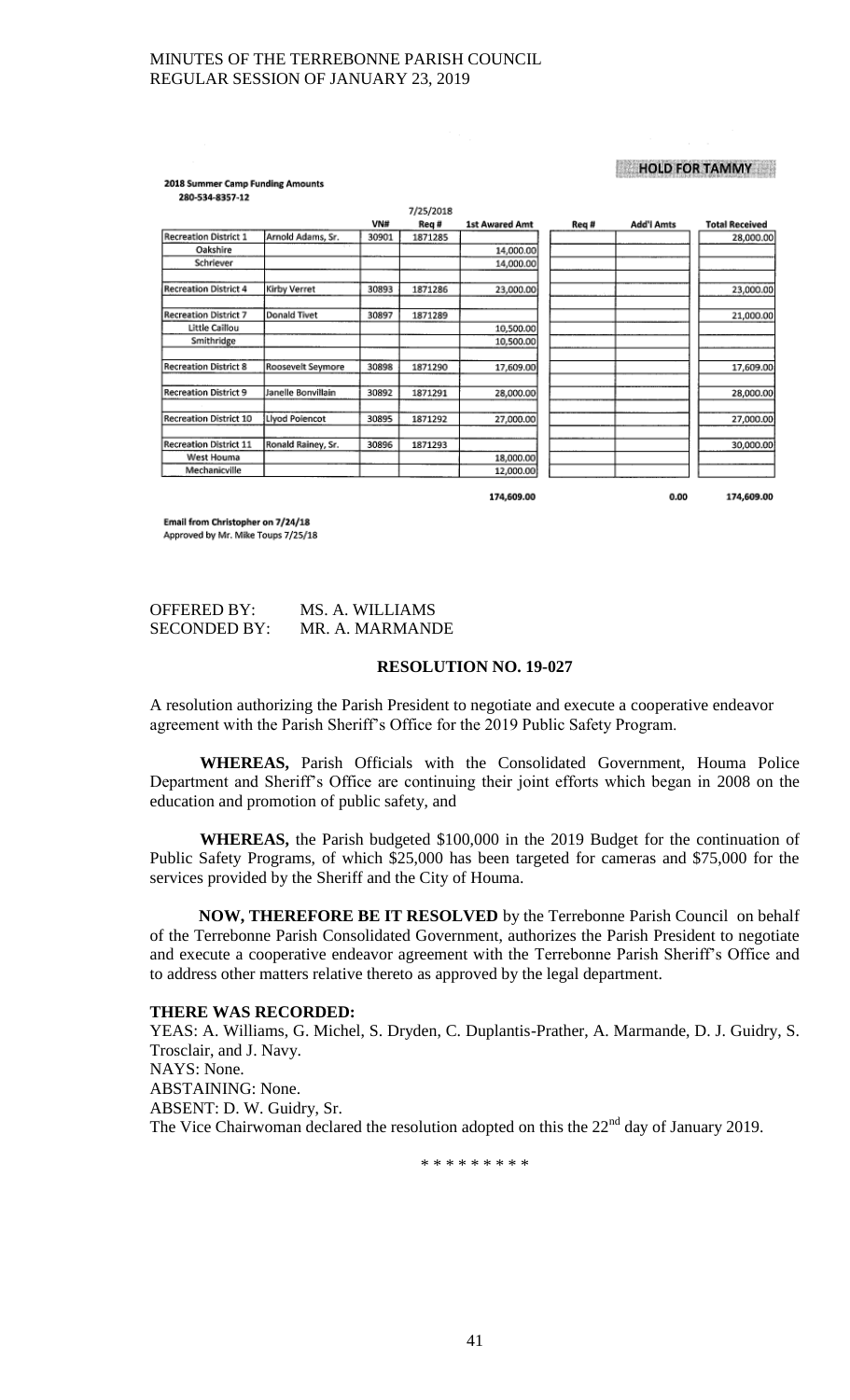OFFERED BY: MR. A. MARMANDE SECONDED BY: MR. G. MICHEL

## **RESOLUTION NO. 19-028**

A RESOLUTION IN ACCORDANCE WITH SECTION 21-90 OF THE TERREBONNE PARISH CODE OF ORDINANCES TO APPROVE MONETARY SPENDING FOR A PROJECT, CONTRACT OR PURCHASE WHICH LOUISIANA LAW REQUIRES BE LET FOR BID OR AWARDED THROUGH A REQUEST FOR PROPOSALS PROCESS, AS PROPOSED BY TERREBONNE PARISH RECREATION DISTRICT NO. 2/3 TO ADVERTISE FOR AND AWARD BIDS FOR TWO PARKING AREAS AT BAYOU COUNTRY SPORTS PARK

**WHEREAS**, Section 21-90 of the Terrebonne Parish Code of Ordinances requires each recreation district within Terrebonne Parish to obtain Terrebonne Parish Council approval by resolution for "any monetary spending which Louisiana law requires be let out for bid or be awarded through a request for proposals process";

**WHEREAS**, on January 16, 2019, in accordance with Section 21-90, Terrebonne Parish Recreation District Number 2/3 submitted its request for this Council's approval for the project, contract, or purchase as further described in the attachments to this resolution;

**WHEREAS,** The Board of the said District advises that the project, contract, or purchase, as proposed, is one which Louisiana law requires be let out for bid or be awarded through a request for proposals process, and, therefore, requests approval via resolution by the Terrebonne Parish Council prior to any action by the District Board; and

**WHEREAS**, the Terrebonne Parish Council finds the project, contract, or purchase, as proposed and attached hereto, to be acceptable; and

**NOW THEREFORE, BE IT RESOLVED** that the Terrebonne Parish Council approves the project, contract, or purchase as proposed by and for Terrebonne Parish Recreation District No. 2/3, and directs the District Board to comply with all local, state, and federal laws and regulations when managing the said project, contract, or purchase.

#### **THERE WAS RECORDED:**

YEAS: A. Williams, G. Michel, S. Dryden, C. Duplantis-Prather, A. Marmande, D. J. Guidry, S. Trosclair, and J. Navy. NAYS: None. ABSTAINING: None. ABSENT: D. W. Guidry, Sr. The Vice Chairwoman declared the resolution adopted on this the  $22<sup>nd</sup>$  day of January 2019.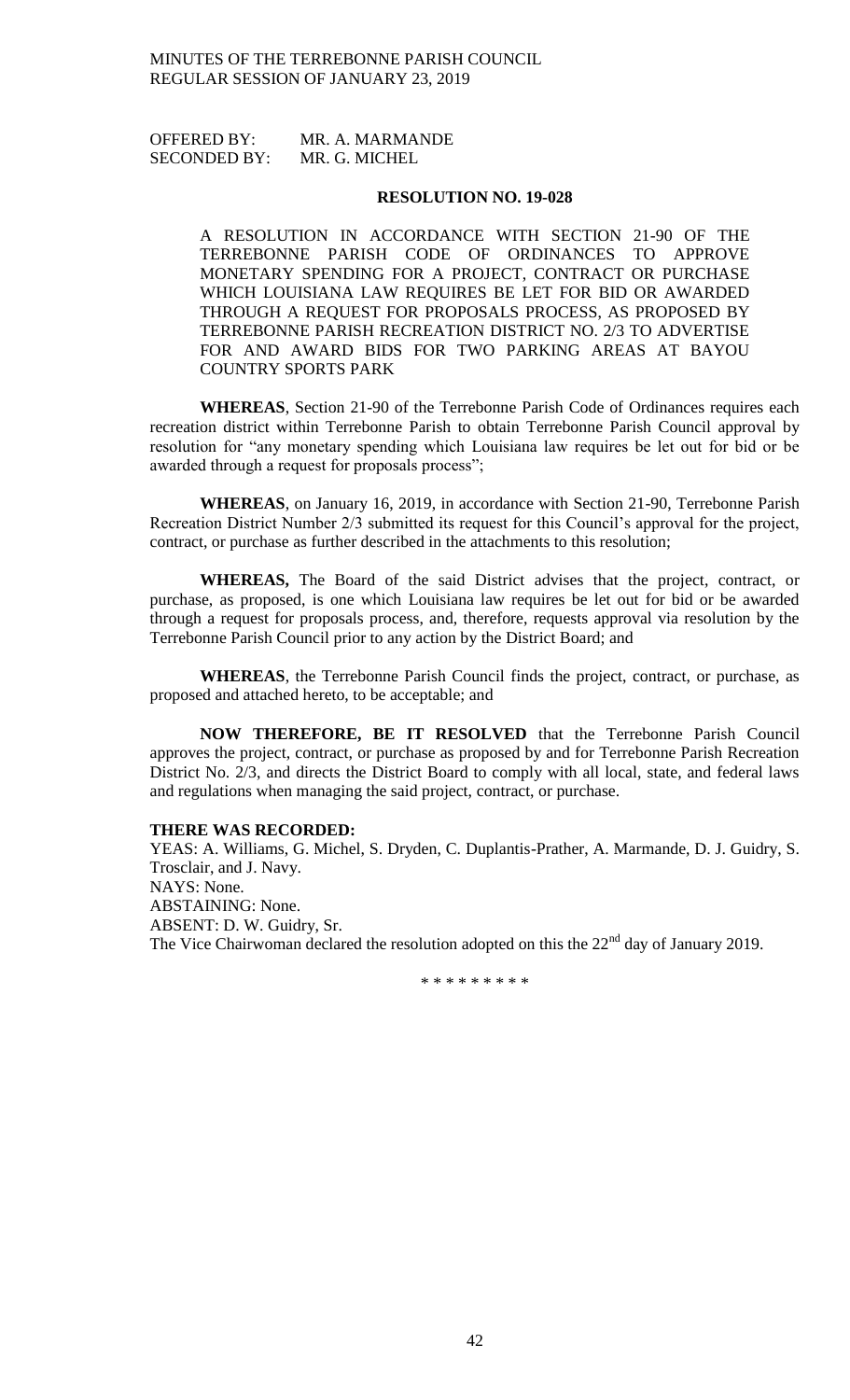#### **BAYOU COUNTRY SPORTS PARK**

Softball & Baseball Parking Projects

#### PROJECT DESCRIPTION:

This project is for the parking areas at Bayou Country Sports Park, and includes two projects to be bid separately.

Project A is for the construction of 296 parking spaces for the boys baseball complex and 297 parking spaces for the girls softball complex. This project will include a Base Bid scope of work includes clearing and grubbing, general site grading, fill and compaction, 6" compacted limestone parking and drive lanes, asphalt ADA parking, parking lot striping, concrete bands and curbs, concrete pedestrian walkways and subsurface drainage. The Softball & Baseball Parking project contains two add alternates. Add Alternate 1 includes an additional 2" of compacted limestone throughout all parking spaces and drive lanes in both parking areas at the softball and baseball complexes. Add Alternate 2 includes a 2" thick asphalt overlay throughout all parking spaces and drive lanes in both parking areas at the softball and baseball complexes.

Project B is for the landscaping (trees shrubs, groundcover, sod, and irrigation ) of both Parking Lot areas. This will be completed after the parking lot construction (Project A) is completed, and is being bid separately to provide a better bid environment to attract more appropriate potential bidders for this type of work.

#### Project Budget Approved by Rec 2/3 Board:

| <b>Project A - Parking Lot construction</b> | \$1.086,000.00   |  |  |
|---------------------------------------------|------------------|--|--|
| <b>Project B - Parking Lot Landscaping</b>  | 128.450.00<br>s. |  |  |
| <b>Total Approved Budget</b>                | \$1,214,450.00   |  |  |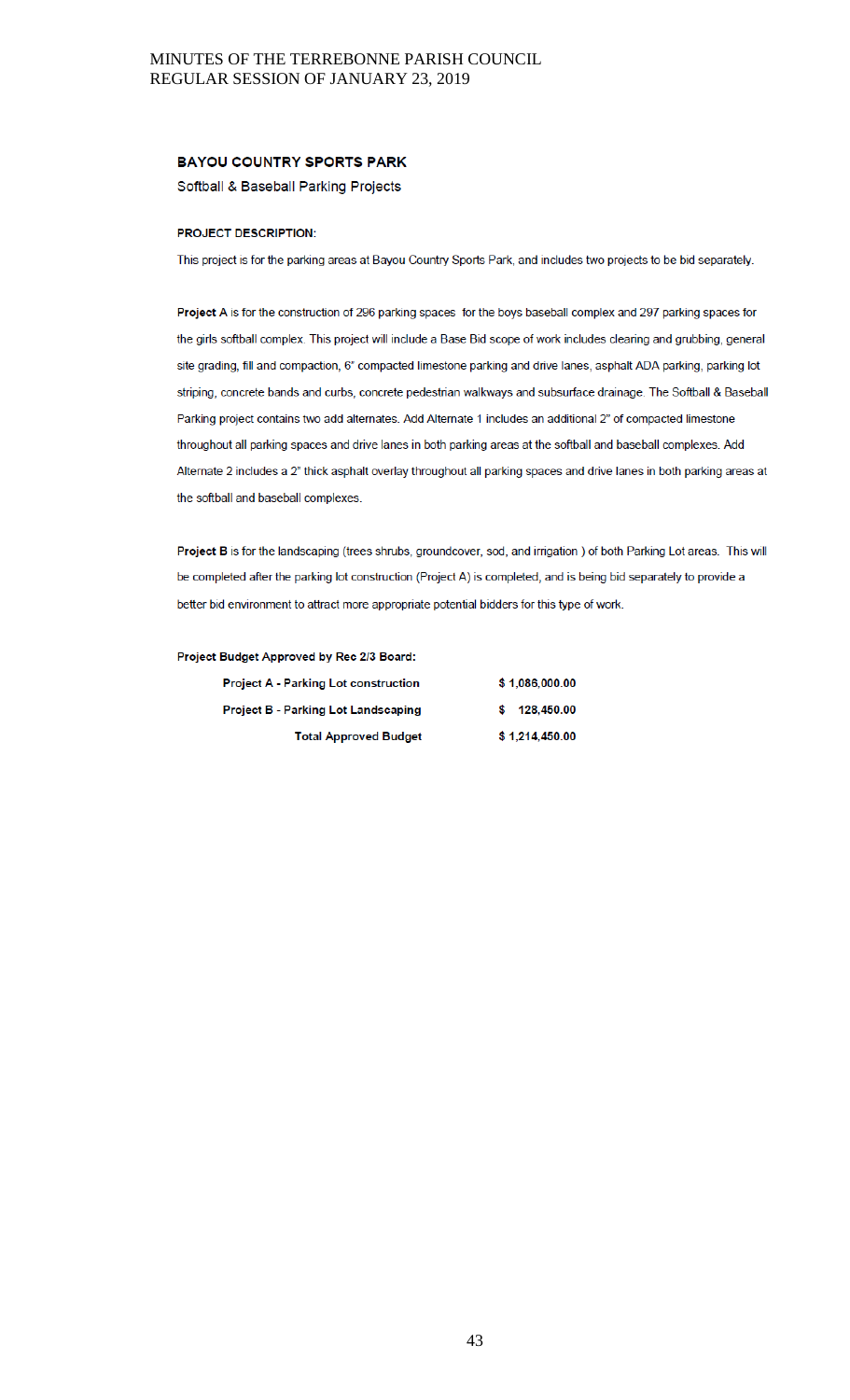OFFERED BY: MR. S. TROSCLAIR SECONDED BY: MR. D. J. GUIDRY

#### **RESOLUTION NO. 19-029**

**WHEREAS,** Article VII, Section 14 of the Louisiana Constitution authorizes the use of public funds and property "for programs of social welfare for the aid and support of the needy"; and

**WHEREAS,** Article VII, Section 14 of the Louisiana Constitution further provides that "[F]or a public purpose, the state and its political subdivisions or political corporations may engage in cooperative endeavors with each other, with the United States or its agencies, or with any public or private association, corporation or individual"; and,

**WHEREAS,** Southeast Louisiana Legal Services provides a variety of legal services for the clients in Terrebonne Parish that cannot afford legal representation; and

**WHEREAS,** TPCG believes that funding for services of Southeast Louisiana Legal Services will serve the public purpose of making services accessible to individuals in Terrebonne Parish that may not have been able to acquire legal assistance on their own accord; and

**WHEREAS,** TPCG finds that partially funding the services of Southeast Louisiana Legal Services in exchange for the expanded provision of legal services provided to citizens within Terrebonne Parish will serve a public purpose and have a public benefit commensurate with the costs; and

**NOW, THEREFORE BE IT RESOLVED** by the Terrebonne Parish Council (Budget and Finance Committee), on behalf of the Terrebonne Parish Consolidated Government, hereby authorizes Gordon Dove, Parish President, to enter into a contract with Southeast Louisiana Legal Services for an amount not to exceed \$30,000 as approved by the legal department.

### **THERE WAS RECORDED:**

YEAS: A. Williams, G. Michel, S. Dryden, C. Duplantis-Prather, A. Marmande, D. J. Guidry, S. Trosclair, and J. Navy.

NAYS: None. ABSTAINING: None. ABSENT: D. W. Guidry, Sr. The Vice Chairwoman declared the resolution adopted on this the  $22<sup>nd</sup>$  day of January 2019.

## \* \* \* \* \* \* \* \* \*

Mr. S. Trosclair moved, seconded by Mr. A. Marmande, "THAT, the Budget & Finance Committee introduce an ordinance to amend the 2019 Adopted Operating Budget and the 5-Year Capital Outlay Budget of the Terrebonne Parish Consolidated Government for the following items and to provide for related matters:

- I. City Court Building Fund, \$67,500
- II. General Fund MARFO Lease \$39,697
- III. Emergency Preparedness Department EMPG, \$33,423
- IV. CDBG Recovery Grant, \$438,028
- V. Westside Alma Street Drainage, \$65,167

and call a public hearing on said matter on February 6, 2019 at 6:30 p.m." *\*(Motion Voted on After Brief Discussion)*

Committee Member G. Michel asked if the aforementioned proposed ordinance can be separated into two motions so that agenda item - General Fund – MARFO Lease can be voted on separately.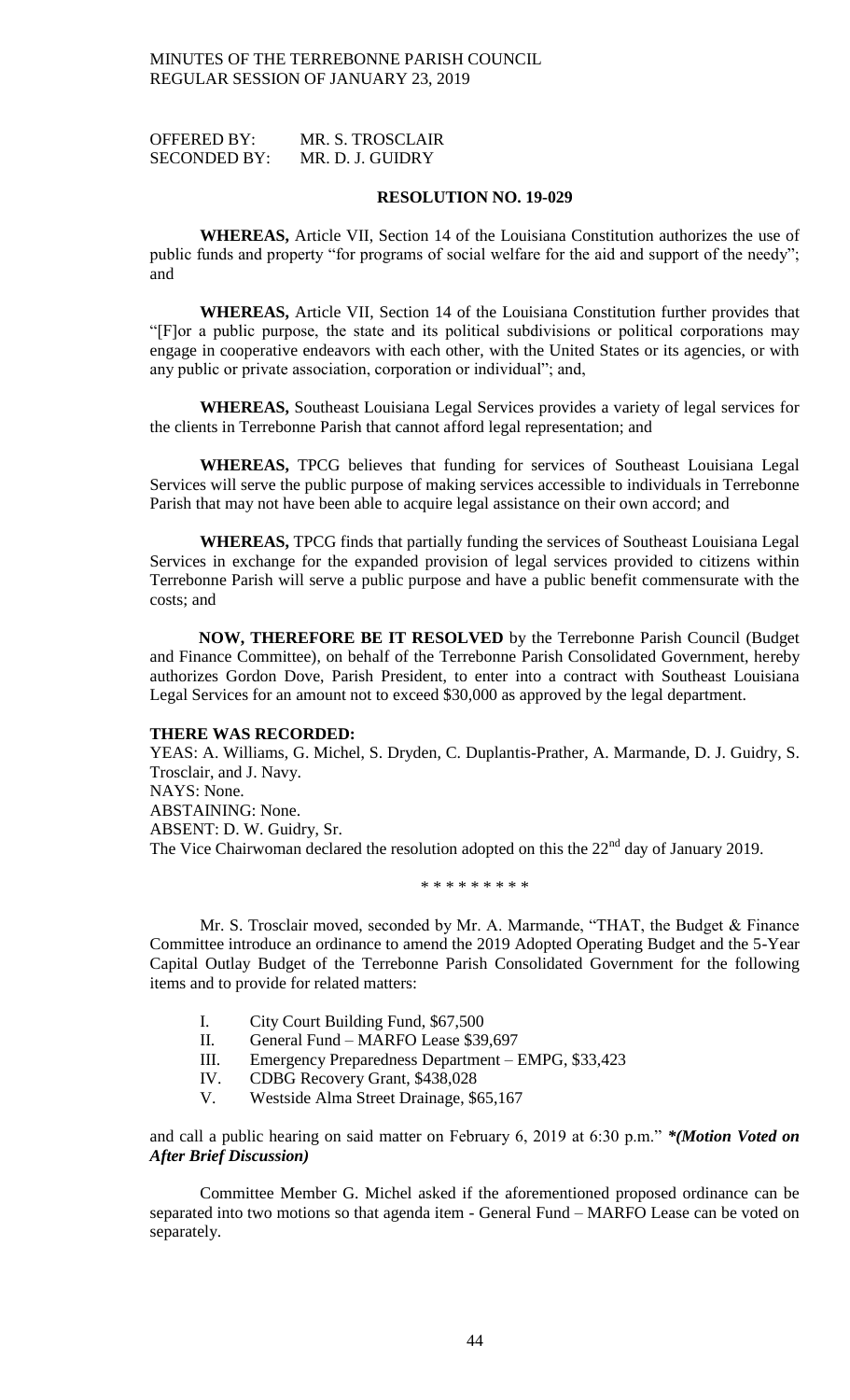Parish Attorney J. Hebert explained that the Parish Administration submits the budget according to the Parish Code; and noted that this is the format that the Parish has always used when submitting amendments. He stated that the aforementioned proposed ordinance is only for the public hearing.

**\***The Vice-Chairwoman called for the vote on the motion offered by Mr. S. Trosclair. THERE WAS RECORDED: YEAS: A. Williams, S. Dryden, C. Duplantis-Prather, A. Marmande, D. J. Guidry, S. Trosclair and J. Navy. NAYS: G. Michel. ABSENT: D. W. Guidry, Sr. The Vice-Chairwoman declared the motion adopted.

Mr. A. Marmande moved, seconded by Mr. G. Michel, "THAT, the Budget & Finance Committee approve a co-sponsorship request from Terrebonne High School Band fundraiser for students of THS Band to represent Terrebonne Parish & Louisiana in the National Independence Day Parade in Washington, D.C. who have been chosen by Congressman Steve Scalise."

The Vice-Chairwoman called for the vote on the motion offered by Mr. A. Marmande. THERE WAS RECORDED: YEAS: A. Williams, G. Michel, C. Duplantis-Prather, A. Marmande, D. J. Guidry, S. Trosclair and J. Navy. NAYS: None. ABSENT: D. W. Guidry, Sr. ABSTAINING: S. Dryden. The Vice-Chairwoman declared the motion adopted.

Mr. A. Marmande moved, seconded by Mr. S. Trosclair, "THAT, there being no further business to come before the Budget & Finance Committee, the meeting be adjourned."

The Vice-Chairwoman called for the vote on the motion offered by Mr. A. Marmande. THERE WAS RECORDED: YEAS: A. Williams, G. Michel, S. Dryden, C. Duplantis-Prather, A. Marmande, D. J. Guidry, S. Trosclair and J. Navy. NAYS: None. ABSENT: D. W. Guidry, Sr. The Vice-Chairwoman declared the motion adopted and the meeting was adjourned at 6:04 p.m.

Christa Duplantis-Prather, Vice-Chairwoman

Tammy E. Triggs, Minute Clerk

Ms. C. Duplantis-Prather moved, seconded by Mr. G. Michel, "THAT the Council accept and ratify the minutes of the Budget and Finance Committee meeting held on 1/22/19."

The Chairwoman called for a vote on the motion offered by Ms. C. Duplantis-Prather. THERE WAS RECORDED:

YEAS: A. Williams, G. Michel, C. Duplantis-Prather, A. Marmande, D. J. Guidry, and S. Trosclair.

NAYS: None.

ABSENT: J. Navy, S. Dryden, and D. W. Guidry, Sr.

The Chairwoman declared the motion adopted.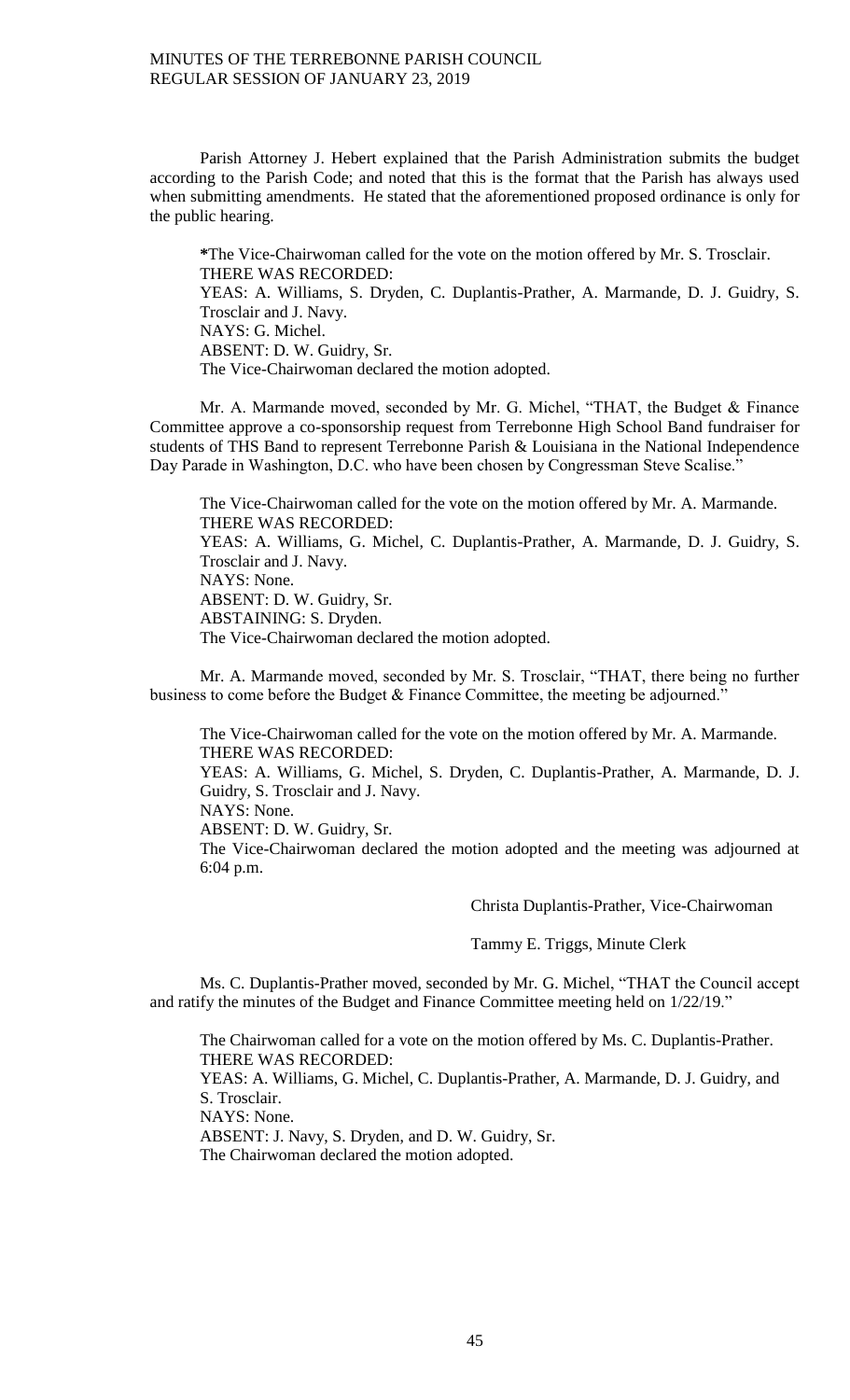The Chairwoman called for a report on the Policy, Procedure, and Legal Committee meeting held on 1/22/19, whereupon the Committee Chairwoman, noting that ratification of minutes calls a public hearing on 2/6/19 at 6:30 p.m., rendered the following:

## **POLICY, PROCEDURE, & LEGAL COMMITTEE**

#### **JANUARY 22, 2019**

The Chairwoman, Christa Duplantis-Prather, called the Policy, Procedure, & Legal Committee meeting to order at 6:06 p.m. in the Terrebonne Parish Council Meeting Room with an Invocation offered by Committee Member D. J. Guidry and the Pledge of Allegiance led by Committee Member A. Marmande. Upon roll call, Committee Members recorded as present were: A. Williams, C. Michel, S. Dryden, C. Duplantis-Prather, A. Marmande, D. J. Guidry and S. Trosclair. Committee Members D. W. Guidry, Sr. and J. Navy were recorded as absent. A quorum was declared present.

The Chairwoman announced that Committee Member D. W. Guidry, Sr. submitted a letter explaining that his absence from tonight's proceedings was due to a prior commitment.

Mr. A. Marmande moved, seconded by Mr. D. J. Guidry, "THAT, the Policy, Procedure, & Legal Committee approve a request from Acadian Elementary School to co-sponsor the 2018 Annual Mud Bug 5k on Saturday, February 16, 2019 (Security)."

The Chairwoman called for the vote on the motion offered by Mr. A. Marmande. THERE WAS RECORDED: YEAS: A. Williams, G. Michel, S. Dryden, C. Duplantis-Prather, A. Marmande, D. J. Guidry and S. Trosclair. NAYS: None. ABSENT: D. W. Guidry, Sr. and J. Navy. The Chairwoman declared the motion adopted.

Ms. A. Williams moved, seconded by Mr. S. Trosclair and Mr. A. Marmande, "THAT, the Policy, Procedure, & Legal Committee approve a request from the Howard Nixon Music Scholarship Foundation to co-sponsor the Annual Howard Nixon Scholarship Foundation Gala on Friday, June 21, 2019."

The Chairwoman called for the vote on the motion offered by Ms. A. Williams THERE WAS RECORDED: YEAS: A. Williams, G. Michel, S. Dryden, C. Duplantis-Prather, A. Marmande, D. J. Guidry and S. Trosclair. NAYS: None. ABSENT: D. W. Guidry, Sr. and J. Navy. The Chairwoman declared the motion adopted.

Ms. A. Williams moved, seconded by Mr. A. Marmande, "THAT, the Policy, Procedure, & Legal Committee approve the co-sponsorship of the 2019 Black History Program at the Houma-Terrebonne Civic Center on Thursday, February 28, 2019."

The Chairwoman called for the vote on the motion offered by Ms. A. Williams. THERE WAS RECORDED: YEAS: A. Williams, G. Michel, S. Dryden, C. Duplantis-Prather, A. Marmande, D. J. Guidry and S. Trosclair. NAYS: None. ABSENT: D. W. Guidry, Sr. The Chairwoman declared the motion adopted.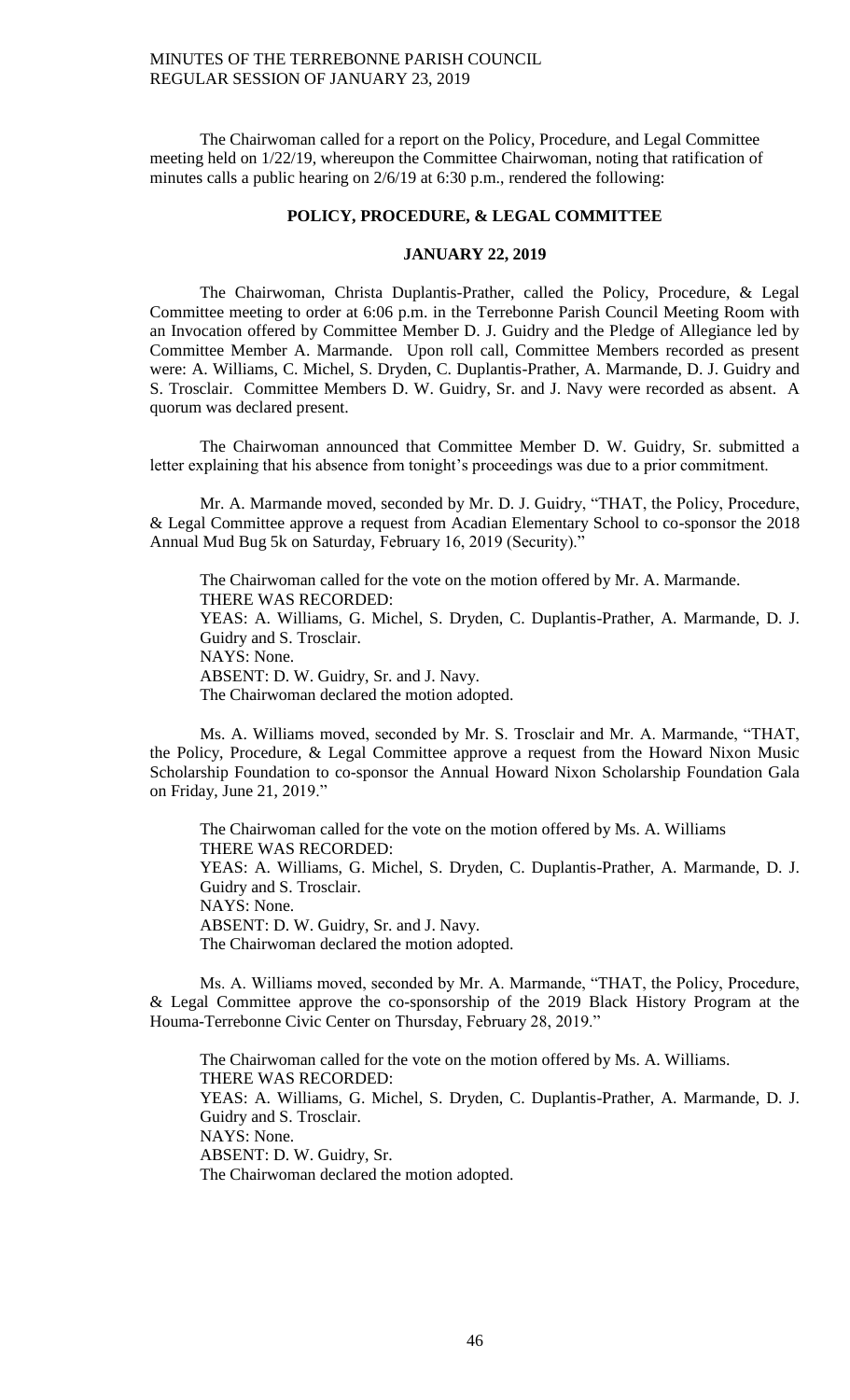Mr. A. Marmande moved, seconded by Ms. A. Williams, "THAT, the Policy Procedure and Legal Committee introduce an ordinance to amend Chapter 19, Article II, Parades, and Article I of Chapter 5 of the Terrebonne Parish Code of Ordinances to facilitate the safety and well being of the public during parades, to provide for the presence of service animals during parades; to provide for related matters and call a public hearing on February 6, 2019 at 6:30 p.m." *\*(Motion Voted on After Discussion)*

Major Tim Soignet,, TPSO Uniform Patrol Commander, addressed the Committee relative to the proposed ordinance stating that there is nothing in the current ordinance pertaining to the enforcement of lease laws for service animals; noting that service animals have the right to enjoy all of the benefits that the parish has to offer.

The Chairwoman stated that the matter of lease laws during parades was "brought" up by the Mardi Safety Committee to ensure that all animals are protected and treated equally.

Parish Attorney J. Hebert advised Major Soignet that the aforementioned measure is only to call for the public hearing.

\*The Chairwoman called for the vote on the motion offered by Mr. A. Marmande. THERE WAS RECORDED: YEAS: A. Williams, G. Michel, S. Dryden, C. Duplantis-Prather, A. Marmande, D. J. Guidry and S. Trosclair. NAYS: None. ABSENT: D. W. Guidry, Sr. and J. Navy. The Chairwoman declared the motion adopted.

Mr. A. Marmande moved, seconded by Mr. D. J. Guidry, "THAT, there being no further business to come before the Policy, Procedure, & Legal Committee, the meeting be adjourned."

The Chairwoman called for the vote on the motion offered by Mr. A. Marmande. THERE WAS RECORDED:

YEAS: A. Williams, G. Michel, S. Dryden, C. Duplantis-Prather, A. Marmande, D. J. Guidry, and S. Trosclair.

NAYS: None.

ABSENT: D. W. Guidry, Sr. and J. Navy.

The Chairwoman declared the motion adopted and the meeting was adjourned at 6:15 p.m.

Christa Duplantis-Prather, Chairwoman

Tammy E. Triggs, Minute Clerk

Ms. C. Duplantis-Prather moved, seconded by Mr. S. Trosclair, "THAT the Council accept and ratify the minutes of the Policy, Procedure, and Legal Committee meeting held on 1/22/19."

The Chairwoman called for a vote on the motion offered by Ms. C. Duplantis-Prather. THERE WAS RECORDED:

YEAS: A. Williams, G. Michel, C. Duplantis-Prather, A. Marmande, D. J. Guidry, and S. Trosclair.

NAYS: None.

ABSENT: J. Navy, S. Dryden, and D. W. Guidry, Sr.

The Chairwoman declared the motion adopted.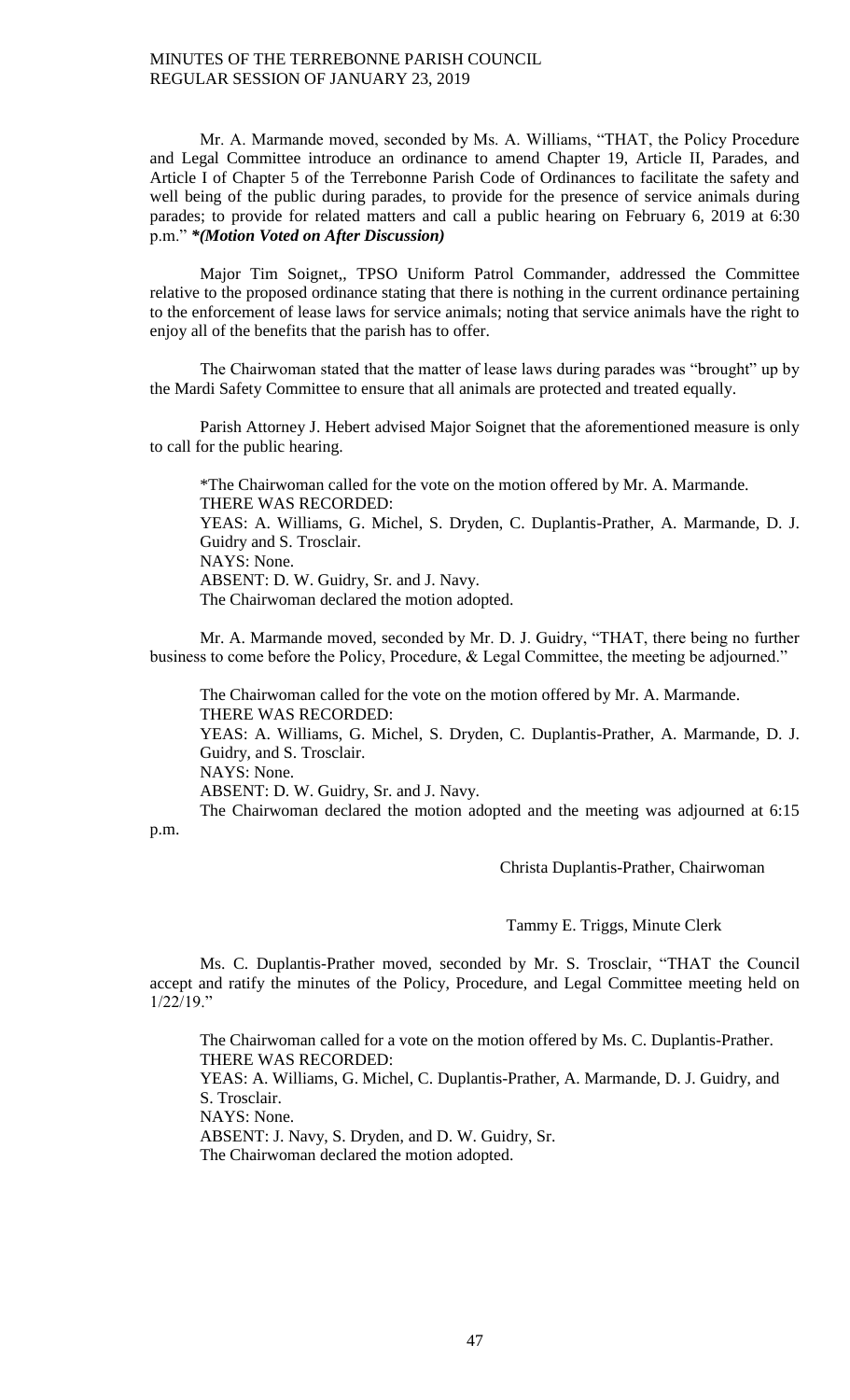Ms. C. Duplantis-Prather moved, seconded by Mr. A. Marmande, "THAT the Council approve the following street light list:

#### **STREET LIGHT LIST 01-23-19**

UPGRADE SEVENTEEN STREET LIGHTS IN PARKWOOD PLACE SUBDIVISION TO 250-WATTS HPS, TPCG UTILITIES; RLD #3A; JOHN NAVY, DISTRICT 1."

The Chairwoman called for a vote on the motion offered by Ms. C. Duplantis-Prather. THERE WAS RECORDED: YEAS: A. Williams, G. Michel, C. Duplantis-Prather, A. Marmande, D. J. Guidry, and S. Trosclair. NAYS: None.

ABSENT: J. Navy, S. Dryden, and D. W. Guidry, Sr.

The Chairwoman declared the motion adopted.

Ms. C. Duplantis-Prather moved, seconded by Mr. A. Marmande, "THAT the Council approve attendance to the Police Jury Association of Louisiana Conference on February 13-15, 2019."

The Chairwoman called for a vote on the motion offered by Ms. C. Duplantis-Prather. THERE WAS RECORDED:

YEAS: A. Williams, G. Michel, C. Duplantis-Prather, A. Marmande, D. J. Guidry, and S. Trosclair.

NAYS: None.

ABSENT: J. Navy, S. Dryden, and D. W. Guidry, Sr.

The Chairwoman declared the motion adopted.

Mr. G. Michel moved, seconded by Mr. S. Trosclair, "THAT the Council hold nominations open for two representatives from Covenant Christian and one alternate position (South of the Intracoastal) on the Terrebonne Parish Youth Advisory Council."**\*(MOTION VOTED ON AFTER DISCUSSION)**

The Chairwoman stated that the Youth Advisory Council has been meeting and recently elected officers then shared her optimism for the Youth Advisory Council as future leaders for Terrebonne Parish.

**\***The Chairwoman called for a vote on the motion offered by Mr. G. Michel. THERE WAS RECORDED: YEAS: A. Williams, G. Michel, C. Duplantis-Prather, A. Marmande, D. J. Guidry, and S. Trosclair. NAYS: None. ABSENT: J. Navy, S. Dryden, and D. W. Guidry, Sr. The Chairwoman declared the motion adopted.

Mr. D. J. Guidry moved, seconded by Mr. A. Marmande, "THAT the Council hold nominations open for the one vacancy representing Recreational Fishing on the Coastal Zone Management and Restoration Advisory Committee."

The Chairwoman called for a vote on the motion offered by Mr. D. J. Guidry. THERE WAS RECORDED: YEAS: A. Williams, G. Michel, C. Duplantis-Prather, A. Marmande, D. J. Guidry, and S. Trosclair. NAYS: None. ABSENT: J. Navy, S. Dryden, and D. W. Guidry, Sr. The Chairwoman declared the motion adopted.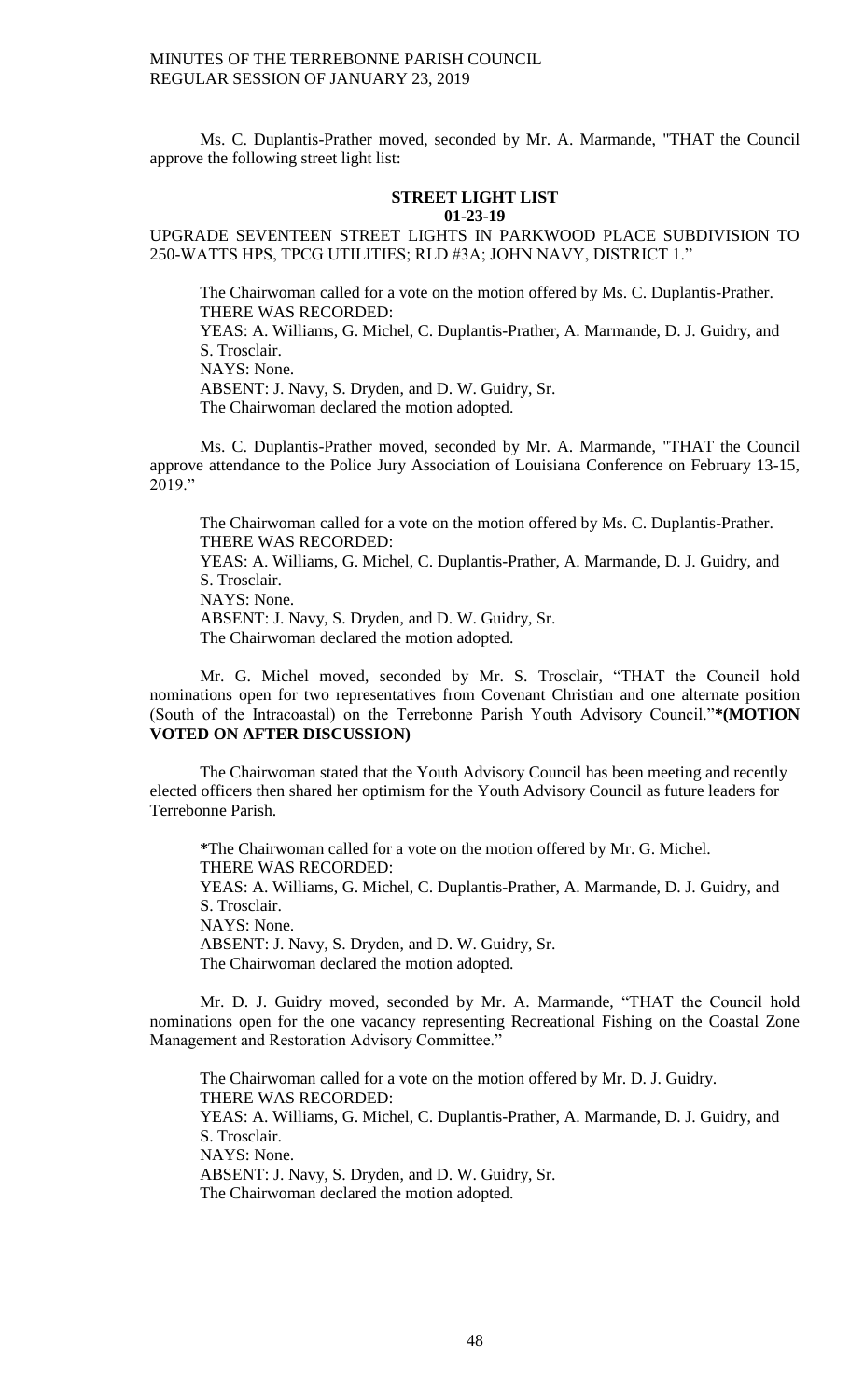Mr. S. Trosclair moved, seconded by Ms. C. Duplantis-Prather, "THAT the Council hold nominations open for the one expired term on the Houma-Terrebonne Finance Authority Board."

The Chairwoman called for a vote on the motion offered by Mr. S. Trosclair. THERE WAS RECORDED: YEAS: A. Williams, G. Michel, C. Duplantis-Prather, A. Marmande, D. J. Guidry, and S. Trosclair. NAYS: None. ABSENT: J. Navy, S. Dryden, and D. W. Guidry, Sr. The Chairwoman declared the motion adopted.

Mr. G. Michel moved, seconded by Ms. C. Duplantis-Prather, "THAT the Council hold nominations open for the one expired term on the Bayou Cane Fire Protection District Board."

The Chairwoman called for a vote on the motion offered by Mr. G. Michel. THERE WAS RECORDED: YEAS: A. Williams, G. Michel, C. Duplantis-Prather, A. Marmande, D. J. Guidry, and S. Trosclair. NAYS: None. ABSENT: J. Navy, S. Dryden, and D. W. Guidry, Sr. The Chairwoman declared the motion adopted.

Ms. C. Duplantis-Prather moved, seconded by Mr. S. Trosclair, "THAT the Council hold nominations open for the one unexpired term on the Coteau Fire Protection Distict Board."

The Chairwoman called for a vote on the motion offered by Ms. C. Duplantis-Prather. THERE WAS RECORDED: YEAS: A. Williams, G. Michel, C. Duplantis-Prather, A. Marmande, D. J. Guidry, and S. Trosclair. NAYS: None. ABSENT: J. Navy, S. Dryden, and D. W. Guidry, Sr. The Chairwoman declared the motion adopted.

Mr. G. Michel moved, seconded by Mr. A. Marmande, "THAT the Council open nominations for two unexpired terms on the Schriever Fire Protection Distict Board, nominate Mr. Sam Tabor and Mr. Daniel Ledet, Jr., close nominations, re-appoint Mr. Tabor to serve another term on the aforementioned board, and appoint Mr. Ledet to serve a term on the aforementioned board."

The Chairwoman called for a vote on the motion offered by Mr. G. Michel. THERE WAS RECORDED: YEAS: A. Williams, G. Michel, C. Duplantis-Prather, A. Marmande, D. J. Guidry, and S. Trosclair. NAYS: None. ABSENT: J. Navy, S. Dryden, and D. W. Guidry, Sr. The Chairwoman declared the motion adopted.

Mr. S. Trosclair moved, seconded by Mr. G. Michel, "THAT the Council hold nominations open for the one expired term on the Village East Fire Protection District Board."

The Chairwoman called for a vote on the motion offered by Mr. S. Trosclair. THERE WAS RECORDED: YEAS: A. Williams, G. Michel, C. Duplantis-Prather, A. Marmande, D. J. Guidry, and S. Trosclair. NAYS: None. ABSENT: J. Navy, S. Dryden, and D. W. Guidry, Sr. The Chairwoman declared the motion adopted.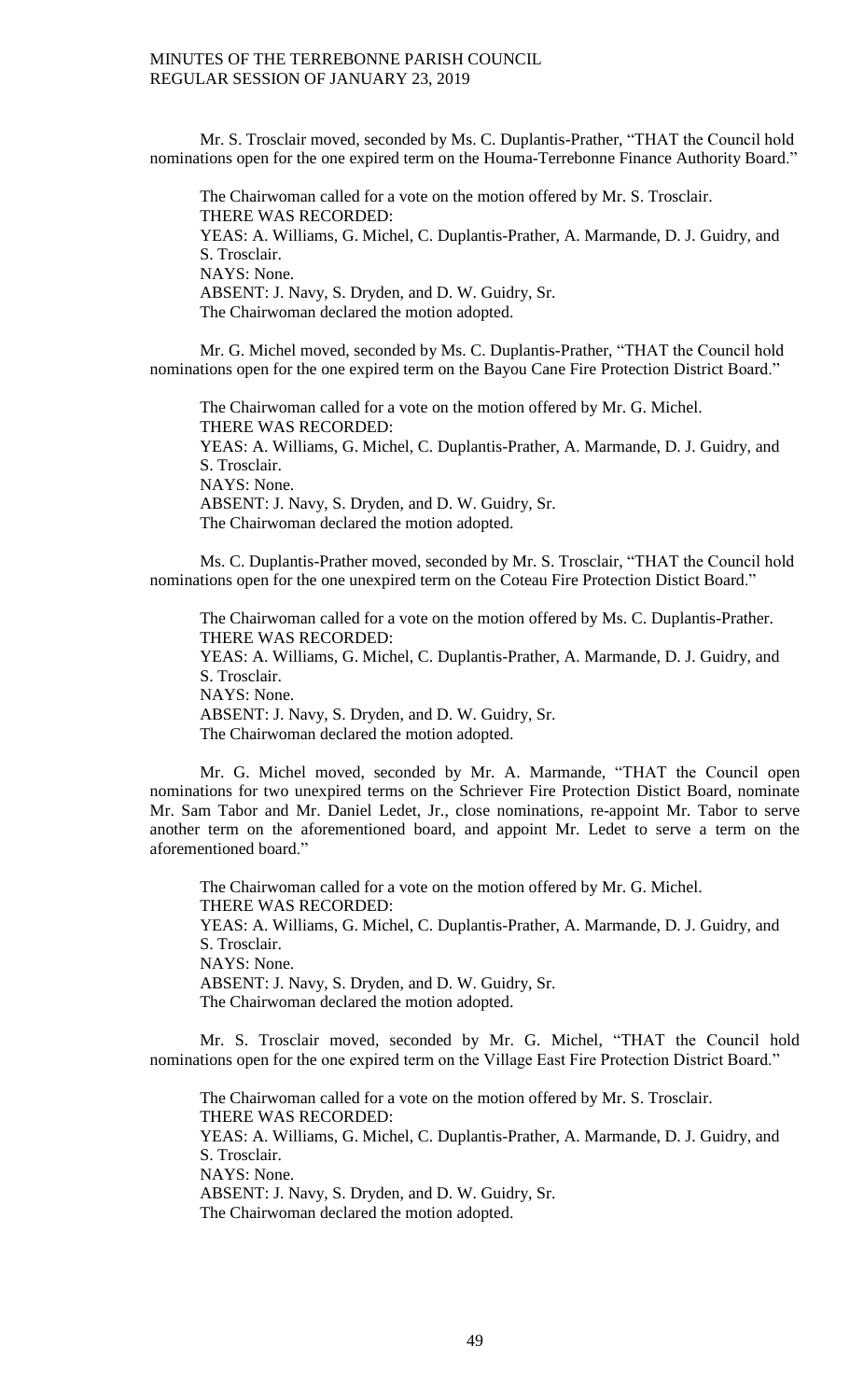The Chairwoman announced that there would be one term expiring on 2/22/19 on the Recreation District No. 8 Board and two terms expiring on 2/23/19 on the Terrebonne Parish Tree Board.

It was at this time the Chairwoman relinquished the Chair to the Vice-Chairman.

The Vice-Chairman recognized Chairwoman A. Williams who stated that a request had been made by several vendors along the Mardi Gras parade routes that the parade season be declared as a major fair or festival which would allow them to operate via permit but without incurring the hardship associated with a Louisiana Department of Health and Hospitals inspection. She asked that the Council share in her support of necessary action to accommodate the request and shared her optimism for the benefits for the vendors once that hardship was removed.

The Vice-Chairman recognized Mr. Christopher Pulaski, Planning and Zoning Director, who stated that similar measures had been considered in the past for other events and that it would become the Parish's responsibility to conduct inspections if the Department of Health were not required to complete them for a declared fair or festival.

Upon Chairwoman A. Williams' request, the Vice-Chairman recognized Mr. Julius Hebert, Parish Attorney, who stated that he would advise a legal opinion be requested in order to investigate the feasibility of the request to declare the parade season as a fair or festival.

Council Member G. Michel shared his concern for the Parish's liability should the Department of Health inspection requirement be lifted then shared his experiences regarding a course taken by prospective vendors at another event that was required for the vendors to operate at the event.

Upon Council Member S. Trosclair's request, Mr. Pulaski clarified that the Department of Health does conduct inspections for most of the events hosted by or in partnership with Terrebonne Parish.

Upon the Chairwoman's request, Mr. Pulaski clarified that those prospective vendors could experience hardship with affording sufficient insurance to operate should the declaration be made and Department of Health inspections be no longer required as mobile food vendor permits do not currently require additional insurance coverage. He then suggested that a legal opinion could clarify the Parish's liability should the parade season be declared a fair or festival.

The Vice-Chairman recognized Mr. Hebert who stated that some research would be needed to determine if the prospective vendors would be able to afford a sufficient insurance policy to operate and to determine the scope of a Department of Health inspection with regards to the prospective vendors.

Council Member D. J. Guidry shared his concerns regarding the potential financial hardship for local vendors to operate or qualify to operate during the parade season and the likelihood that any legal liability would be levied against the vendor directly once an inspection had been completed.

Several Council Members shared their support for the rendering of a legal opinion to provide clarification regarding the responsibility of food inspections and associated liability for local fairs and festivals and associated insurance requirements for those events.

It was at this time Chairwoman A. Williams resumed the Chair position.

Council Member C. Duplantis-Prather encouraged the public to have their pets spayed or neutered to help control the pet population and that free spay and neutering services for cats were still being offered at the Animal Shelter at this time.